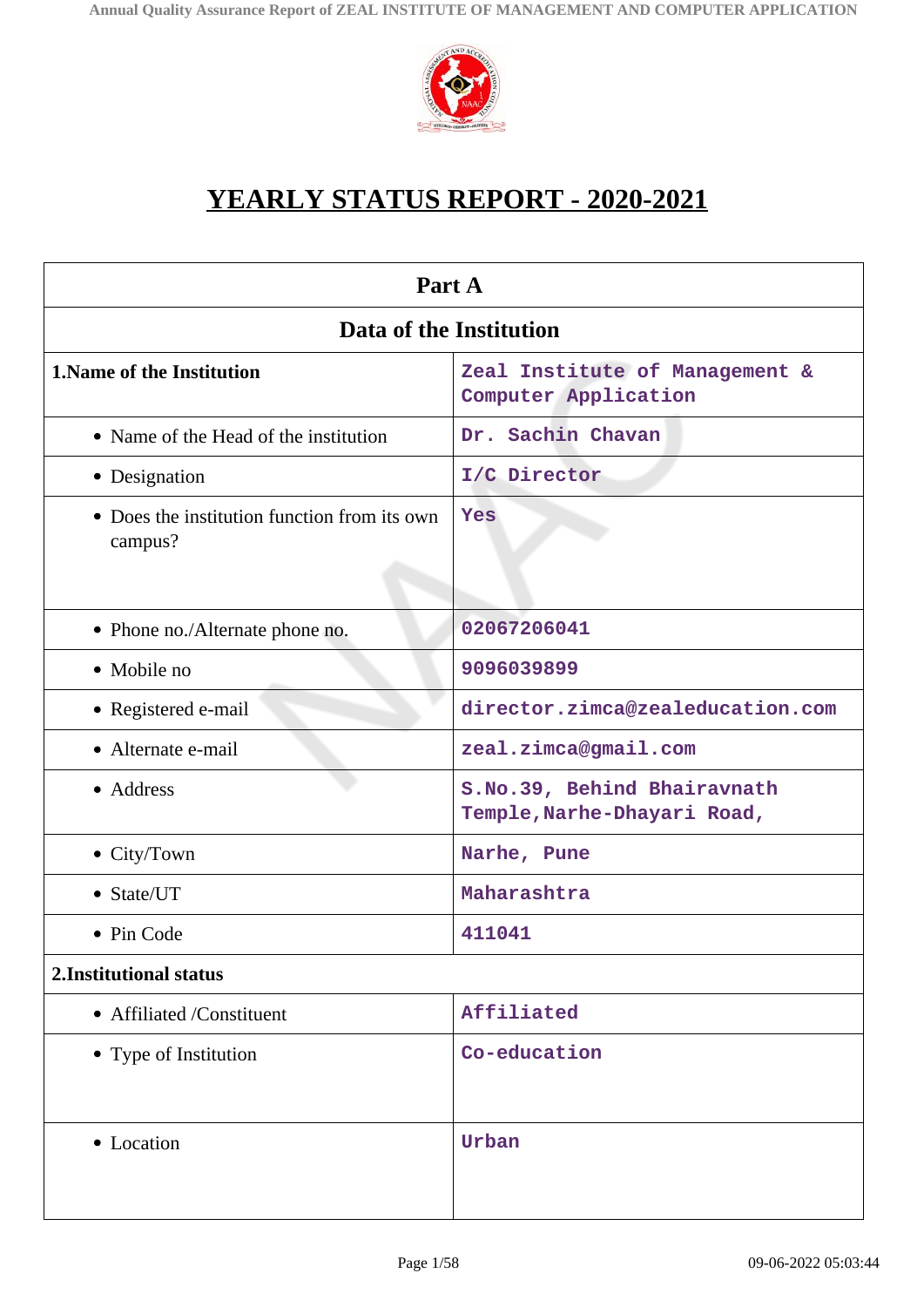| • Financial Status                                                                                                |           |             | Self-financing                             |                                   |                                |               |  |             |
|-------------------------------------------------------------------------------------------------------------------|-----------|-------------|--------------------------------------------|-----------------------------------|--------------------------------|---------------|--|-------------|
| • Name of the Affiliating University                                                                              |           |             | Savitribai Phule Pune University<br>(SPPU) |                                   |                                |               |  |             |
| • Name of the IQAC Coordinator                                                                                    |           |             |                                            | Prof.Vikrant Nangare              |                                |               |  |             |
| $\bullet$ Phone No.                                                                                               |           |             | 02067206041                                |                                   |                                |               |  |             |
| • Alternate phone No.                                                                                             |           |             | 7972230511                                 |                                   |                                |               |  |             |
| • Mobile                                                                                                          |           |             |                                            | 7972230511                        |                                |               |  |             |
| • IQAC e-mail address                                                                                             |           |             |                                            | vikrant.nangare@zealeducation.com |                                |               |  |             |
| • Alternate Email address                                                                                         |           |             |                                            | ekta.talwar@zealeducation.com     |                                |               |  |             |
| 3. Website address (Web link of the AQAR<br>(Previous Academic Year)                                              |           |             |                                            | https://zimca.in/                 |                                |               |  |             |
| 4. Whether Academic Calendar prepared<br>during the year?                                                         |           |             |                                            | Yes                               |                                |               |  |             |
| • if yes, whether it is uploaded in the<br>Institutional website Web link:                                        |           |             | https://zimca.in/                          |                                   |                                |               |  |             |
| <b>5. Accreditation Details</b>                                                                                   |           |             |                                            |                                   |                                |               |  |             |
| Cycle                                                                                                             | Grade     | <b>CGPA</b> |                                            | Year of<br>Accreditation          |                                | Validity from |  | Validity to |
| Cycle 1                                                                                                           | $B++$     |             | 2.83                                       | 2021                              |                                | 21/01/2021    |  | 21/01/2025  |
| <b>6.Date of Establishment of IQAC</b>                                                                            |           |             | 05/10/2017                                 |                                   |                                |               |  |             |
| 7. Provide the list of funds by Central / State Government<br>UGC/CSIR/DBT/ICMR/TEQIP/World Bank/CPE of UGC etc., |           |             |                                            |                                   |                                |               |  |             |
| Institutional/Depa<br>rtment /Faculty                                                                             | Scheme    |             | <b>Funding Agency</b>                      |                                   | Year of award<br>with duration |               |  | Amount      |
| <b>NA</b>                                                                                                         | <b>NA</b> |             | <b>NA</b>                                  |                                   |                                | <b>NA</b>     |  | <b>NA</b>   |
| 8. Whether composition of IQAC as per latest<br><b>NAAC</b> guidelines                                            |           |             | Yes                                        |                                   |                                |               |  |             |
| • Upload latest notification of formation of<br>IQAC                                                              |           |             | <b>View File</b>                           |                                   |                                |               |  |             |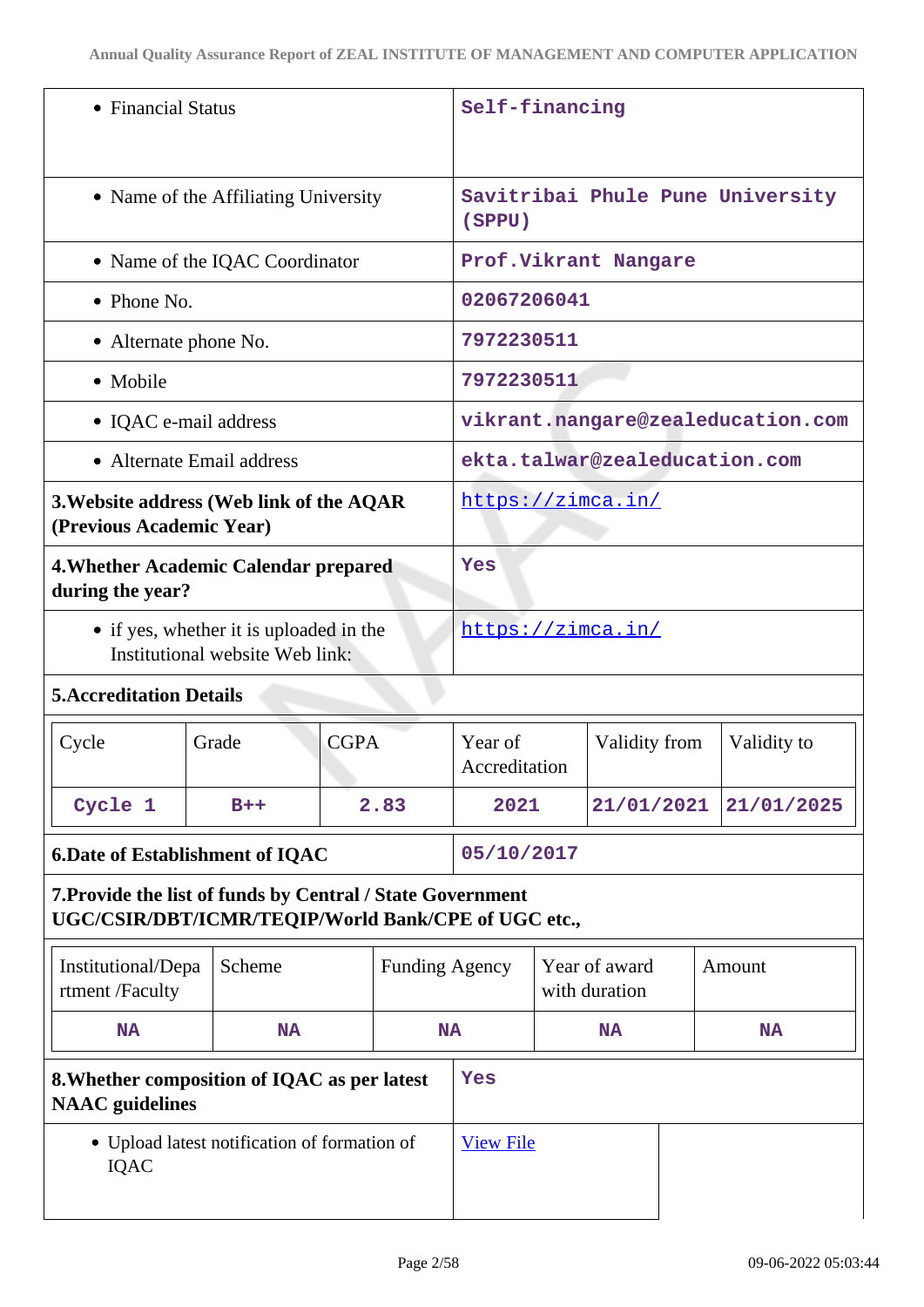| 9. No. of IQAC meetings held during the year                                                                                                                                                                                                                                                                                   | 3                     |  |  |
|--------------------------------------------------------------------------------------------------------------------------------------------------------------------------------------------------------------------------------------------------------------------------------------------------------------------------------|-----------------------|--|--|
| • Were the minutes of IQAC meeting(s) and<br>compliance to the decisions have been<br>uploaded on the institutional website?                                                                                                                                                                                                   | Yes                   |  |  |
| • If No, please upload the minutes of the<br>meeting(s) and Action Taken Report                                                                                                                                                                                                                                                | No File Uploaded      |  |  |
| 10. Whether IQAC received funding from any<br>of the funding agency to support its activities<br>during the year?                                                                                                                                                                                                              | <b>No</b>             |  |  |
| • If yes, mention the amount                                                                                                                                                                                                                                                                                                   |                       |  |  |
| 11. Significant contributions made by IQAC during the current year (maximum five bullets)<br>-Live Projects -Case based Learning -Glo-LAB -Guidance session for<br>selection of specialization - Entrepreneurship Award for Alumni<br>12. Plan of action chalked out by the IQAC in the beginning of the Academic year towards |                       |  |  |
| Quality Enhancement and the outcome achieved by the end of the Academic year                                                                                                                                                                                                                                                   |                       |  |  |
| Plan of Action                                                                                                                                                                                                                                                                                                                 | Achievements/Outcomes |  |  |
| Live Project                                                                                                                                                                                                                                                                                                                   | <b>SIP</b>            |  |  |
| GLO-LAB                                                                                                                                                                                                                                                                                                                        | Global Exposure       |  |  |
| English Communication                                                                                                                                                                                                                                                                                                          | <b>GLOBAL SIP</b>     |  |  |
| 13. Whether the AQAR was placed before<br>statutory body?                                                                                                                                                                                                                                                                      | Yes                   |  |  |
| • Name of the statutory body                                                                                                                                                                                                                                                                                                   |                       |  |  |
| Name                                                                                                                                                                                                                                                                                                                           | Date of meeting(s)    |  |  |
| College Development Committee                                                                                                                                                                                                                                                                                                  | 23/06/2021            |  |  |
| 14. Whether institutional data submitted to AISHE                                                                                                                                                                                                                                                                              |                       |  |  |
|                                                                                                                                                                                                                                                                                                                                |                       |  |  |
|                                                                                                                                                                                                                                                                                                                                |                       |  |  |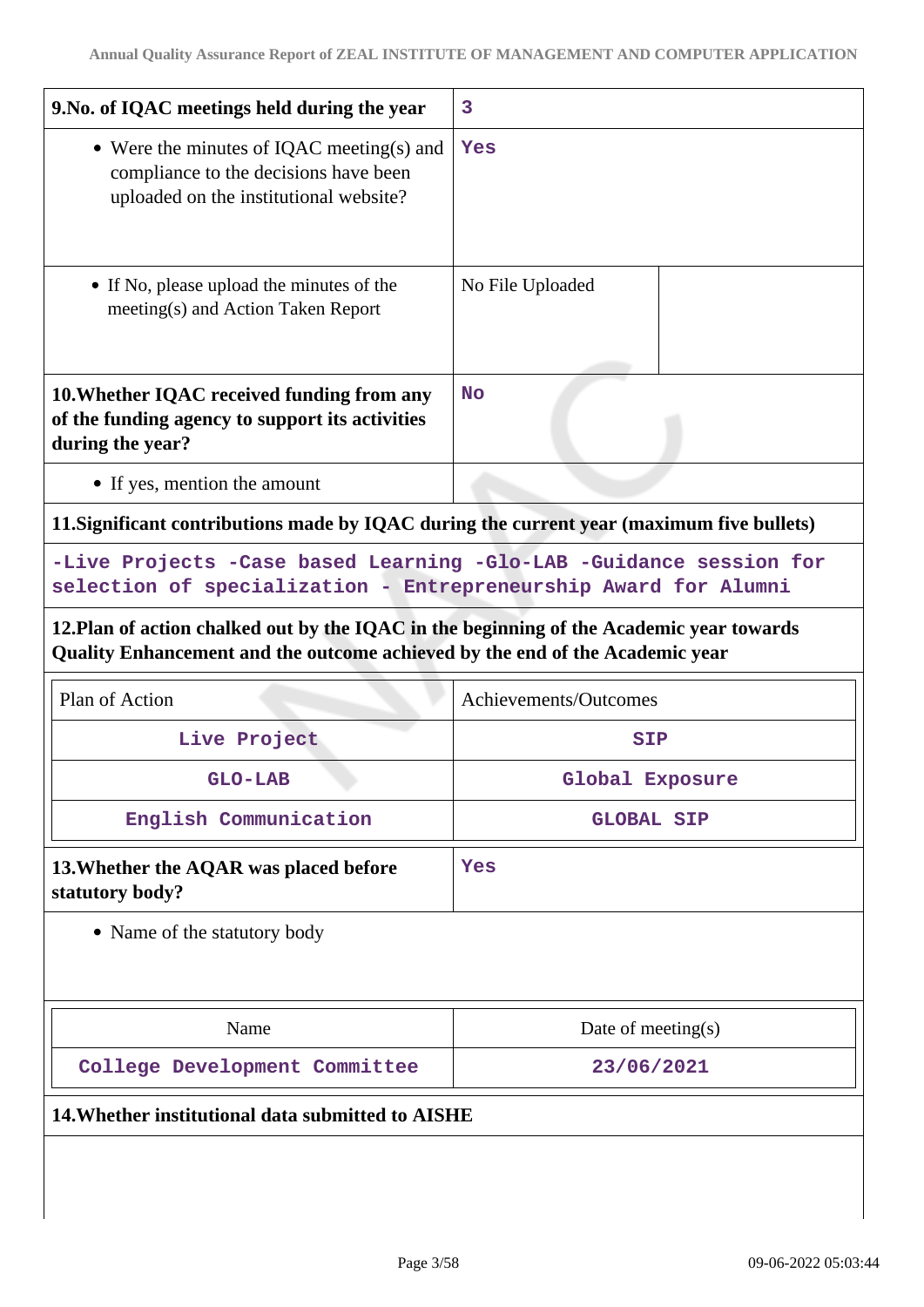| Year                                                                                            | Date of Submission |  |  |  |
|-------------------------------------------------------------------------------------------------|--------------------|--|--|--|
| $2020 - 21$                                                                                     | 28/02/2022         |  |  |  |
| <b>Extended Profile</b>                                                                         |                    |  |  |  |
| 1.Programme                                                                                     |                    |  |  |  |
| 1.1                                                                                             | 95                 |  |  |  |
| Number of courses offered by the institution across all programs<br>during the year             |                    |  |  |  |
| <b>File Description</b>                                                                         | Documents          |  |  |  |
| Data Template                                                                                   | <b>View File</b>   |  |  |  |
| 2.Student                                                                                       |                    |  |  |  |
| 2.1                                                                                             | 162                |  |  |  |
| Number of students during the year                                                              |                    |  |  |  |
| <b>File Description</b>                                                                         | Documents          |  |  |  |
| <b>Institutional Data in Prescribed Format</b>                                                  | <b>View File</b>   |  |  |  |
|                                                                                                 |                    |  |  |  |
| 2.2                                                                                             | 72                 |  |  |  |
| Number of seats earmarked for reserved category as per GOI/ State<br>Govt. rule during the year |                    |  |  |  |
| <b>File Description</b>                                                                         | Documents          |  |  |  |
| Data Template                                                                                   | <b>View File</b>   |  |  |  |
| 2.3                                                                                             | 50                 |  |  |  |
| Number of outgoing/ final year students during the year                                         |                    |  |  |  |
| <b>File Description</b>                                                                         | Documents          |  |  |  |
| Data Template                                                                                   | <b>View File</b>   |  |  |  |
| 3.Academic                                                                                      |                    |  |  |  |
| 3.1                                                                                             | 11                 |  |  |  |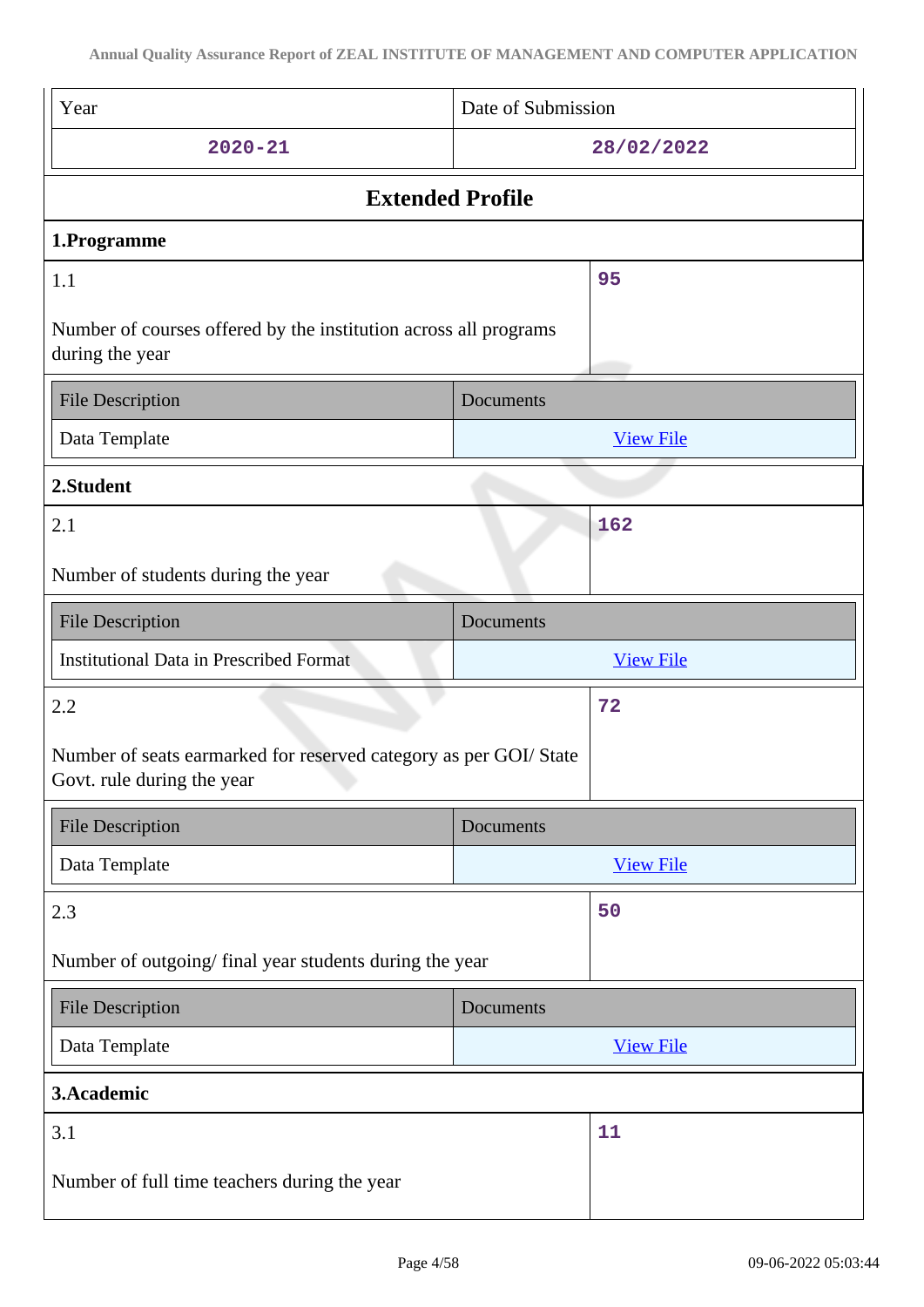| <b>File Description</b>                                           | Documents        |                  |  |
|-------------------------------------------------------------------|------------------|------------------|--|
| Data Template                                                     | <b>View File</b> |                  |  |
| 3.2                                                               |                  | 12               |  |
| Number of sanctioned posts during the year                        |                  |                  |  |
| <b>File Description</b>                                           | Documents        |                  |  |
| Data Template                                                     |                  | <b>View File</b> |  |
| 4.Institution                                                     |                  |                  |  |
| 4.1                                                               |                  | $\overline{7}$   |  |
| Total number of Classrooms and Seminar halls                      |                  |                  |  |
| 4.2                                                               |                  | 14965577         |  |
| Total expenditure excluding salary during the year (INR in lakhs) |                  |                  |  |
| 4.3                                                               |                  | 40               |  |
| Total number of computers on campus for academic purposes         |                  |                  |  |
| Part B                                                            |                  |                  |  |
| <b>CURRICULAR ASPECTS</b>                                         |                  |                  |  |
| 1.1 - Curricular Planning and Implementation                      |                  |                  |  |

1.1.1 - The Institution ensures effective curriculum delivery through a well planned and documented process

**Zeal Institute of Management & Computer Application (ZIMCA) is a Self Funded educational Institute affiliated to SPPU. The Institute adopts a robust curriculum designed by SPPU and hence follows the Yearly Academic Calendar and syllabus as given by SPPU. The academic delivery process follows a Plan, Do, Check and Act (PDCA) Cycle. Feedback from stakeholders including Students, Academicians, Employers, Alumni & Parents play a pivotal role in academic planning. The academic calendar comprises of curricular, cocurricular, extracurricular in the form of Club activities, & value added activities. Timetable of every semester is prepared on the basis of workload distribution and academic calendar. The faculty delivers course content, undertakes assignment and case studies for effective learning & assessment of students'. The institute has adopted online lecture methodology due to covid 19 outbreak. As a**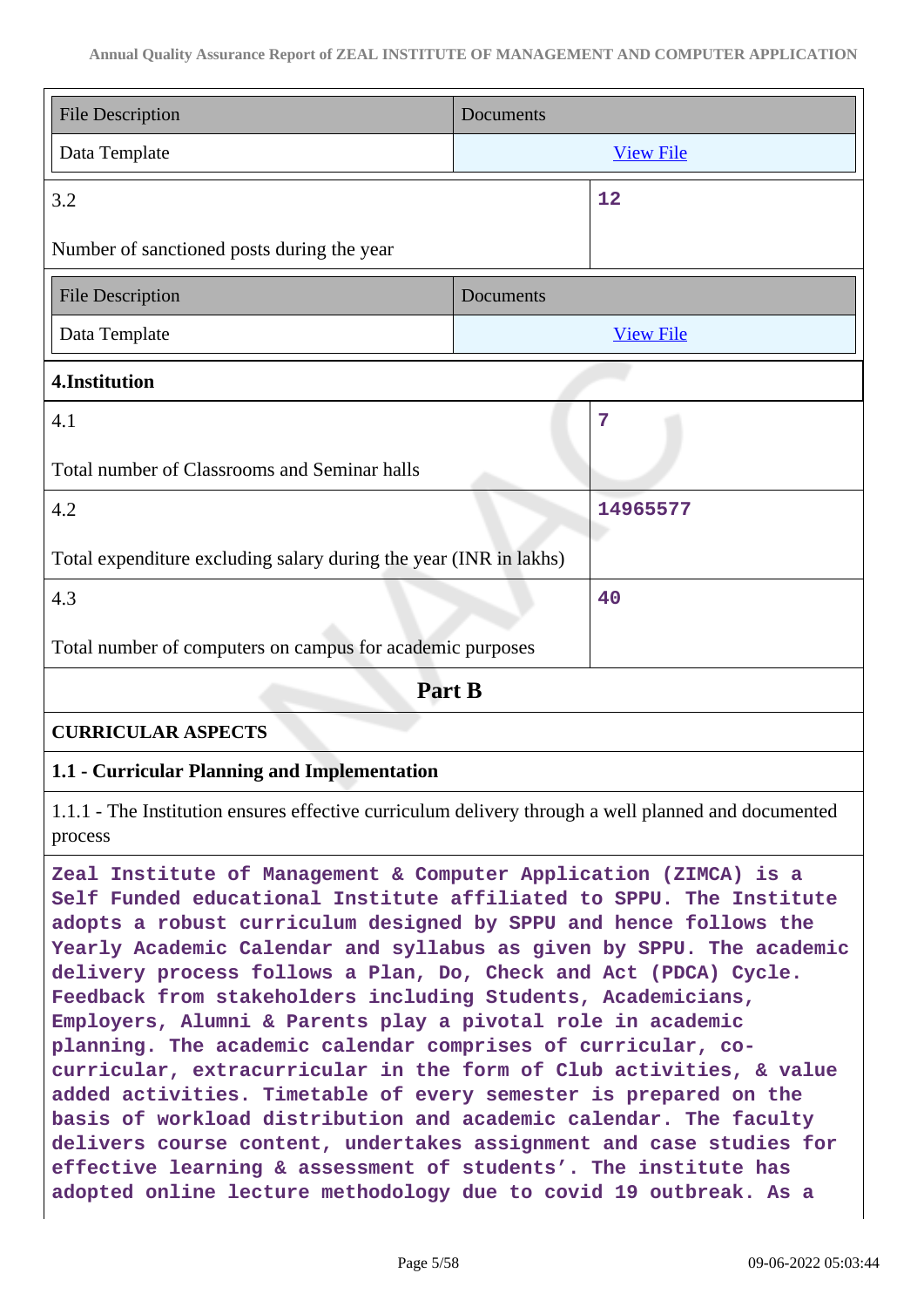**part of technological enhancement, the campus is well equipped with ICT facilities that include availability of computers, Internet connectivity for all devices, Wi-Fi campus, ERP, Projectors, Digital Drives (Google Drives) and Digital Library. The academic delivery is evaluated and assessed through syllabus completion reports, exam conduct & Result analysis. Adherence of academic calendar & maintenance of all academic records is a priority of academic delivery.**

| <b>File Description</b>                | Documents                                                             |
|----------------------------------------|-----------------------------------------------------------------------|
| Upload relevant supporting<br>document | View File                                                             |
| Link for Additional information        | https://zimca.in/wp-content/uploads/2022/03/<br>Academic-calender.pdf |

1.1.2 - The institution adheres to the academic calendar including for the conduct of Continuous Internal Evaluation (CIE)

**Before the start of each semester, the university publishes an academic calendar for management programme, which includes the start date, last working day of the semester, internship schedule, and semester-end assessment dates. ZIMCA closely adheres to the University's schedule and plans all of its educational, cocurricular, and extracurricular activities, including the conduct of Continuous Internal Evaluation (CIE). Except for unexpected situations, academic activities, CIE, and all activities are done according to the timetable of events. Faculty members can use academic calendars to schedule their course delivery, research, academic, and co-curricular activities. The academic coordinator oversees and monitors the fulfillment of the syllabus in accordance with the course plan which is prepared by faculty members. According to the calendar of events, there is a well-defined process for conducting CIE. During academic committee meetings, the director reviews the semester's progress and makes appropriate recommendations. In the event that the university revises the academic calendar, the institute makes the required revisions.**

| <b>File Description</b>                | Documents                                                                      |
|----------------------------------------|--------------------------------------------------------------------------------|
| Upload relevant supporting<br>document | View File                                                                      |
| Link for Additional information        | https://zimca.in/wp-content/uploads/2022/04/<br>academic-Adherance-2020-21.pdf |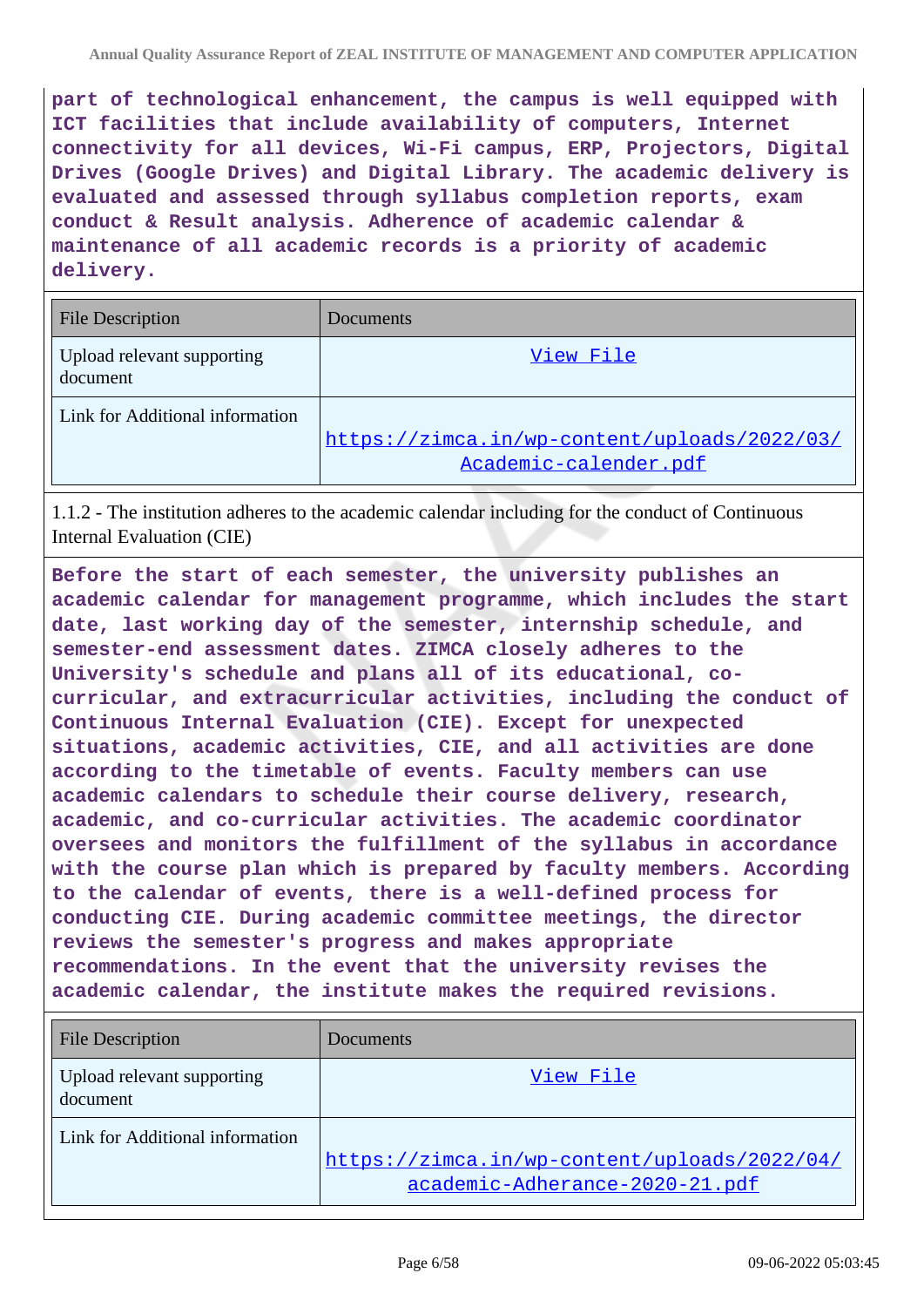| <b>File Description</b>                                                                                         | Documents        |
|-----------------------------------------------------------------------------------------------------------------|------------------|
| Details of participation of<br>teachers in various<br>bodies/activities provided as a<br>response to the metric | View File        |
| Any additional information                                                                                      | No File Uploaded |

#### **1.2 - Academic Flexibility**

**1.2.1 - Number of Programmes in which Choice Based Credit System (CBCS)/ elective course system has been implemented**

### **1.2.1.1 - Number of Programmes in which CBCS/ Elective course system implemented**

**95**

| <b>File Description</b>                                    | Documents |
|------------------------------------------------------------|-----------|
| Any additional information                                 | View File |
| Minutes of relevant Academic<br>Council/BOS meetings       | View File |
| Institutional data in prescribed<br>format (Data Template) | View File |

### **1.2.2 - Number of Add on /Certificate programs offered during the year**

**1.2.2.1 - How many Add on /Certificate programs are added during the year. Data requirement for year: (As per Data Template)**

**0**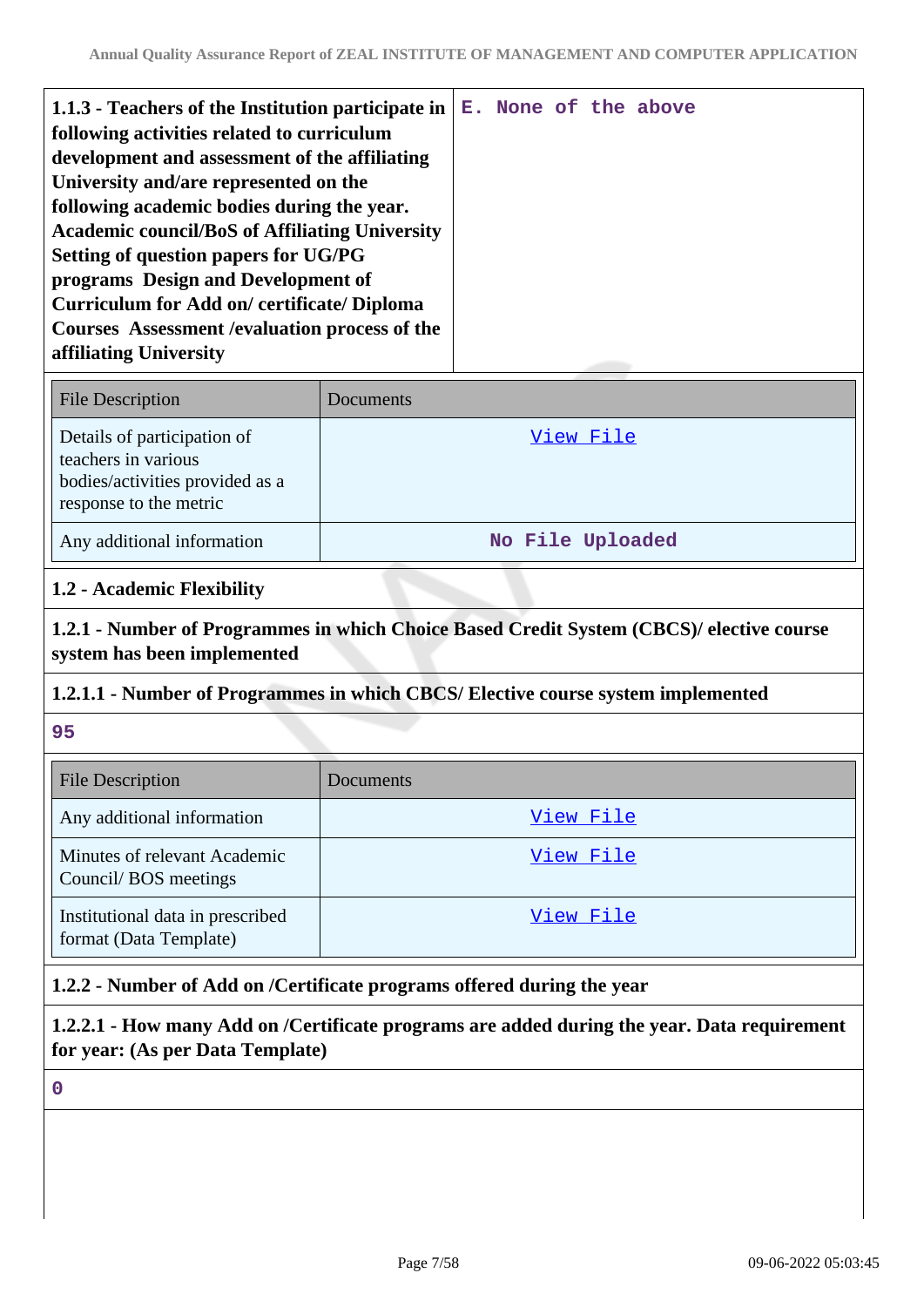| <b>File Description</b>                                                       | Documents        |
|-------------------------------------------------------------------------------|------------------|
| Any additional information                                                    | No File Uploaded |
| Brochure or any other document<br>relating to Add on /Certificate<br>programs | No File Uploaded |
| List of Add on /Certificate<br>programs (Data Template)                       | View File        |

# **1.2.3 - Number of students enrolled in Certificate/ Add-on programs as against the total number of students during the year**

| <b>File Description</b>                                                                   | <b>Documents</b> |  |
|-------------------------------------------------------------------------------------------|------------------|--|
| Any additional information                                                                | No File Uploaded |  |
| Details of the students enrolled in<br>Subjects related to<br>certificate/Add-on programs | No File Uploaded |  |

### **1.3 - Curriculum Enrichment**

**0**

1.3.1 - Institution integrates crosscutting issues relevant to Professional Ethics, Gender, Human Values, Environment and Sustainability into the Curriculum

**SPPU designed a curriculum that combined multiple courses to address cross-cutting themes such as gender, the environment, and sustainability, as well as human values and professional ethics. In addition, this institute makes more efforts to improve the students' understanding by addressing the following requirements.**

**1. Issues related to Gender: The Institute understands the need to address Gender-related issues and organizes various events like Eco friendly ganesh idol making competition, Gita day celebration, international bicycle day celebration, international women day celebration etc. to aware students of various sensitive issues.**

**2.Issues related to Environment and Sustainability: SPPU curriculum itself enriched with the topics related to Environment and Sustainability, Like:**

**1.Environment: SPPU thinks about the overall development of all the aspects of society and introduced subjects under Rural & Agribusiness Management specialization.**

**2.Sustainability: With the intention to develop sustainability in**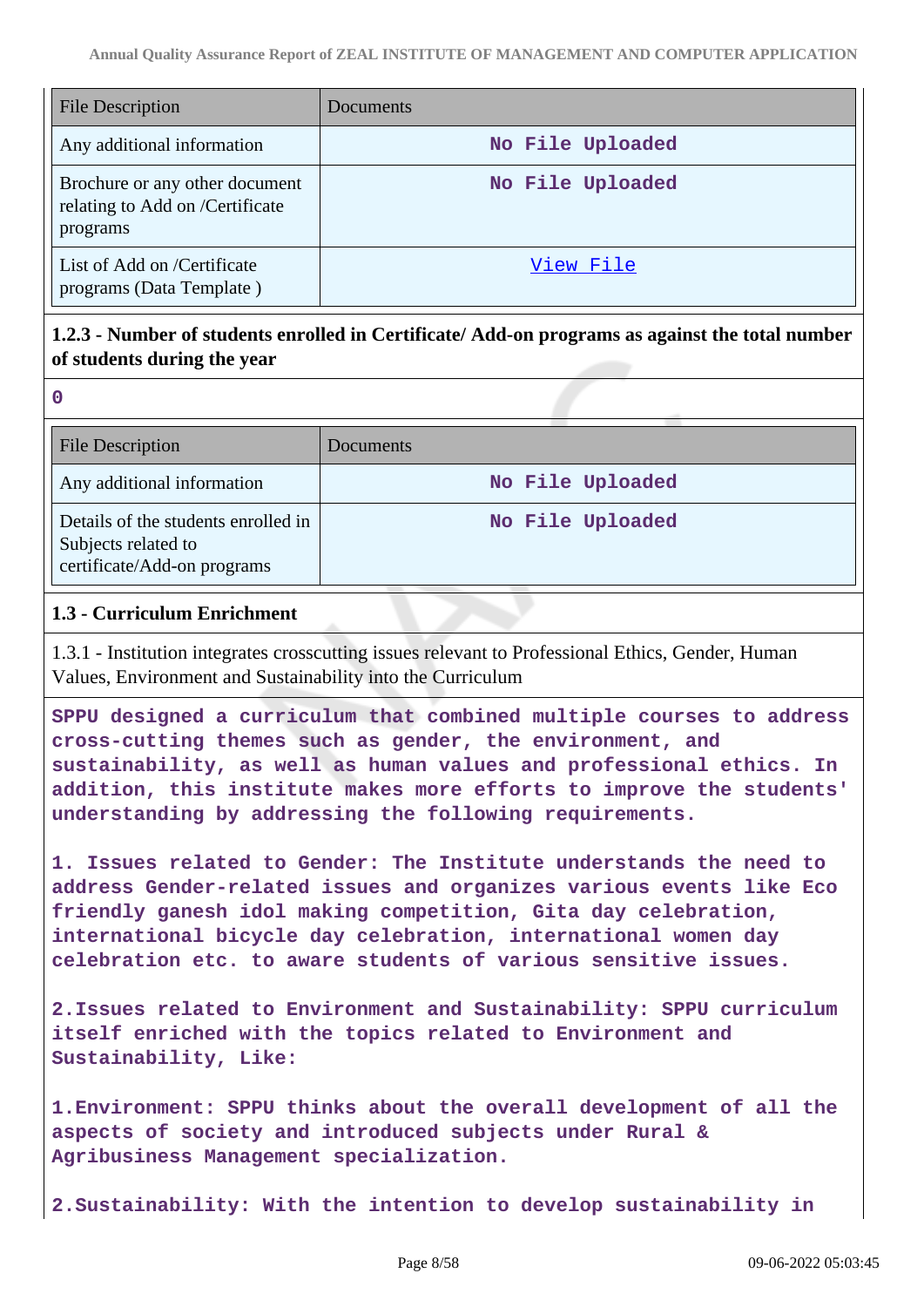**students, SPPU included different courses at a different level like Economic Analysis for Business Decisions, – Corporate Social Responsibility & Sustainability , Strategic Management, and more.**

**3. Human Values and Professional Ethics: SPPU syllabus includes additional credit courses on human values and professional ethics like Human Rights-I and II, Personality development Lab, Cyber Security.**

| <b>File Description</b>                                                                                                                                                    | Documents |
|----------------------------------------------------------------------------------------------------------------------------------------------------------------------------|-----------|
| Any additional information                                                                                                                                                 | View File |
| Upload the list and description of<br>courses which address the<br>Professional Ethics, Gender,<br>Human Values, Environment and<br>Sustainability into the<br>Curriculum. | View File |

**1.3.2 - Number of courses that include experiential learning through project work/field work/internship during the year**

| 1                                                                                                  |                  |
|----------------------------------------------------------------------------------------------------|------------------|
| <b>File Description</b>                                                                            | Documents        |
| Any additional information                                                                         | No File Uploaded |
| Programme / Curriculum/<br>Syllabus of the courses                                                 | No File Uploaded |
| Minutes of the Boards of Studies/<br>Academic Council meetings with<br>approvals for these courses | View File        |
| MoU's with relevant<br>organizations for these courses, if<br>any                                  | No File Uploaded |
| <b>Institutional Data in Prescribed</b><br>Format                                                  | View File        |

# **1.3.3 - Number of students undertaking project work/field work/ internships**

**38**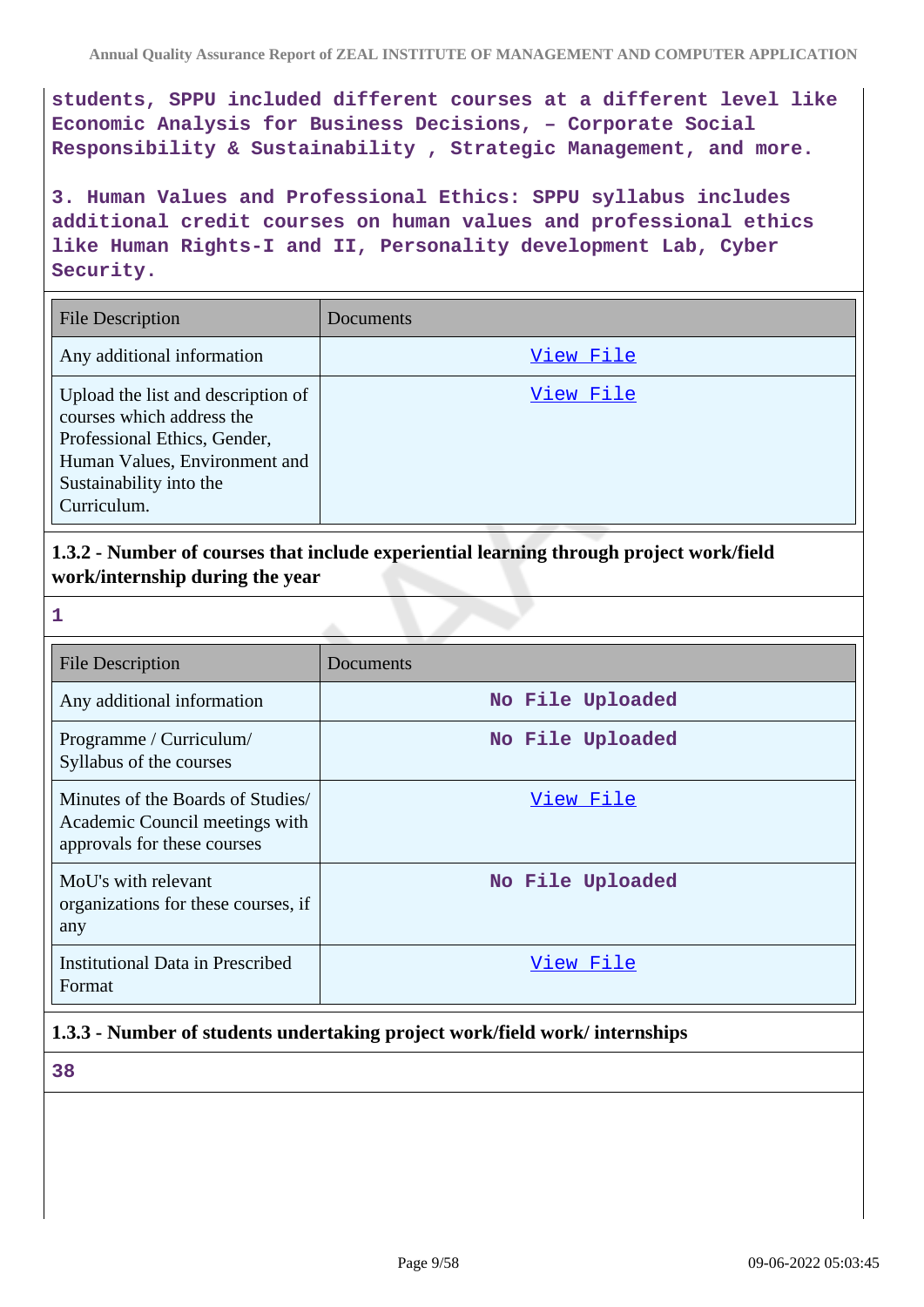| <b>File Description</b>                                                                                                                                                        | Documents        |                                                                                                          |
|--------------------------------------------------------------------------------------------------------------------------------------------------------------------------------|------------------|----------------------------------------------------------------------------------------------------------|
| Any additional information                                                                                                                                                     |                  | No File Uploaded                                                                                         |
| List of programmes and number<br>of students undertaking project<br>work/field work//internships<br>(Data Template)                                                            |                  | View File                                                                                                |
| 1.4 - Feedback System                                                                                                                                                          |                  |                                                                                                          |
| 1.4.1 - Institution obtains feedback on the<br>syllabus and its transaction at the institution<br>from the following stakeholders Students<br><b>Teachers Employers Alumni</b> |                  | A. All of the above                                                                                      |
| <b>File Description</b>                                                                                                                                                        | Documents        |                                                                                                          |
| URL for stakeholder feedback<br>report                                                                                                                                         |                  | https://zimca.in/student-feedback-form/                                                                  |
| Action taken report of the<br>Institution on feedback report as<br>stated in the minutes of the<br>Governing Council, Syndicate,<br><b>Board of Management</b>                 |                  | View File                                                                                                |
| Any additional information                                                                                                                                                     | No File Uploaded |                                                                                                          |
| 1.4.2 - Feedback process of the Institution may<br>be classified as follows                                                                                                    |                  | Feedback collected, analyzed<br>А.<br>and action taken and feedback<br>available on website              |
| <b>File Description</b>                                                                                                                                                        | Documents        |                                                                                                          |
| Upload any additional<br>information                                                                                                                                           |                  | View File                                                                                                |
| URL for feedback report                                                                                                                                                        |                  | https://zimca.in/wp-content/uploads/2022/04/<br>ZIMCA-Student-satisfaction-<br><u>survey-2020-21.pdf</u> |
| <b>TEACHING-LEARNING AND EVALUATION</b>                                                                                                                                        |                  |                                                                                                          |

# **2.1 - Student Enrollment and Profile**

# **2.1.1 - Enrolment Number Number of students admitted during the year**

# **2.1.1.1 - Number of students admitted during the year**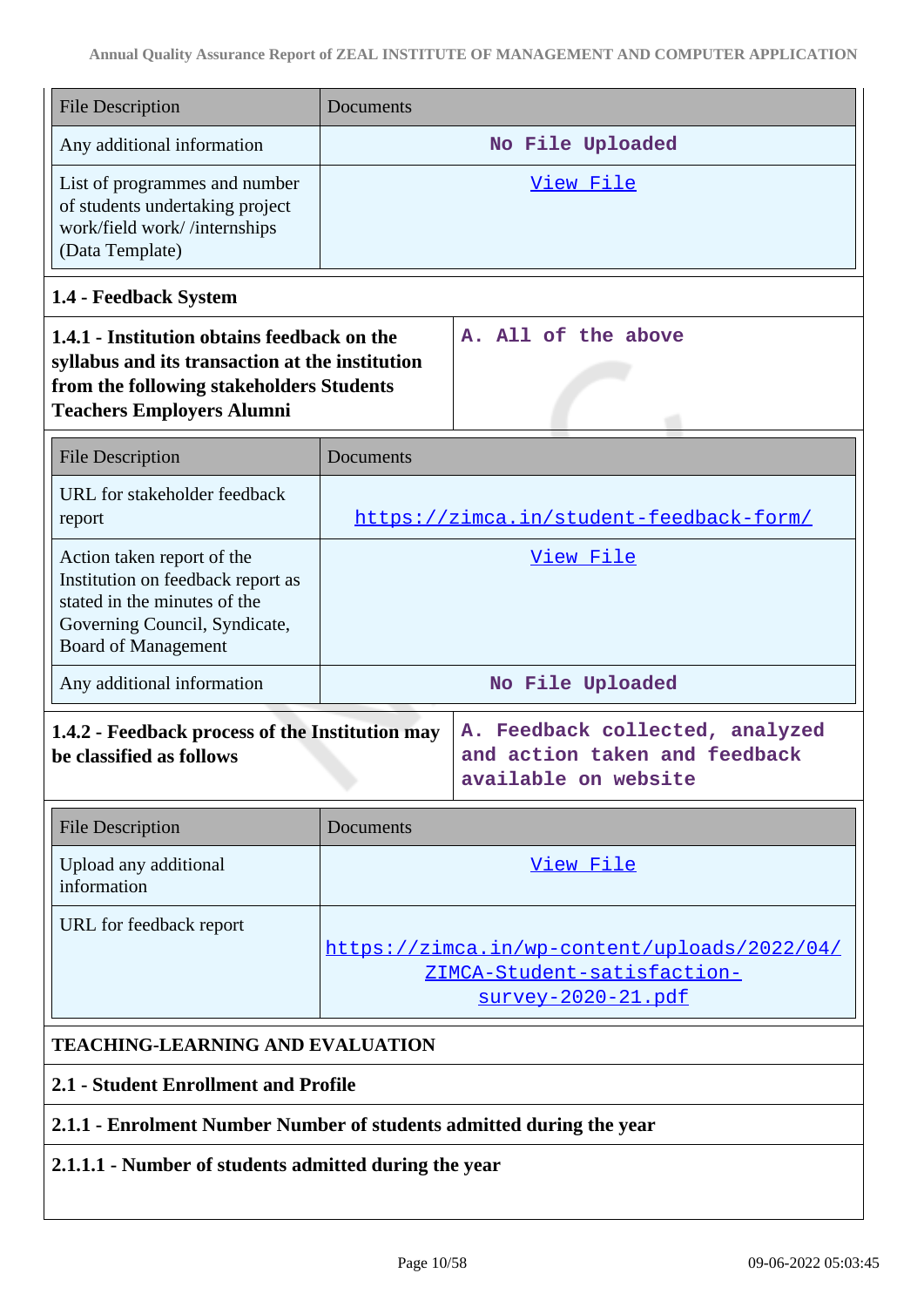| 112                                        |           |
|--------------------------------------------|-----------|
| <b>File Description</b>                    | Documents |
| Any additional information                 | View File |
| Institutional data in prescribed<br>format | View File |

**2.1.2 - Number of seats filled against seats reserved for various categories (SC, ST, OBC, Divyangjan, etc. as per applicable reservation policy during the year (exclusive of supernumerary seats)**

### **2.1.2.1 - Number of actual students admitted from the reserved categories during the year**

| - - -                                                            |                  |
|------------------------------------------------------------------|------------------|
| File Description                                                 | <b>Documents</b> |
| Any additional information                                       | No File Uploaded |
| Number of seats filled against<br>seats reserved (Data Template) | View File        |

### **2.2 - Catering to Student Diversity**

**72** 

2.2.1 - The institution assesses the learning levels of the students and organizes special Programmes for advanced learners and slow learners

**The Institute gives a fair chance for quality education to students from diverse backgrounds, which helps to enhance them as competent management professionals. The Institute evaluates students' learning levels using a variety of measures such as graduating courses, prior academic achievement, Entrance Exam scores, psychometric assessment, and so on.**

**The Induction Programme:An induction program orients about the institute, its ethics, value system, vision, mission, code of conduct as well the various career paths available for the students for their future. During Induction Programme, various tests like psychometrics and Enneagram exploits to gauge the students' ability for further references for faculty/ GFM/ course teacher / Academic coordinator and Director, which assists them to map student ability with industrial expectations and employability skills level.**

**Guardian-Faculty Member: At the beginning of the program, the student must fill out the Mentee Profile and submit the same to Guardian-Faculty Member (GFM). The respective GFM analysis the individual Mentee assigned and mark the student with learning**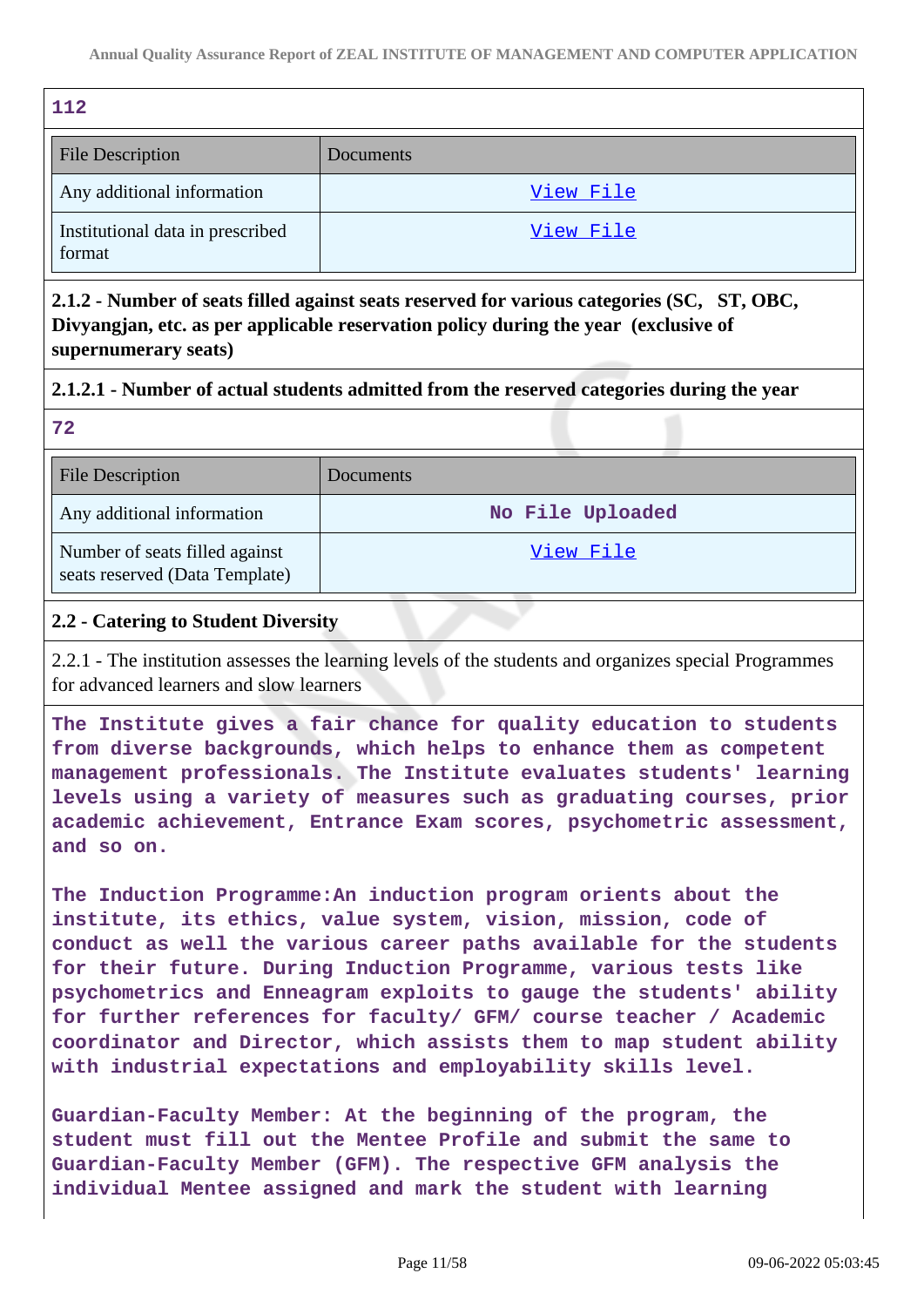# **abilities based on Mentee profile information. Mentors act as personal counsellors for the Mentee to give solutions for all kinds of personal and academic issues.**

| <b>File Description</b>                  | Documents                                                 |
|------------------------------------------|-----------------------------------------------------------|
| Paste link for additional<br>information | https://zimca.in/wp-<br>content/uploads/2022/05/2.2.1.pdf |
| Upload any additional<br>information     | View File                                                 |

### **2.2.2 - Student- Full time teacher ratio (Data for the latest completed academic year)**

| Number of Students | Number of Teachers |
|--------------------|--------------------|
| 162                |                    |

| <b>File Description</b>    | Documents |
|----------------------------|-----------|
| Any additional information | View File |

### **2.3 - Teaching- Learning Process**

2.3.1 - Student centric methods, such as experiential learning, participative learning and problem solving methodologies are used for enhancing learning experiences

**Student Centric Methods used by the Institute includes the following:**

**Experiential-Learning: Experiential-learning comprises industrial visits, summer internship projects, case studies, simulations, and immersive field visits.**

**Summer Internship Projects: As per the curriculum, every student has to undergo the Summer Internship Project (SIP) of eight weeks after the second semester. SIP gives industry exposure and new horizon for experiential learning and the opportunity to practice and test knowledge and skills.**

**Industrial Visits: In the pandemic situation we conducted eindustrial visit for students to provide real-time exposure to students about the working environment in the industry. The objective of Industrial Visit is to bridge the gap between classroom theoretical concepts and practical applications of the same in industry.**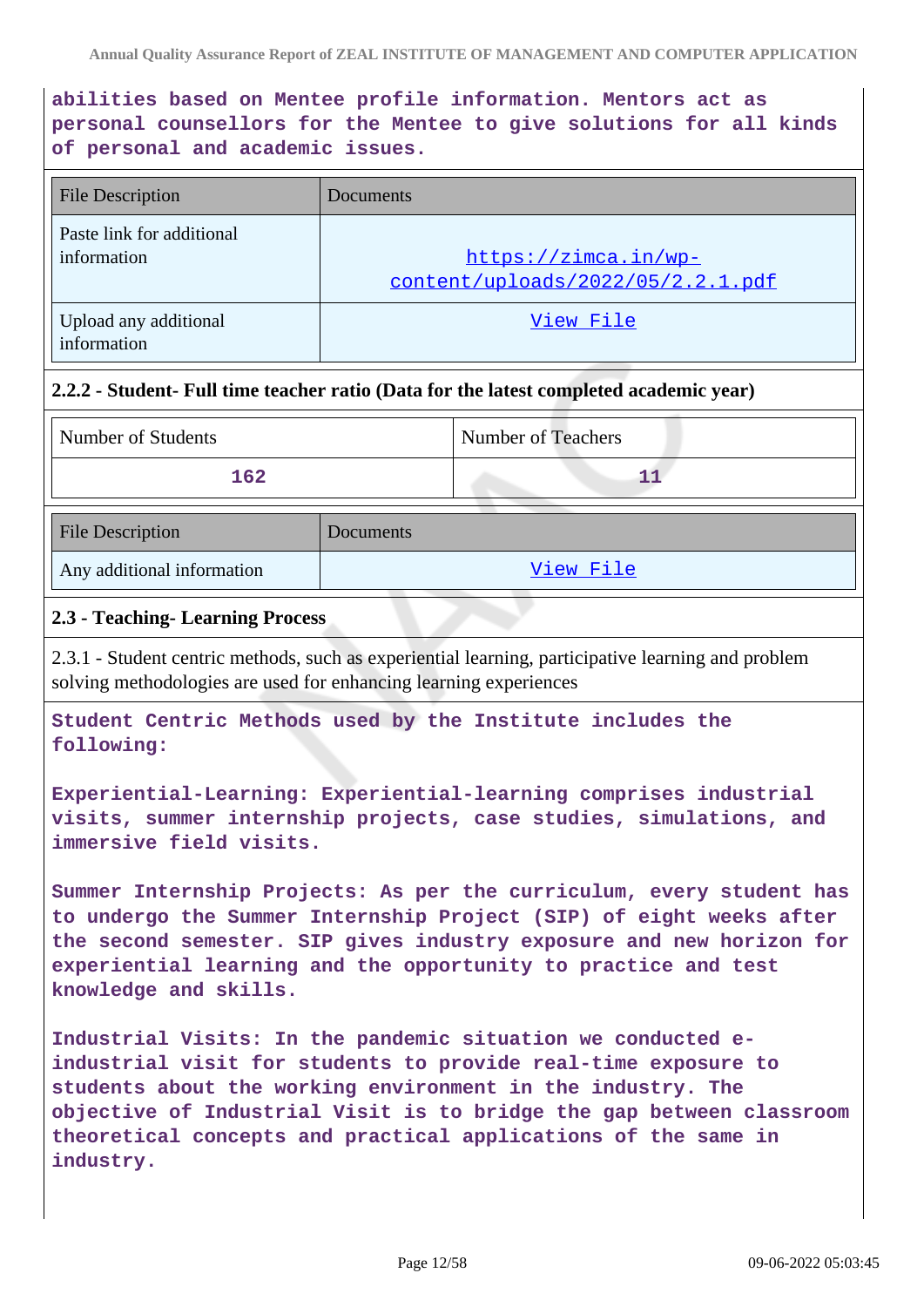**Participative Learning: All faculty members are encouraged students to participate in various curricular activities like a case study, seminar – presentations etc. Co-curricular activities like guest lectures, club activities etc. Extracurricular activities like games, fun-events, CSR, celebrations etc. Students get exposure to team-building, leadership skills, negotiation skills, etc. and inclucate temmate ability.**

**Problem-Solving Methodologies: Catering to critical-thinking, creativity and problem-solving skills required by the corporate world many activities are undertaken to acquaint the students with real issues of the business.**

| <b>File Description</b>              | Documents                                           |
|--------------------------------------|-----------------------------------------------------|
| Upload any additional<br>information | View File                                           |
| Link for additional information      | https://zimca.in/teaching-androgogy-<br>repository/ |

2.3.2 - Teachers use ICT enabled tools for effective teaching-learning process. Write description in maximum of 200 words

**Our faculties employ information and communication technology (ICT) in the teaching-learning process and ensure that students participate actively in the learning process. The Institute is completely equipped with ICT facilities that enable faculty members to integrate ICT into their teaching andragogy, making course delivery more engaging and up to date with the use of ICT. In our institute, we use the following ICT enabled tools**

**1. Projectors installed in the classrooms.**

**2. Class room's personal computers.**

**3. Google classroom**

**During COVID 19 pandemic situation we used following ICT tools for effective delivery of lectures.**

- **1. Microsoft Teams**
- **2. Google Meet**
- **3. Zoom meet.**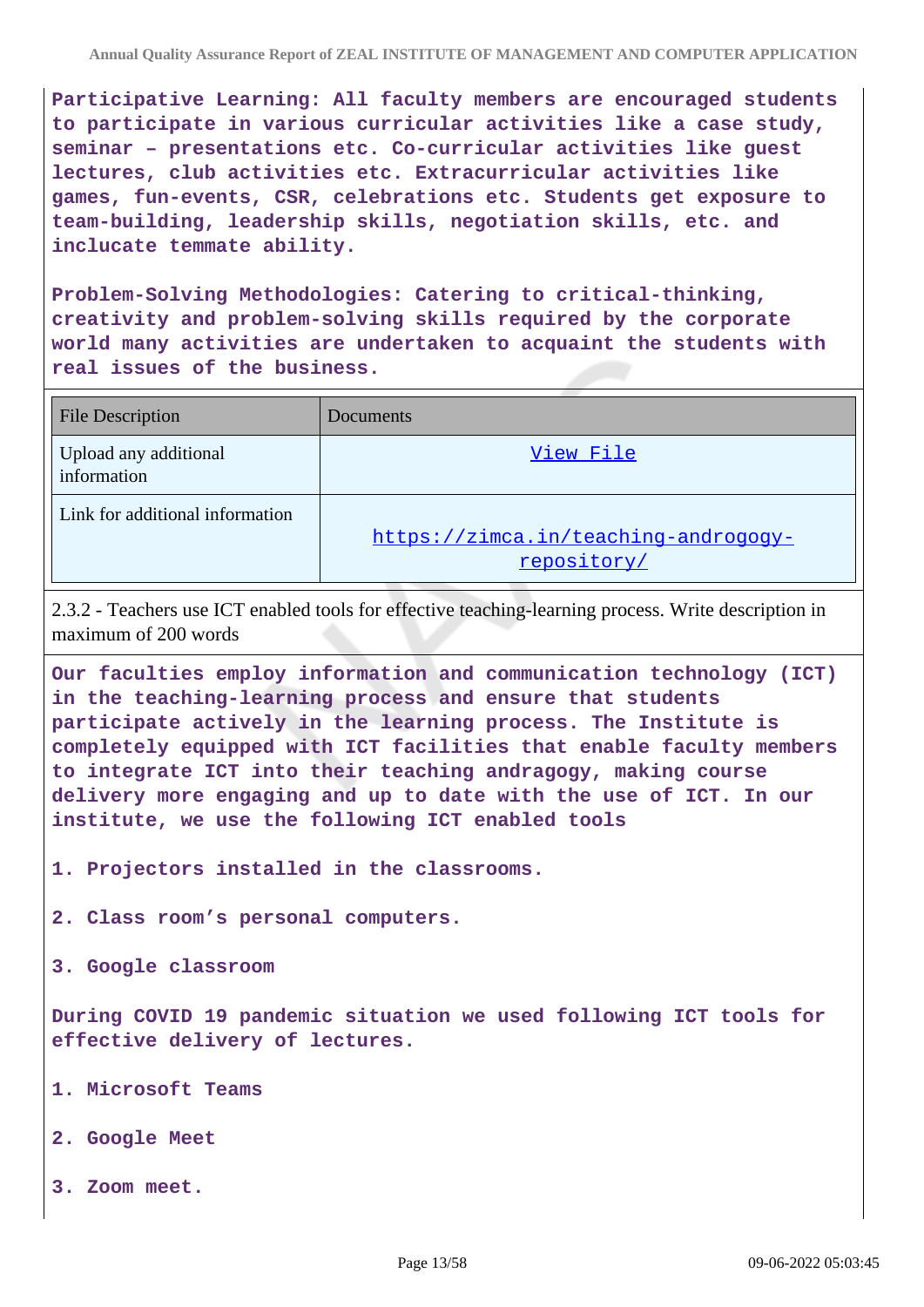**With the help of MS Teams, faculties conducted the lectures online. This effectively and also helps us for class attendance. WhatsApp groups are used as platforms to communicate, make announcements, address queries, and share information. The research journals, articles, and ebooks are available on the online library to our faculty and students. Institute conducts various activities and guest lectures on the new developments in the core subjects for effective teaching and learning by Industry experts and Alumni on Zoom platforms and also broadcasted the same on YouTube.**

| <b>File Description</b>                                                                                    | Documents |
|------------------------------------------------------------------------------------------------------------|-----------|
| Upload any additional<br>information                                                                       | View File |
| Provide link for webpage<br>describing the ICT enabled tools<br>for effective teaching-learning<br>process | View File |

**2.3.3 - Ratio of mentor to students for academic and other related issues (Data for the latest completed academic year )**

#### **2.3.3.1 - Number of mentors**

**11**

| <b>File Description</b>                                                  | Documents        |
|--------------------------------------------------------------------------|------------------|
| Upload, number of students<br>enrolled and full time teachers on<br>roll | View File        |
| Circulars pertaining to assigning<br>mentors to mentees                  | No File Uploaded |
| Mentor/mentee ratio                                                      | View File        |

# **2.4 - Teacher Profile and Quality**

### **2.4.1 - Number of full time teachers against sanctioned posts during the year**

**11**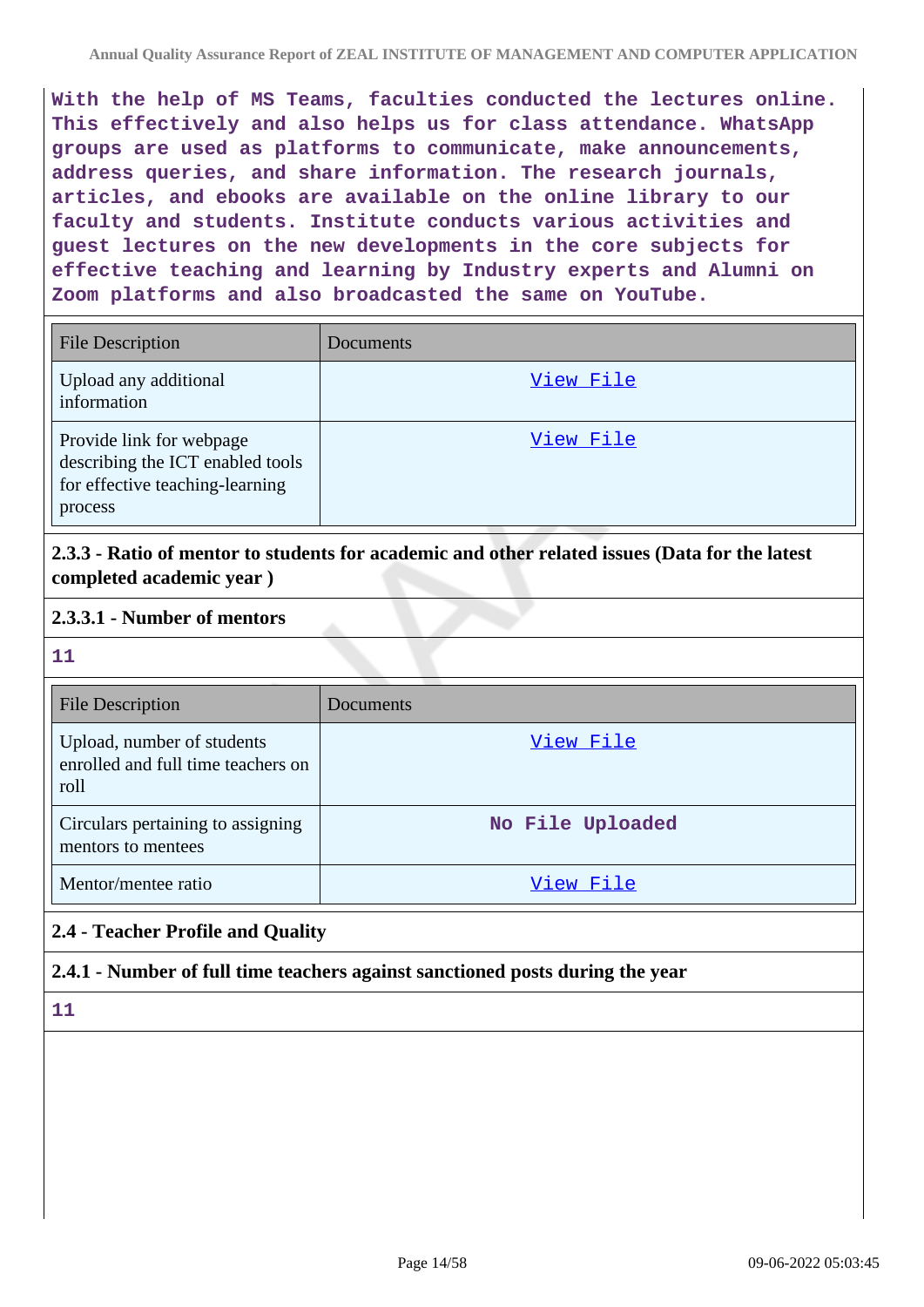| <b>File Description</b>                                             | <b>Documents</b> |
|---------------------------------------------------------------------|------------------|
| Full time teachers and sanctioned<br>posts for year (Data Template) | View File        |
| Any additional information                                          | No File Uploaded |
| List of the faculty members<br>authenticated by the Head of HEI     | View File        |

**2.4.2 - Number of full time teachers with Ph. D. / D.M. / M.Ch. /D.N.B Superspeciality / D.Sc. / D.Litt. during the year (consider only highest degree for count)**

**2.4.2.1 - Number of full time teachers with Ph. D. / D.M. / M.Ch. /D.N.C Superspeciality / D.Sc. / D.Litt. during the year**

#### **0**

| <b>File Description</b>                                                                                                                                                           | Documents        |
|-----------------------------------------------------------------------------------------------------------------------------------------------------------------------------------|------------------|
| Any additional information                                                                                                                                                        | No File Uploaded |
| List of number of full time<br>teachers with Ph. D. / D.M. /<br>M.Ch./ D.N.B Super specialty /<br>D.Sc. / D.Litt. and number of full<br>time teachers for year (Data<br>Template) | View File        |

**2.4.3 - Number of years of teaching experience of full time teachers in the same institution (Data for the latest completed academic year)**

- **2.4.3.1 Total experience of full-time teachers**
- **48**

| <b>File Description</b>                                                                                 | <b>Documents</b> |
|---------------------------------------------------------------------------------------------------------|------------------|
| Any additional information                                                                              | No File Uploaded |
| List of Teachers including their<br>PAN, designation, dept. and<br>experience details(Data<br>Template) | View File        |

### **2.5 - Evaluation Process and Reforms**

2.5.1 - Mechanism of internal assessment is transparent and robust in terms of frequency and mode. Write description within 200 words.

**The Institute advocates and rigorously implements the Internal Assessment Mechanism's openness for the justified evaluation. The**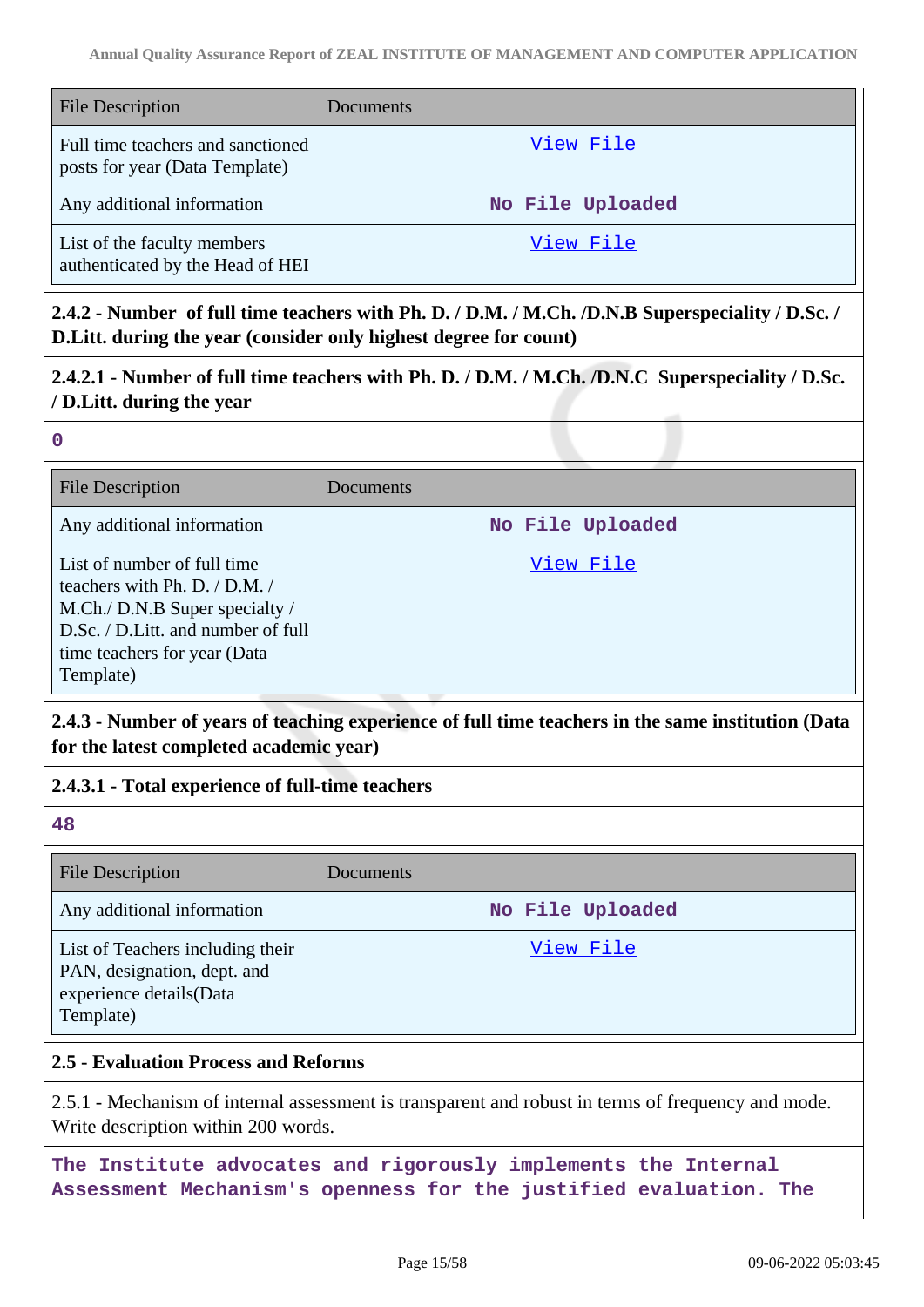**Institute has the for-sure benefit of having a robust CIE mechanism given by SPPU, recognized by expertise in the same fraternity. Within the given framework and choices for internal assessment, the Institute adopts an appropriate mix-n-match combination of evaluation tools in a defined frequency and variety. Basic eligibility for the evaluation process is made known to students through university websites, notice boards, and class counselling. Institute notifies the evaluation process and related documentation on the notice board and the institute website. This includes the distribution of marks and a schedule of internal and University evaluations. Institute also notifies the criteria for allocation of term work marks through notices and class counselling. The CIE components are designed so that the faculty can monitor students' progress from time to time and discuss deviations with the student for constructive solution building for the betterment of the student. The Institute's extended contribution to making the CIE mechanism more robust for our students has developed the Guardian Faculty Member mechanism, which established mentor-mentee relations.**

| <b>File Description</b>         | Documents  |
|---------------------------------|------------|
| Any additional information      | View File  |
| Link for additional information | <b>Nil</b> |

2.5.2 - Mechanism to deal with internal examination related grievances is transparent, time- bound and efficient

**Institute follows the mechanism to deal with examination related grievances is as follow:**

**1. Complaints before examination: If there is a non-receipt of a Hall Ticket or incorrect entries in the same, these grievances are addressed immediately to the CEO.**

**1. Online Examination: When a student raises a complaint to a supervisor or technician, the appropriate individual takes prompt action to remedy the problem. The CEO reports the incident to SPPU and requests that it be resolved following the gravity of the grievance.**

#### **2. Theory Examination:**

**SPPU always provides the hotline telephonic support to resolve grievances during theory examination. The student reports any grievances related to the question paper to the Jr. Supervisor,**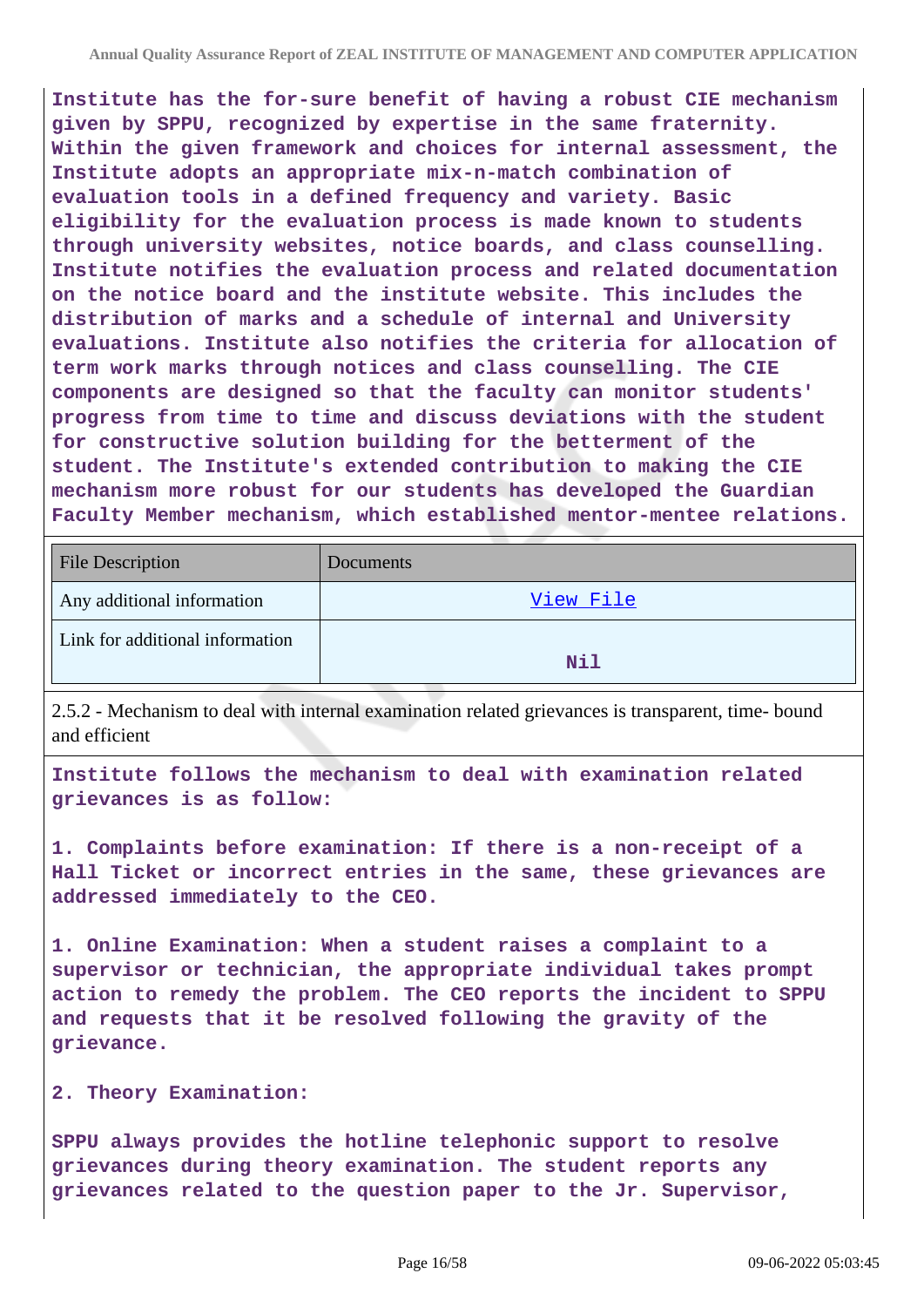**allocated to the respective block, immediately reported to the SPPU through the CEO/Senior Supervisor.**

**B. Grievance Redressal Mechanism for Internal Evaluation:**

**Following the Internal Exams, the Exam Committee posts internal marks on the notice board. If a student has a complaint, they can address it with the appropriate course teacher. The course instructor shows the student the rectified answer sheets, settling the issue.**

| <b>File Description</b>         | Documents  |
|---------------------------------|------------|
| Any additional information      | View File  |
| Link for additional information | <b>Nil</b> |

#### **2.6 - Student Performance and Learning Outcomes**

2.6.1 - Programme and course outcomes for all Programmes offered by the institution are stated and displayed on website and communicated to teachers and students.

**SPPU has already defined the teaching-learning framework. Its main strength is the Outcome-based Education System (OBE), The OBE is defined with three components as Performer (student), Performable (demonstrable: - to perform), and focus on performance instead activity to be performed. The OBE advocates Course Outcomes (COs) which directly/indirectly enrich the Programme Outcomes (POs). The COs attainment is calculated at the end of each semester. Where the POs attainment is calculated at the end of each batch. The institute defines PSOs, as per SPPU's defined framework for various specializations (HR, Marketing, Finance, etc.), which are considered as the attainment of the course outcome by the student at the end of the program.**

**Hence, the OBE culture is developed in the Institute through a quality teaching-learning framework.**

**Program Outcomes: As defined in SPPU MBA syllabus POs are narrow statements that reflect the student's knowledge level to make him/her performable by the time of graduation. There are total ten POS defined for example Generic and Domain Knowledge; Problem Solving and Innovation; Critical Thinking; Leadership and Teamwork; Life-long Learning etc.**

**Programme Specific Outcomes (PSOs): The institute defines PSOs for**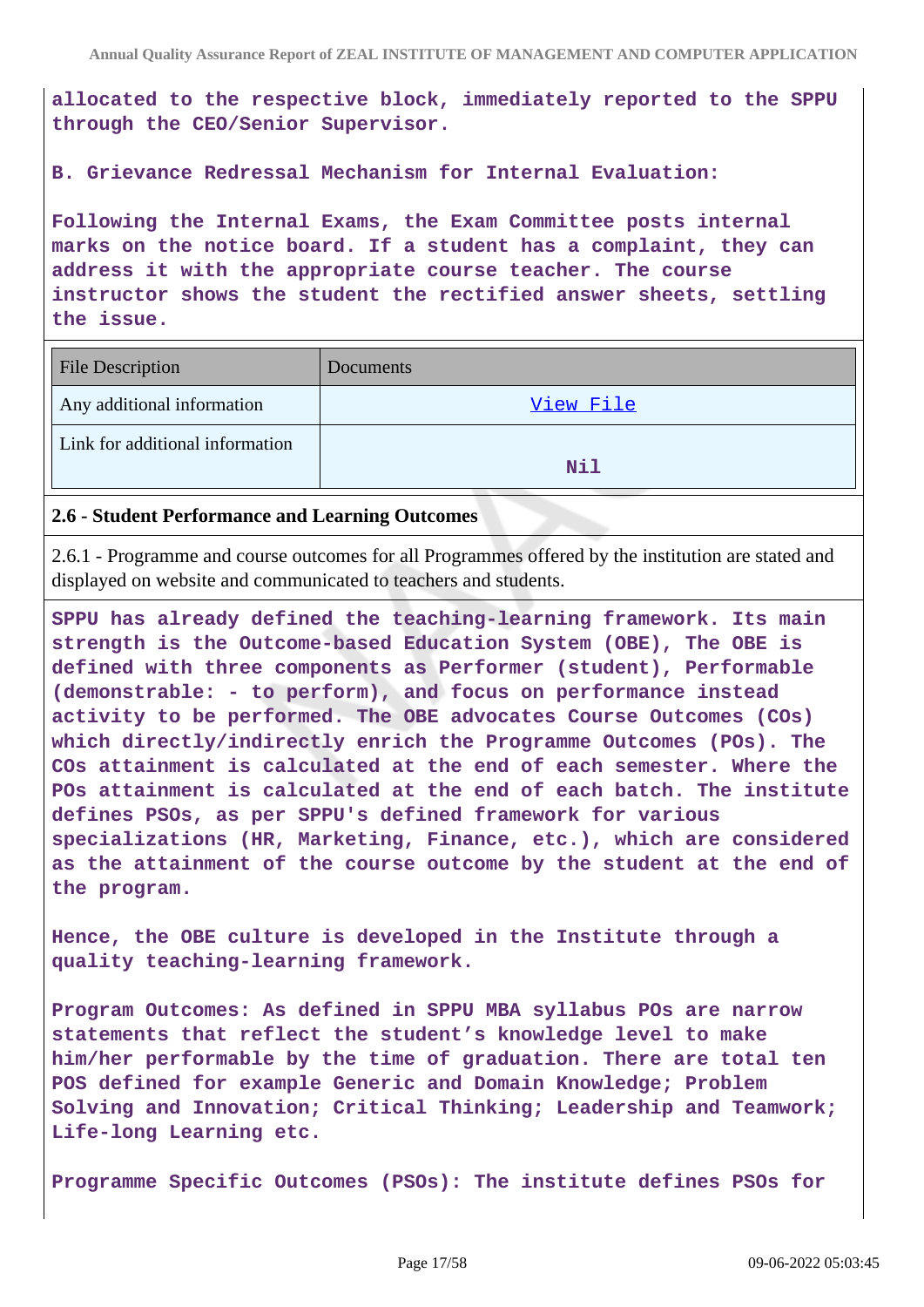# **all major and minor specializations and maps the same with POs and COs.**

| <b>File Description</b>                                           | Documents                                   |
|-------------------------------------------------------------------|---------------------------------------------|
| Upload any additional<br>information                              | View File                                   |
| Paste link for Additional<br>information                          | https://zimca.in/programme-course-outcomes/ |
| <b>Upload COs for all Programmes</b><br>(exemplars from Glossary) | View File                                   |

2.6.2 - Attainment of Programme outcomes and course outcomes are evaluated by the institution.

**The Institute adopts an appropriate mechanism to evaluate the attainment of POs, PSOs, and COs. Institute's teaching-learning framework well-embedded evaluation of the CO's attainment. The attainment of Course Outcomes (COs) is measured using both direct and indirect methods. The evaluated CO's attainment, in turn, helps to arrive at the attainment of POs and PSOs. The Direct and Indirect Method for evaluating the attainment of POs, PSOs, and COs is given below.**

**a) Direct Method: Continuous Internal Evaluation: The Institute has a well-defined CIE structure where the CIE plays a vital role in Continuous student attainment. As SPPU has mentioned the structure of CIE, the Institute plans various components of CIE to assess the student aptly. The attainment of CIE is utilized for student evaluation. Result Analysis: In the direct method, students' scores and grades in examinations are observed.**

**b) Indirect Method: In this method following ways are used. The Placement result is used as a benchmark for measuring the attainment of POs and COs. students' participation and performance in various activities are used to evaluate the attainment of POs, PSOs, and COs, where the level of the involvement depicts the level of attainment.**

| <b>File Description</b>                  | Documents                                   |
|------------------------------------------|---------------------------------------------|
| Upload any additional<br>information     | View File                                   |
| Paste link for Additional<br>information | https://zimca.in/programme-course-outcomes/ |

### **2.6.3 - Pass percentage of Students during the year**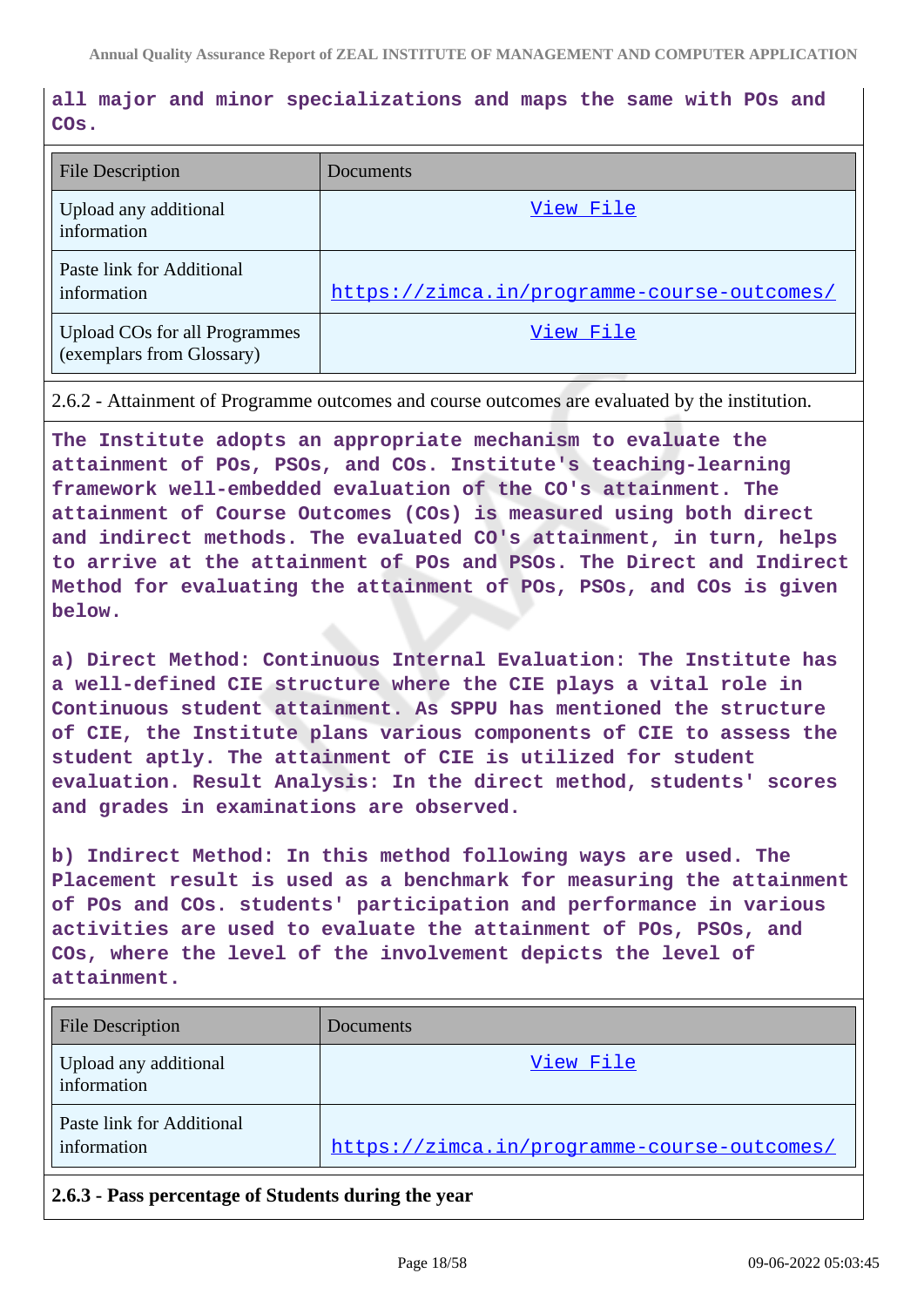# **2.6.3.1 - Total number of final year students who passed the university examination during the year**

#### **36**

| <b>File Description</b>                                                                                                     | Documents        |
|-----------------------------------------------------------------------------------------------------------------------------|------------------|
| Upload list of Programmes and<br>number of students passed and<br>appeared in the final year<br>examination (Data Template) | View File        |
| Upload any additional<br>information                                                                                        | No File Uploaded |
| Paste link for the annual report                                                                                            | Nil              |

### **2.7 - Student Satisfaction Survey**

**2.7.1 - Student Satisfaction Survey (SSS) on overall institutional performance (Institution may design its own questionnaire) (results and details need to be provided as a weblink)**

[https://zimca.in/wp-content/uploads/2022/04/ZIMCA-Student](https://zimca.in/wp-content/uploads/2022/04/ZIMCA-Student-satisfaction-survey-2020-21.pdf)[satisfaction-survey-2020-21.pdf](https://zimca.in/wp-content/uploads/2022/04/ZIMCA-Student-satisfaction-survey-2020-21.pdf)

**RESEARCH, INNOVATIONS AND EXTENSION**

**3.1 - Resource Mobilization for Research**

**3.1.1 - Grants received from Government and non-governmental agencies for research projects / endowments in the institution during the year (INR in Lakhs)**

**3.1.1.1 - Total Grants from Government and non-governmental agencies for research projects / endowments in the institution during the year (INR in Lakhs)**

**0**

| <b>File Description</b>                                                              | Documents        |
|--------------------------------------------------------------------------------------|------------------|
| Any additional information                                                           | No File Uploaded |
| e-copies of the grant award<br>letters for sponsored research<br>projects/endowments | No File Uploaded |
| List of endowments / projects<br>with details of grants(Data<br>Template)            | View File        |

**3.1.2 - Number of teachers recognized as research guides (latest completed academic year)**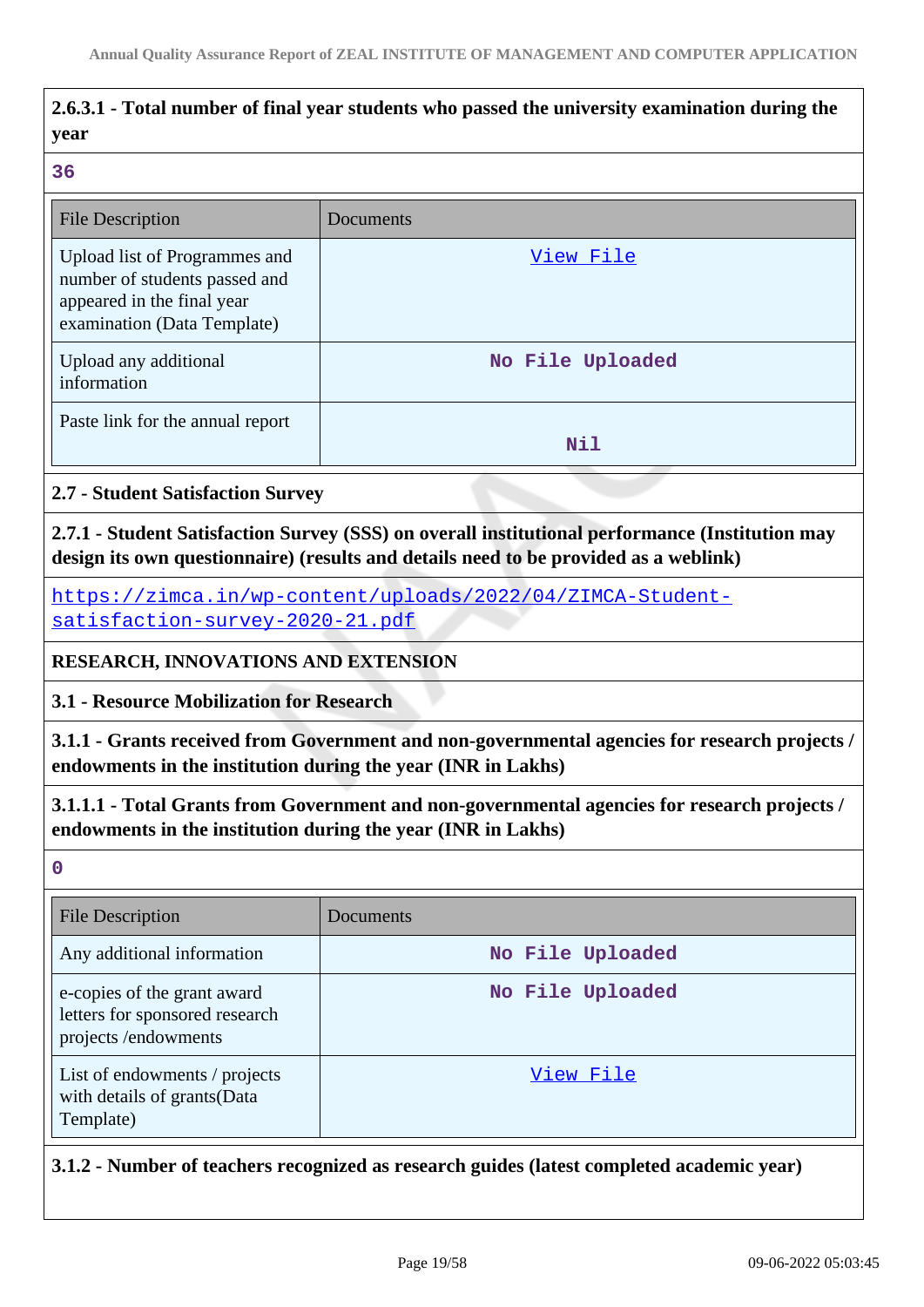### **3.1.2.1 - Number of teachers recognized as research guides**

#### **1**

| ---                                        |           |
|--------------------------------------------|-----------|
| <b>File Description</b>                    | Documents |
| Any additional information                 | View File |
| Institutional data in prescribed<br>format | View File |

**3.1.3 - Number of departments having Research projects funded by government and non government agencies during the year**

**3.1.3.1 - Number of departments having Research projects funded by government and nongovernment agencies during the year**

**0**

| <b>File Description</b>                                          | Documents        |
|------------------------------------------------------------------|------------------|
| List of research projects and<br>funding details (Data Template) | View File        |
| Any additional information                                       | No File Uploaded |
| Supporting document from<br><b>Funding Agency</b>                | No File Uploaded |
| Paste link to funding agency<br>website                          | Nil              |

#### **3.2 - Innovation Ecosystem**

3.2.1 - Institution has created an ecosystem for innovations and has initiatives for creation and transfer of knowledge

**Zeal Institute of Management & Computer Application (ZIMCA) has created initiatives for innovation and transfer of knowledge.**

**Colloquium: The Institute has initiated a knowledge sharing platform at peer level particularly for faculty members through FDP on Case Studies titled Colloquium. At Institute level, faculty members have presented case studies on relevant industries that can foster collaborative learning & Discussion. The FDP trained faculty members in enhancing case study teaching methodology and the discussion triggered brainstorming and innovative thinking. This is a practise is initiated for the first time under the leadership of Dr.Ashwini Sovani, Head –Management Programmes from 28th November to 5th Jan 2021**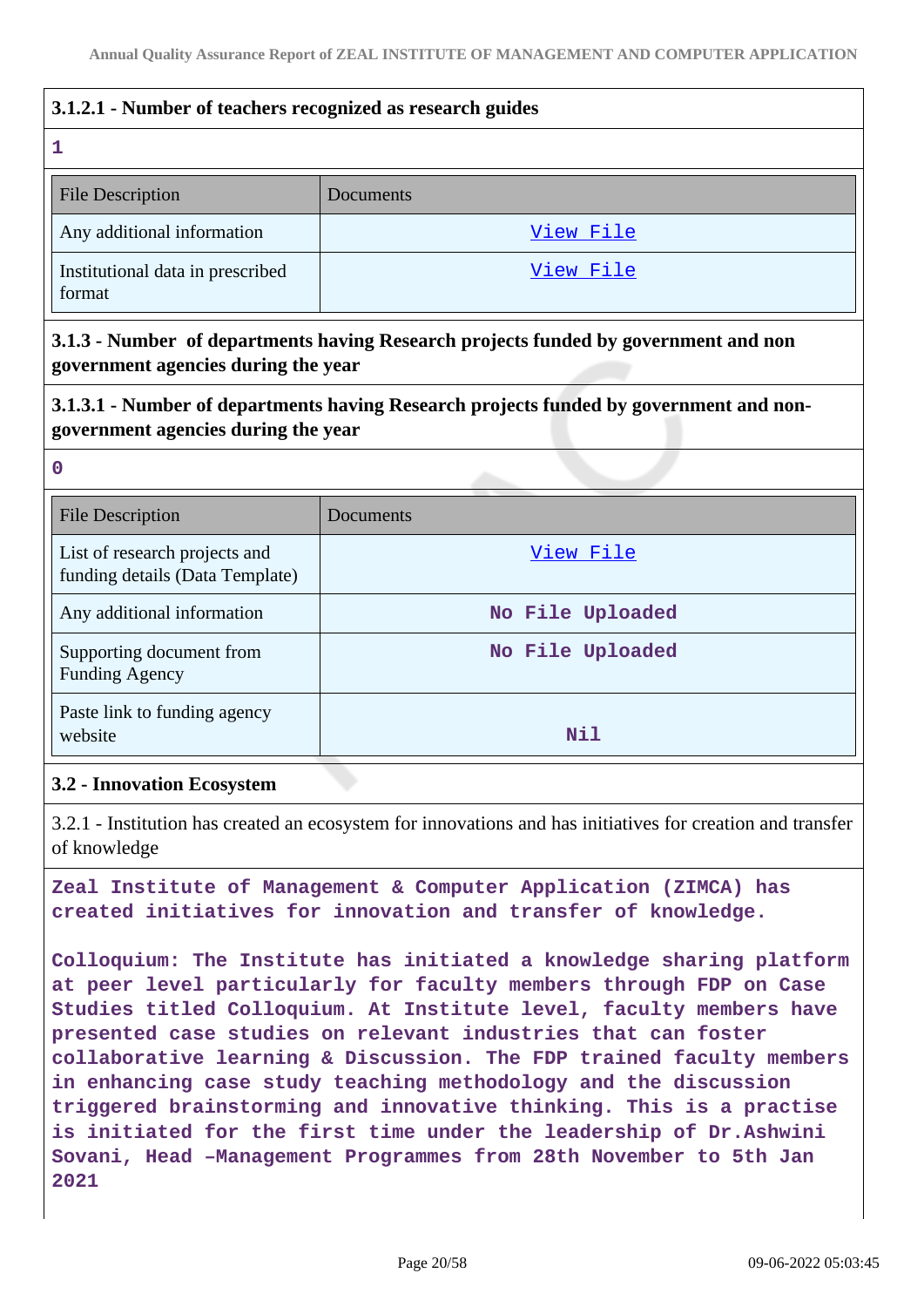**Lakshya Study Centre: The Institute has a study Centre that motivates and focuses learning for students enrolled into Public Sector Recruitment Exams. The purpose of the centre is to prepare students for selection test and post-selection interview.**

**Start-up & Incubation Cell: The Institute has start up and incubation cell that provide guidance to students for entreneurship development.**

**Research Cell: The institute has founded this cell with a keen interest to nurture and foster various research motives for all levels of the students for their better academic achievements..**

| <b>File Description</b>                  | Documents                    |
|------------------------------------------|------------------------------|
| Upload any additional<br>information     | View File                    |
| Paste link for additional<br>information | https://zimca.in/activities/ |

**3.2.2 - Number of workshops/seminars conducted on Research Methodology, Intellectual Property Rights (IPR) and entrepreneurship during the year**

**3.2.2.1 - Total number of workshops/seminars conducted on Research Methodology, Intellectual Property Rights (IPR) and entrepreneurship year wise during the year**

**1**

| <b>File Description</b>                                              | Documents        |
|----------------------------------------------------------------------|------------------|
| Report of the event                                                  | View File        |
| Any additional information                                           | No File Uploaded |
| List of workshops/seminars<br>during last 5 years (Data<br>Template) | View File        |

### **3.3 - Research Publications and Awards**

### **3.3.1 - Number of Ph.Ds registered per eligible teacher during the year**

### **3.3.1.1 - How many Ph.Ds registered per eligible teacher within the year**

**0**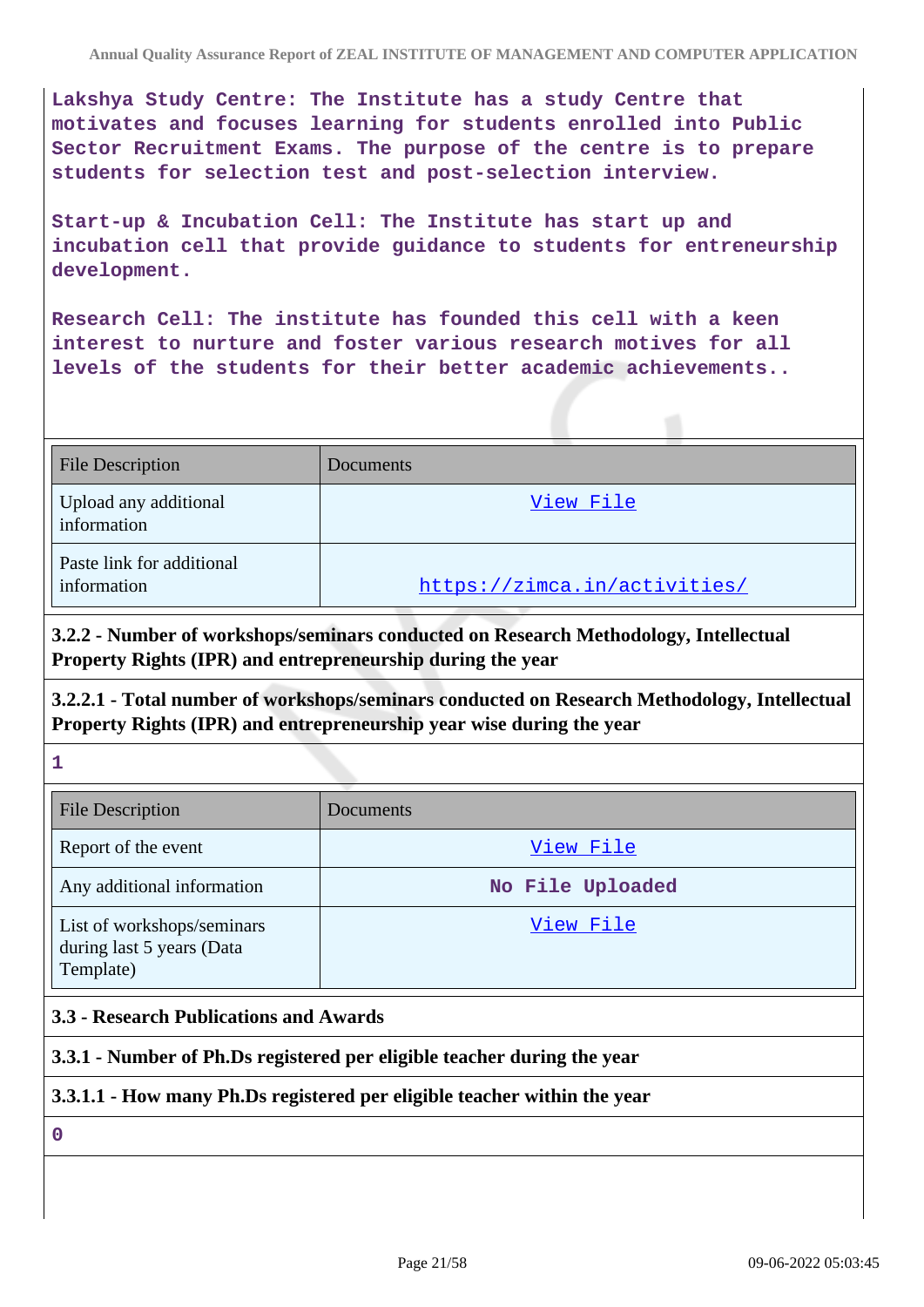| <b>File Description</b>                                                                                                    | <b>Documents</b> |
|----------------------------------------------------------------------------------------------------------------------------|------------------|
| URL to the research page on HEI<br>website                                                                                 | Nil              |
| List of PhD scholars and their<br>details like name of the guide,<br>title of thesis, year of award etc<br>(Data Template) | View File        |
| Any additional information                                                                                                 | No File Uploaded |

**3.3.2 - Number of research papers per teachers in the Journals notified on UGC website during the year**

### **3.3.2.1 - Number of research papers in the Journals notified on UGC website during the year**

**28**

| <b>File Description</b>                                                                                     | Documents        |
|-------------------------------------------------------------------------------------------------------------|------------------|
| Any additional information                                                                                  | <u>View File</u> |
| List of research papers by title,<br>author, department, name and<br>year of publication (Data<br>Template) | View File        |

**3.3.3 - Number of books and chapters in edited volumes/books published and papers published in national/ international conference proceedings per teacher during the year**

**3.3.3.1 - Total number of books and chapters in edited volumes/books published and papers in national/ international conference proceedings year wise during year**

**0**

| <b>File Description</b>                                                      | Documents        |
|------------------------------------------------------------------------------|------------------|
| Any additional information                                                   | No File Uploaded |
| List books and chapters edited<br>volumes/books published (Data<br>Template) | View File        |

# **3.4 - Extension Activities**

3.4.1 - Extension activities are carried out in the neighborhood community, sensitizing students to social issues, for their holistic development, and impact thereof during the year

**Zeal Institute of Management and Computer Application has actively participated in sensitizing students to social issues through Entepreneurship Development Cell activities and Corporate Social**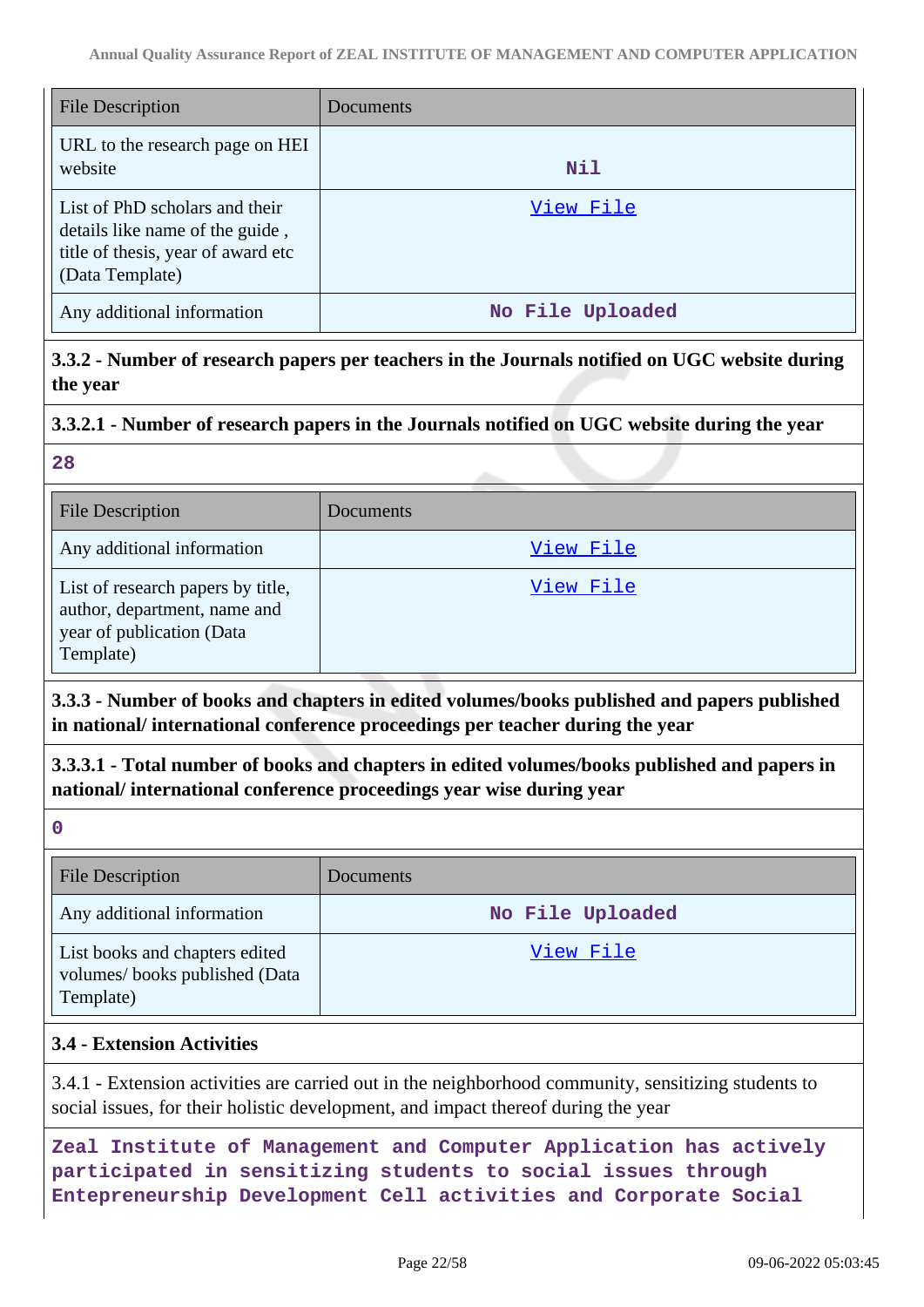# **Responsibility club. These club includes proactive participation of students in the events such as:**

- **International Womens day Celebration**
- **Republic Day**
- **Independence Day**
- **Ganesh Idol Making**
- $\bullet$ **Constitution Day**
- **Gita Day**
- **Tribute to Hon.Mahatma Gandhi through felicitation of Support**  $\bullet$ **Staff under Corporate Social Responsibility Club**
- **Entrepreneurship Day**
- **Screen Addiction in Children and cretaing Awareness of it**  $\bullet$
- **Glolab session on Leadership Skills and Career Guidance**

**These activities have helped instill values of patriotism, ethics, governance, leadership skills, gender equality and integrity amongst students.**

**These activities are planned and conducted to sensitize students and staff to social issues for the holistic development.**

| <b>File Description</b>                  | Documents                    |
|------------------------------------------|------------------------------|
| Paste link for additional<br>information | https://zimca.in/activities/ |
| Upload any additional<br>information     | View File                    |

**3.4.2 - Number of awards and recognitions received for extension activities from government / government recognized bodies during the year**

**3.4.2.1 - Total number of awards and recognition received for extension activities from Government/ Government recognized bodies year wise during the year**

**0**

| <b>File Description</b>                                                        | Documents        |
|--------------------------------------------------------------------------------|------------------|
| Any additional information                                                     | No File Uploaded |
| Number of awards for extension<br>activities in last 5 year (Data<br>Template) | View File        |
| e-copy of the award letters                                                    | No File Uploaded |

**3.4.3 - Number of extension and outreach programs conducted by the institution through**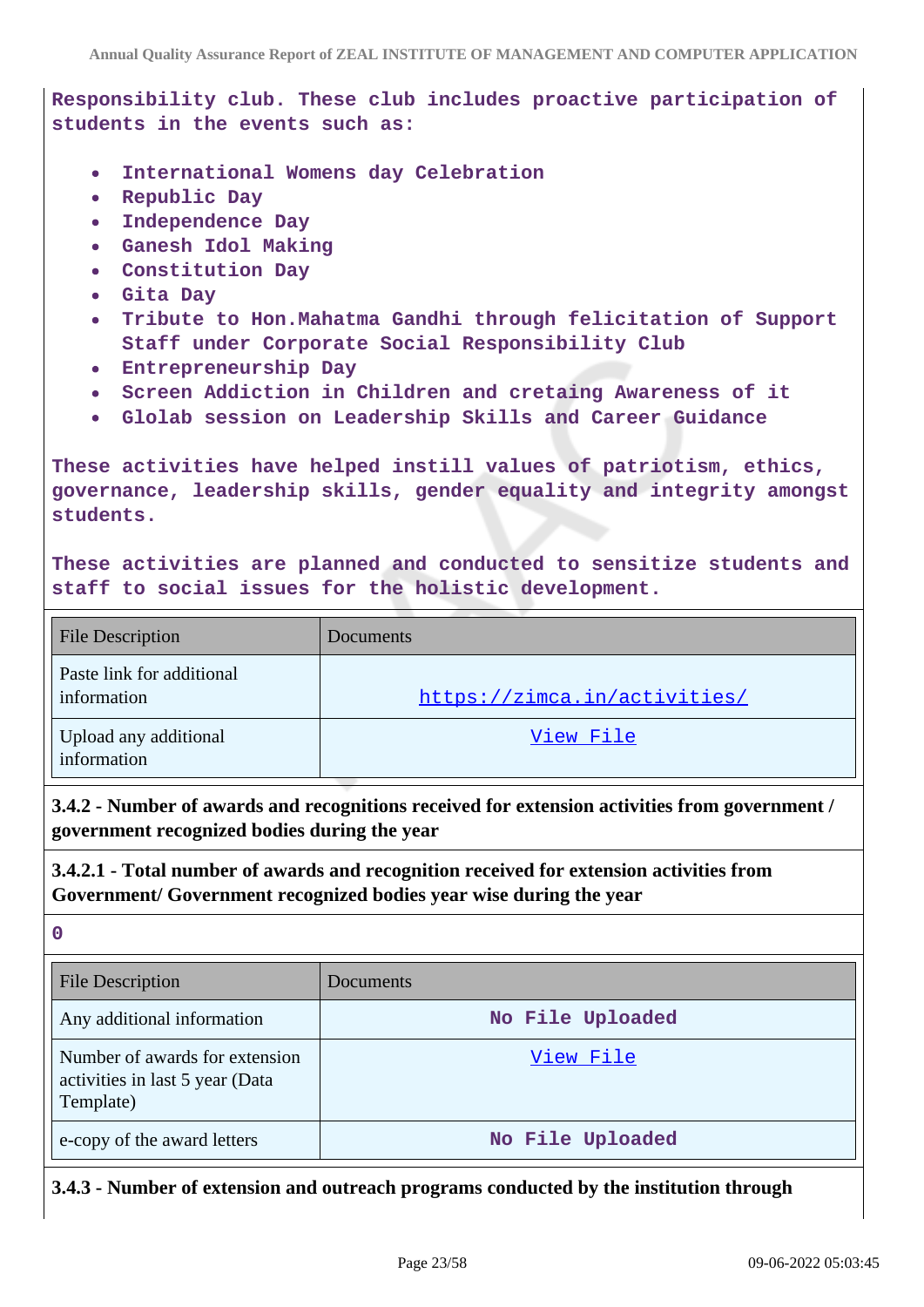**NSS/NCC/Red cross/YRC etc., ( including the programmes such as Swachh Bharat, AIDS awareness, Gender issues etc. and/or those organized in collaboration with industry, community and NGOs ) during the year**

**3.4.3.1 - Number of extension and outreach Programs conducted in collaboration with industry, community and Non- Government Organizations through NSS/ NCC/ Red Cross/ YRC etc., during the year**

**0**

| File Description                                                                                                                       | Documents        |
|----------------------------------------------------------------------------------------------------------------------------------------|------------------|
| Reports of the event organized                                                                                                         | No File Uploaded |
| Any additional information                                                                                                             | No File Uploaded |
| Number of extension and<br>outreach Programmes conducted<br>with industry, community etc for<br>the during the year (Data<br>Template) | View File        |

**3.4.4 - Number of students participating in extension activities at 3.4.3. above during year**

**3.4.4.1 - Total number of Students participating in extension activities conducted in collaboration with industry, community and Non- Government Organizations such as Swachh Bharat, AIDs awareness, Gender issue etc. year wise during year**

**3**

| <b>File Description</b>                                                                              | <b>Documents</b> |
|------------------------------------------------------------------------------------------------------|------------------|
| Report of the event                                                                                  | View File        |
| Any additional information                                                                           | View File        |
| Number of students participating<br>in extension activities with Govt.<br>or NGO etc (Data Template) | View File        |

### **3.5 - Collaboration**

**3.5.1 - Number of Collaborative activities for research, Faculty exchange, Student exchange/ internship during the year**

**3.5.1.1 - Number of Collaborative activities for research, Faculty exchange, Student exchange/ internship year wise during the year**

**0**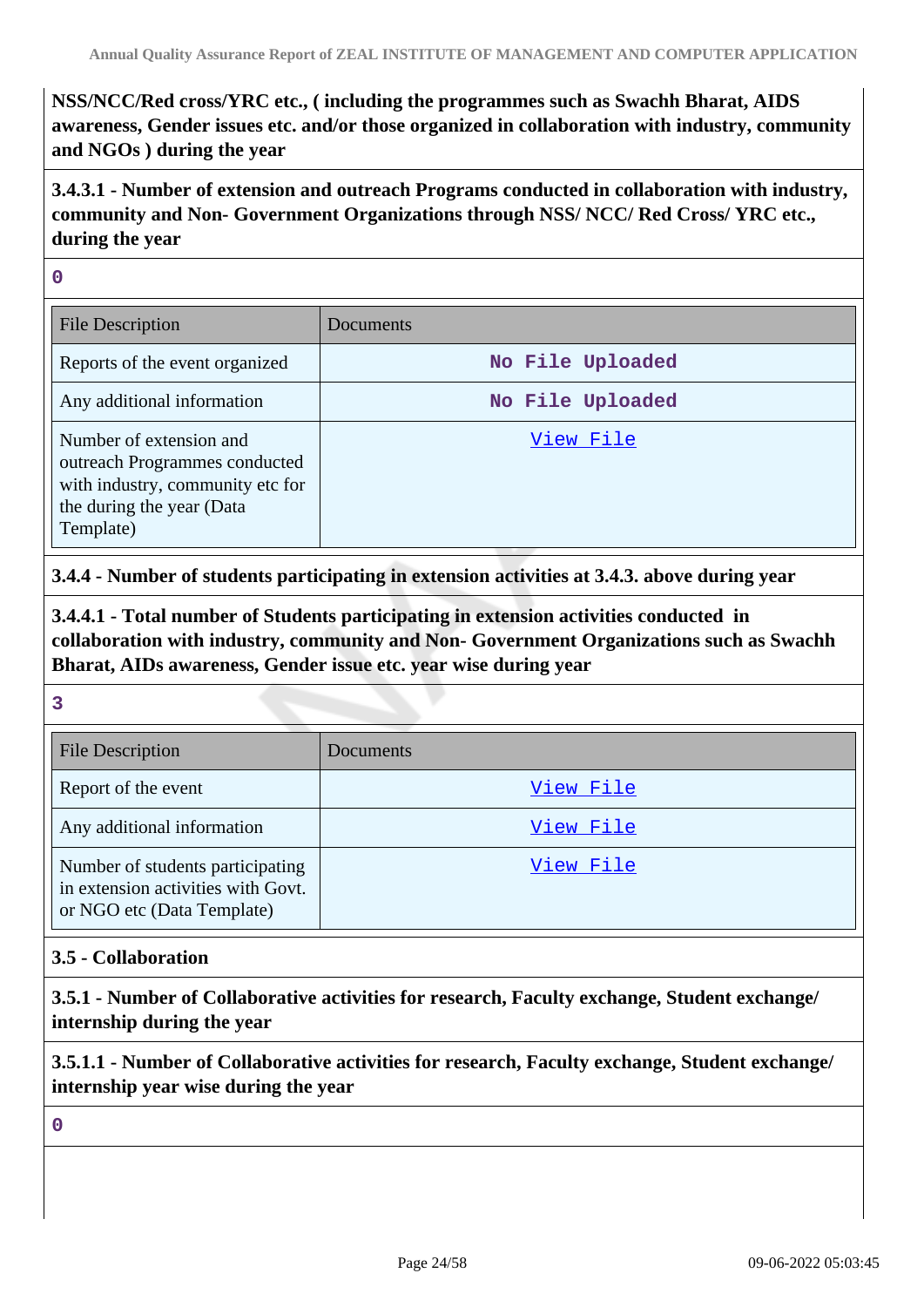| File Description                                                                             | Documents        |
|----------------------------------------------------------------------------------------------|------------------|
| e-copies of related Document                                                                 | No File Uploaded |
| Any additional information                                                                   | No File Uploaded |
| Details of Collaborative activities<br>with institutions/industries for<br>research, Faculty | View File        |

### **3.5.2 - Number of functional MoUs with institutions, other universities, industries, corporate houses etc. during the year**

**3.5.2.1 - Number of functional MoUs with Institutions of national, international importance, other universities, industries, corporate houses etc. year wise during the year**

#### **5**

| <b>File Description</b>                                                                                                             | Documents |
|-------------------------------------------------------------------------------------------------------------------------------------|-----------|
| e-Copies of the MoUs with<br>institution./industry/corporate<br>houses                                                              | View File |
| Any additional information                                                                                                          | View File |
| Details of functional MoUs with<br>institutions of national,<br>international importance, other<br>universities etc during the year | View File |

# **INFRASTRUCTURE AND LEARNING RESOURCES**

### **4.1 - Physical Facilities**

4.1.1 - The Institution has adequate infrastructure and physical facilities for teaching- learning. viz., classrooms, laboratories, computing equipment etc.

**ZIMCA has adequate facilities for curricular, co-curricular, extracurricular and extension activities. Its has green, eco-friendly with pedestrian friendly road, and adequate campus infrastructure to provide a conducive environment to achieve academic excellence. The state of art infrastructure is catering the norms as specified by All India Council of Technical Education (AICTE), and Savitribai Phule Pune University. The infrastructure changes as per the changing requirements of regulators. The Institute is four storied building which includes following**

- **1. Teaching-Learning Facilities:**
- **1. Adequate Classrooms**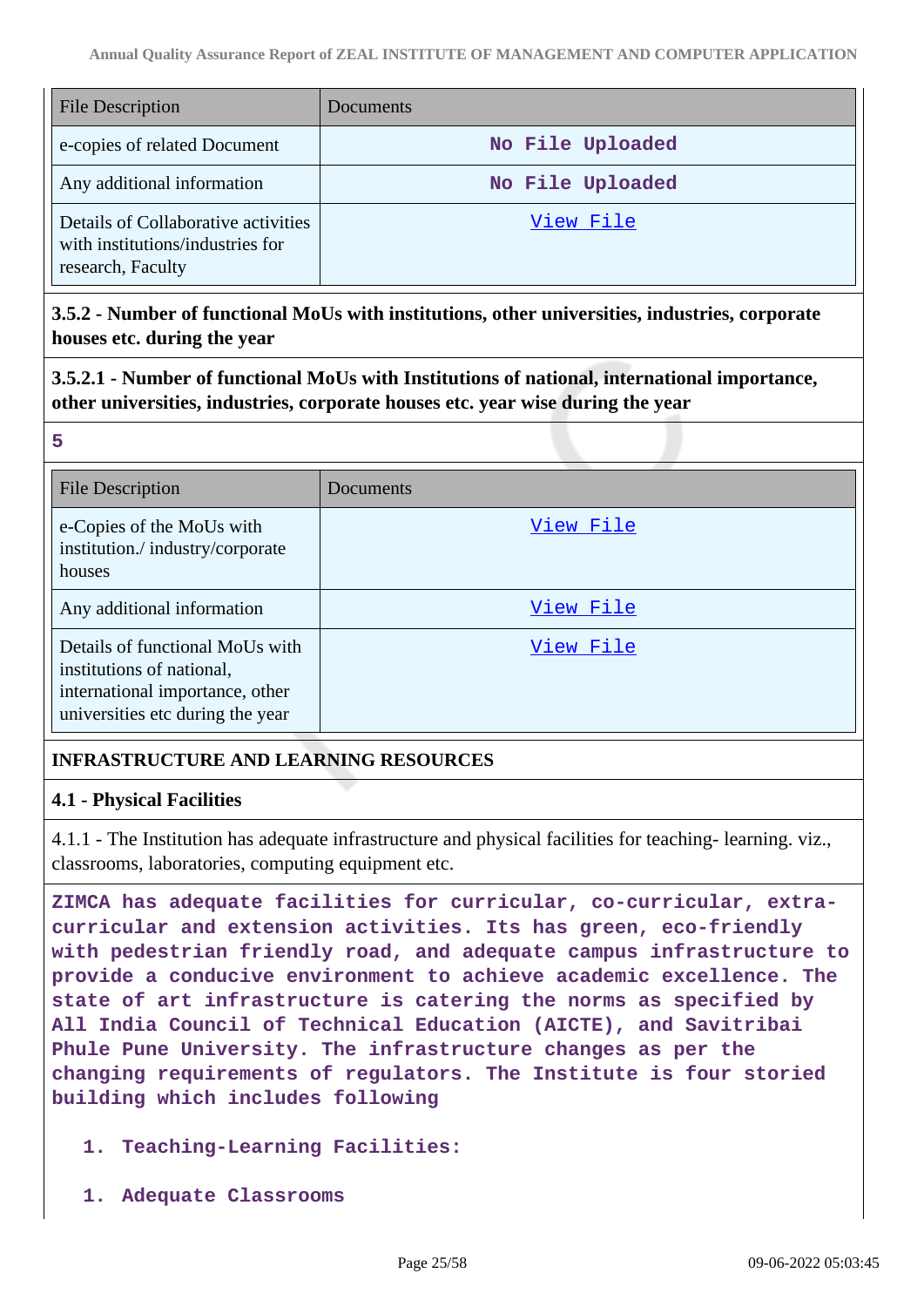```
2. Computer Centre/ Computer Laboratory
3. Tutorial Room
4. Seminar Hall
5. Training and Placement Office
1. Knowledge Resources:
1. 1.Library and Reading Room
2. 2.Digital Library
3. 3.Stationary Centre and Xerox Facility
1. Administrative Facilities:
1. Admin Office
2. Director Office
3. Internal Quality Assurance Cell
4. Reception
5. Examination Control Room
6. Central Store
7. Faculty Room
1. Common Facilities:
1. Board Room
2. Auditorium
3. Seminar Hall
4. Medical Room
5. ED Cell and Incubation Center
6. Startup
```

| <b>File Description</b>                  | Documents  |
|------------------------------------------|------------|
| Upload any additional<br>information     | View File  |
| Paste link for additional<br>information | <b>Nil</b> |

4.1.2 - The Institution has adequate facilities for cultural activities, sports, games (indoor, outdoor), gymnasium, yoga centre etc.

**Zeal Education Society(ZES) envisions "To empower society with holistic development through quality education" and ZIMCA inherits its vision as "To be recognized as student-centric institute through value-based quality education". Here, the institute undertake the value-based/holistic development of the student. ZES has made various facilities available for the students and staff under**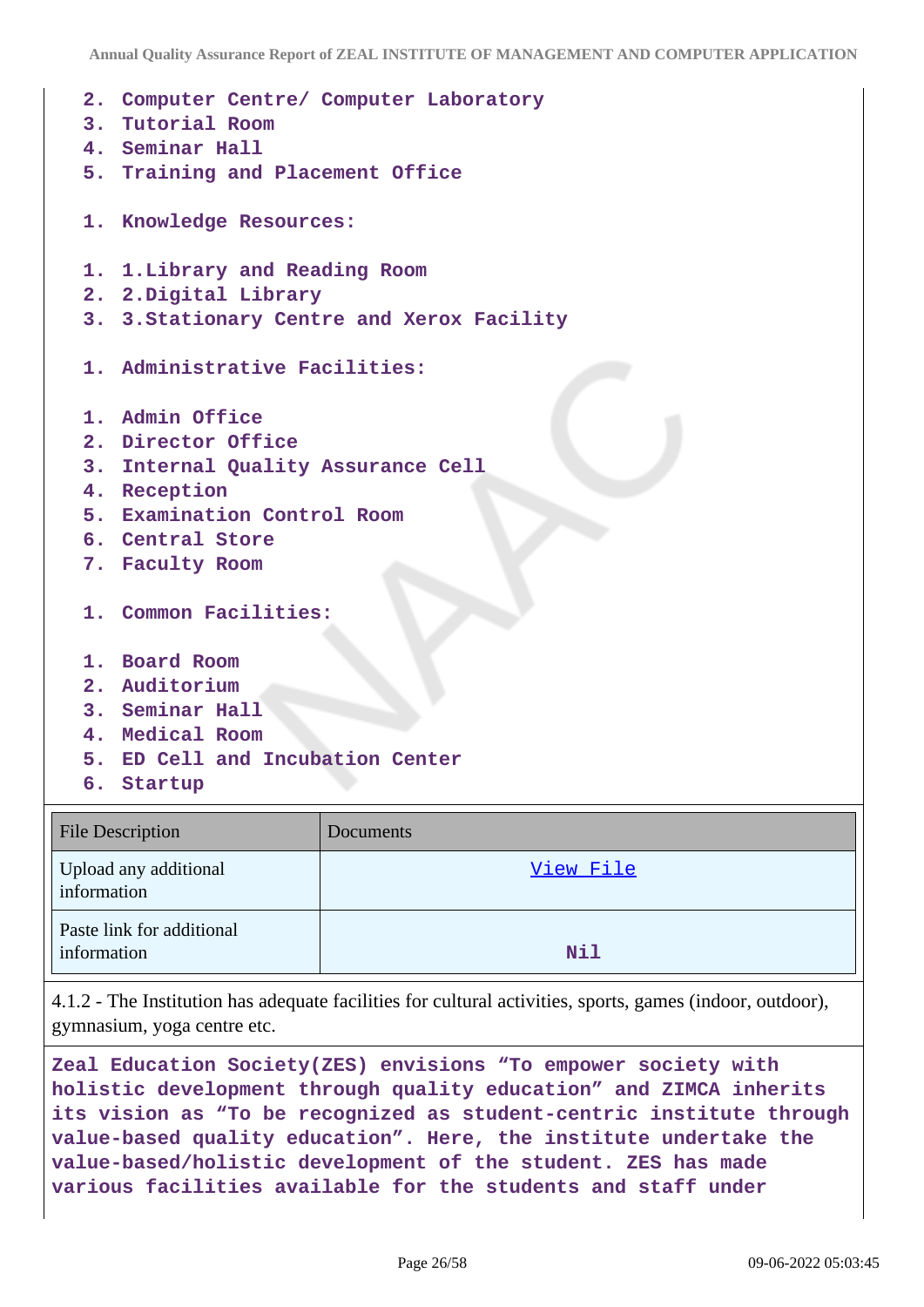**sports, gym, cultural facilities for the usage of all institutes under Narhe Campus. The Society has enabled with a green and big sports ground, gymnasium, in-door, out-door games and related facilities to motivate students for the sports and cultural activities. To provide platform to showcase their talent and to conduct cultural activities, the institute has developed a recording studio, music studio, photography studio, and recreational hall, which has easy norms to be accessed and utilized by students. The institute encourages students to utilize the available infrastructure. ZES has PlayGround for Outdoor Games like Cricket, Football, Volleyball, Tug of War, Kabaddi, Cricket net practice, Basketball etc. The sports material is also provided to students through Gymkhana. Indoor Games like Chess, Carrom, and Table Tennis etc. The sports material is provided to students through Gymkhana.Yoga and Vipassana Centre is started for the faculty and students where they practice the meditation.**

| <b>File Description</b>                  | Documents                           |
|------------------------------------------|-------------------------------------|
| Upload any additional<br>information     | View File                           |
| Paste link for additional<br>information | https://zimca.in/zeal-dance-studio/ |

# **4.1.3 - Number of classrooms and seminar halls with ICT- enabled facilities such as smart class, LMS, etc.**

**7**

| <b>File Description</b>                                                                                   | Documents                         |
|-----------------------------------------------------------------------------------------------------------|-----------------------------------|
| Upload any additional<br>information                                                                      | View File                         |
| Paste link for additional<br>information                                                                  | https://zimca.in/ict-facilitites/ |
| <b>Upload Number of classrooms</b><br>and seminar halls with ICT<br>enabled facilities (Data<br>Template) | View File                         |

# **4.1.4 - Expenditure, excluding salary for infrastructure augmentation during the year (INR in Lakhs)**

# **4.1.4.1 - Expenditure for infrastructure augmentation, excluding salary during the year (INR in lakhs)**

**181567**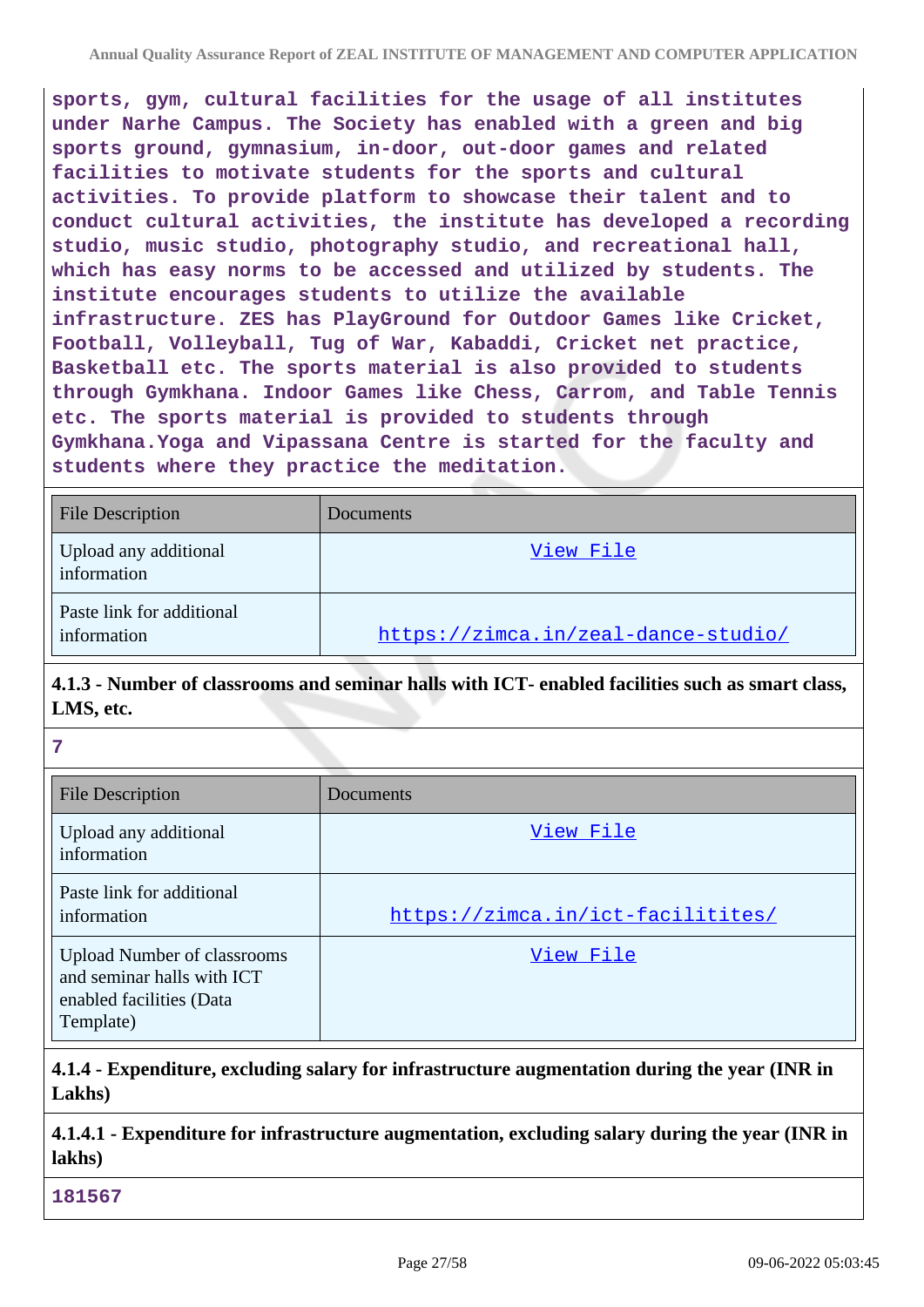| <b>File Description</b>                                                                                                                                                                                                                                                                                                                                                                                                                                     | Documents                                                                      |  |
|-------------------------------------------------------------------------------------------------------------------------------------------------------------------------------------------------------------------------------------------------------------------------------------------------------------------------------------------------------------------------------------------------------------------------------------------------------------|--------------------------------------------------------------------------------|--|
| Upload any additional<br>information                                                                                                                                                                                                                                                                                                                                                                                                                        | No File Uploaded                                                               |  |
| Upload audited utilization<br>statements                                                                                                                                                                                                                                                                                                                                                                                                                    | View File                                                                      |  |
| <b>Upload Details of budget</b><br>allocation, excluding salary<br>during the year (Data Template                                                                                                                                                                                                                                                                                                                                                           | View File                                                                      |  |
| 4.2 - Library as a Learning Resource                                                                                                                                                                                                                                                                                                                                                                                                                        |                                                                                |  |
|                                                                                                                                                                                                                                                                                                                                                                                                                                                             | 4.2.1 - Library is automated using Integrated Library Management System (ILMS) |  |
| Library is automated using Integrated Library Management System<br>$(ILMS)$ .                                                                                                                                                                                                                                                                                                                                                                               |                                                                                |  |
|                                                                                                                                                                                                                                                                                                                                                                                                                                                             | . Name of the ILMS software : AutoLib Library Management System                |  |
|                                                                                                                                                                                                                                                                                                                                                                                                                                                             | . Nature of automation (fully or partially) : Partially                        |  |
| • Version : New Generation (NG)                                                                                                                                                                                                                                                                                                                                                                                                                             |                                                                                |  |
|                                                                                                                                                                                                                                                                                                                                                                                                                                                             | • Year of automation: 2010 and upgraded in 2012, 2017 & 2020                   |  |
| We had purchased AutoLib Library Management Software (Receipt No.<br>VSS/1003 dated 9th August 2010)                                                                                                                                                                                                                                                                                                                                                        |                                                                                |  |
| A1/1211 dated 30th Aug. 2012)                                                                                                                                                                                                                                                                                                                                                                                                                               | On August 2012, we have upgraded the software AMC from (Receipt No.            |  |
| On Dec 2017, we have upgraded the software in due course of AMC from<br>(Receipt No. AI/1722 dated 19th Dec 2017)                                                                                                                                                                                                                                                                                                                                           |                                                                                |  |
| On Jan 2020, we have upgraded the software in due course of AMC<br>from (Receipt No. Ref. No. AI/Jan/2018 dated 28th Jan 2020)                                                                                                                                                                                                                                                                                                                              |                                                                                |  |
| Description of Library Automation                                                                                                                                                                                                                                                                                                                                                                                                                           |                                                                                |  |
| We are using AUTOLIB library software from 2010 for automation of<br>Library. It is upgraded respectively in 2012, 2017 and 2020. Autolib<br>library management software is very user-friendly & supportive for<br>library functions. Using this software we efficiently run library<br>administration and services. AutoLib software keeps all the<br>transaction records & generates various reports which are very<br>useful for library administration. |                                                                                |  |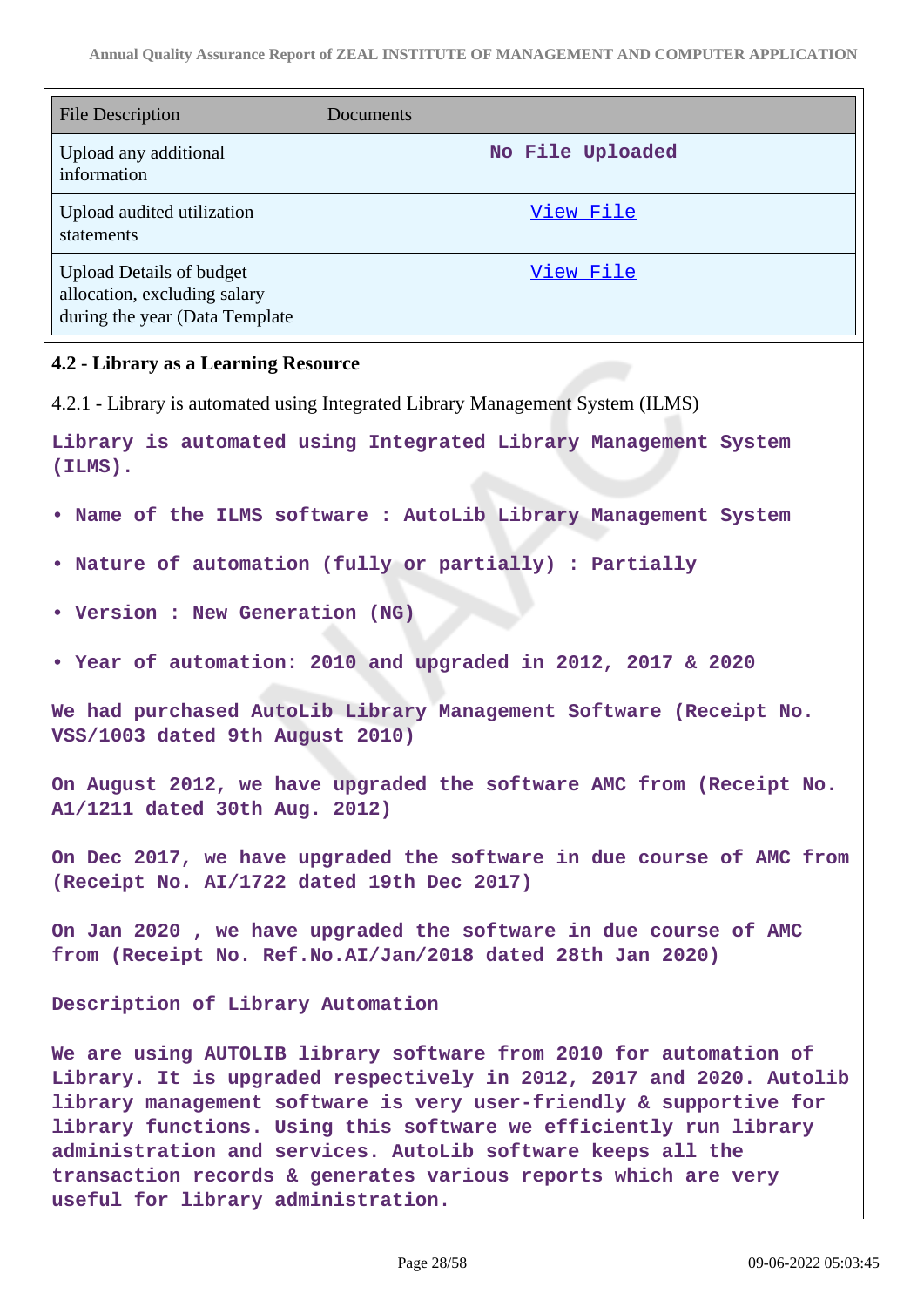**AutoLib Library Management System is having various modules like Master, Member, Acquisition, Circulation, Tools, Search, Reports, Print, System Admin, Help etc.**

| <b>File Description</b>                                                                                                                                                               | Documents                                                                                                                          |
|---------------------------------------------------------------------------------------------------------------------------------------------------------------------------------------|------------------------------------------------------------------------------------------------------------------------------------|
| Upload any additional<br>information                                                                                                                                                  | View File                                                                                                                          |
| Paste link for Additional<br>Information                                                                                                                                              | https://zimca.in/wp-content/uploads/2022/05/<br>4.2.1-Library-is-automated-using-Integrated-<br>Library-Management-System-ILMS.pdf |
| 4.2.2 - The institution has subscription for the<br>following e-resources e-journals e-<br>ShodhSindhu Shodhganga Membership e-<br><b>books Databases Remote access toe-resources</b> | A. Any 4 or more of the above                                                                                                      |
| <b>File Description</b>                                                                                                                                                               | Documents                                                                                                                          |
| Upload any additional<br>information                                                                                                                                                  | View File                                                                                                                          |
| Details of subscriptions like e-<br>journals,e-ShodhSindhu,<br>Shodhganga Membership etc<br>(Data Template)                                                                           | View File                                                                                                                          |
| 4.2.3 - Expenditure for purchase of books/e-books and subscription to journals/e- journals<br>during the year (INR in Lakhs)                                                          |                                                                                                                                    |
| 4.2.3.1 - Annual expenditure of purchase of books/e-books and subscription to journals/e-<br>journals during the year (INR in Lakhs)                                                  |                                                                                                                                    |
| 5.91566                                                                                                                                                                               |                                                                                                                                    |
| File Description                                                                                                                                                                      | Documents                                                                                                                          |

| <b>File Description</b>                                                                                                       | Documents |
|-------------------------------------------------------------------------------------------------------------------------------|-----------|
| Any additional information                                                                                                    | View File |
| Audited statements of accounts                                                                                                | View File |
| Details of annual expenditure for<br>purchase of books/e-books and<br>journals/e- journals during the<br>year (Data Template) | View File |

# **4.2.4 - Number per day usage of library by teachers and students ( foot falls and login data for online access) (Data for the latest completed academic year)**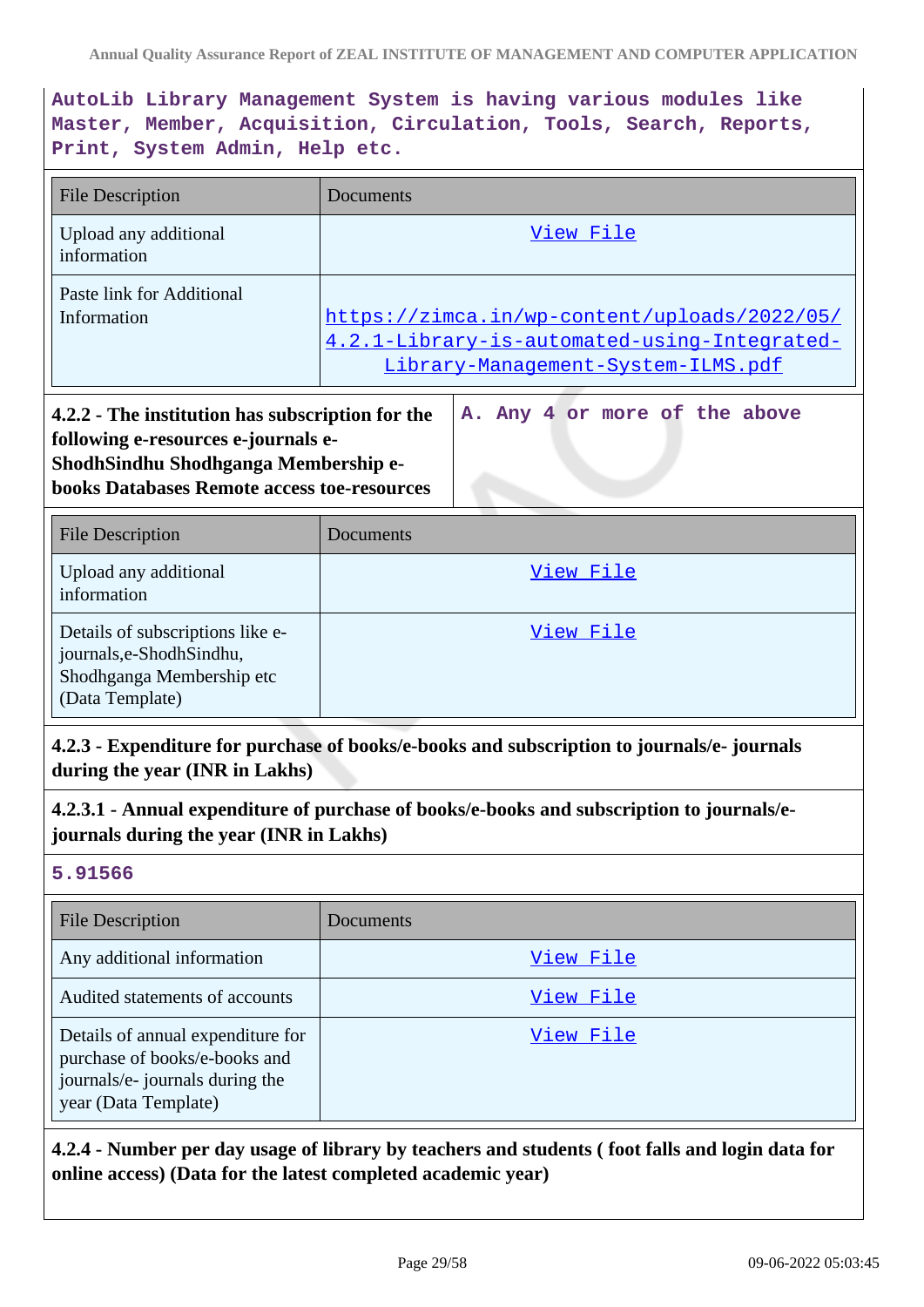### **4.2.4.1 - Number of teachers and students using library per day over last one year**

#### **22**

| <b>File Description</b>                              | Documents |
|------------------------------------------------------|-----------|
| Any additional information                           | View File |
| Details of library usage by<br>teachers and students | View File |

### **4.3 - IT Infrastructure**

4.3.1 - Institution frequently updates its IT facilities including Wi-Fi

**ICTs provide a variety of tools to support and facilitate a teacher's professional competence. ICTs transform teaching and helps teachers to be more efficient and effective, thereby increasing their interests in teaching. The use of ICTs can assist in the organization and the structure of the course and course materials, thereby promoting rethinking and revision of the curriculum. This helps students to carry out more independent work and gives the teacher more time to focus on teaching higher-level concepts in the classroom. ICTs provide teachers with opportunities for experimenting with emerging technologies, thereby aiding in the provision of interesting and creative presentation of content. In ZIMCA all computers are connected with LAN and internet using CAT6 cables. It gives a wealth of information via connectivity of 35 Mbps to the entire. The institute has a Wi-Fi campus providing a 24×7 internet facility. Wi-Fi enabled you, enjoy the internet irrespective of where you are on the campus.**

| <b>File Description</b>                  | Documents |
|------------------------------------------|-----------|
| Upload any additional<br>information     | View File |
| Paste link for additional<br>information | Nil       |

### **4.3.2 - Number of Computers**

**40**

| <b>File Description</b>              | Documents        |
|--------------------------------------|------------------|
| Upload any additional<br>information | No File Uploaded |
| <b>List of Computers</b>             | View File        |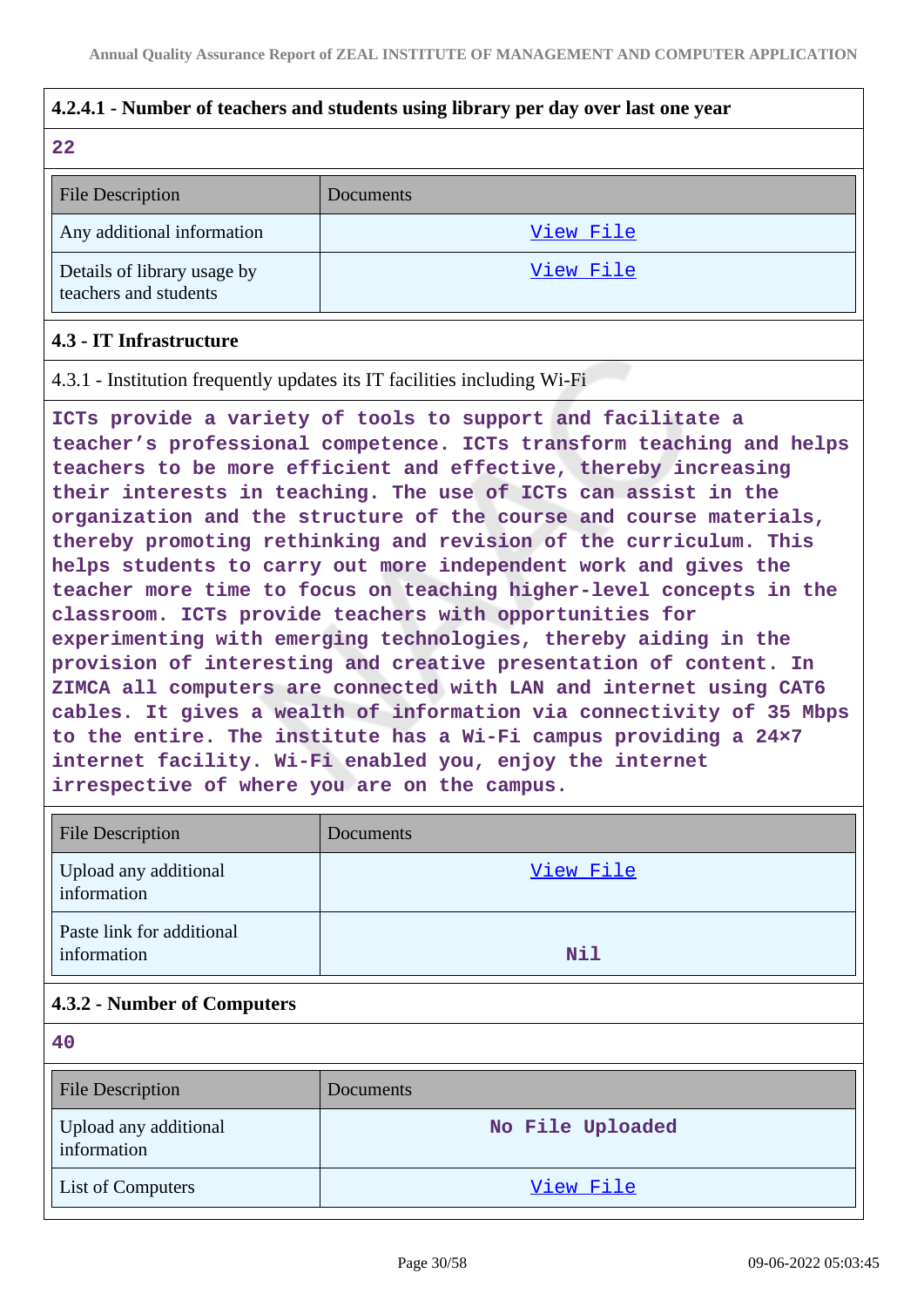| 4.3.3 - Bandwidth of internet connection in the<br><b>Institution</b>                                                                                                                             |           | 50MBPS<br><b>A.</b><br>2                                             |
|---------------------------------------------------------------------------------------------------------------------------------------------------------------------------------------------------|-----------|----------------------------------------------------------------------|
| <b>File Description</b>                                                                                                                                                                           | Documents |                                                                      |
| Upload any additional<br>Information                                                                                                                                                              |           | View File                                                            |
| Details of available bandwidth of<br>internet connection in the<br>Institution                                                                                                                    |           | View File                                                            |
| <b>4.4 - Maintenance of Campus Infrastructure</b>                                                                                                                                                 |           |                                                                      |
| 4.4.1 - Expenditure incurred on maintenance of infrastructure (physical and academic support<br>facilities) excluding salary component during the year (INR in Lakhs)                             |           |                                                                      |
| 4.4.1.1 - Expenditure incurred on maintenance of infrastructure (physical facilities and<br>academic support facilities) excluding salary component during the year (INR in lakhs)                |           |                                                                      |
| 181567                                                                                                                                                                                            |           |                                                                      |
| <b>File Description</b>                                                                                                                                                                           | Documents |                                                                      |
| Upload any additional<br>information                                                                                                                                                              |           | No File Uploaded                                                     |
| Audited statements of accounts                                                                                                                                                                    |           | View File                                                            |
| Details about assigned budget<br>and expenditure on physical<br>facilities and academic support<br>facilities (Data Templates)                                                                    |           | <u>View File</u>                                                     |
| 4.4.2 - There are established systems and procedures for maintaining and utilizing physical, academic<br>and support facilities - laboratory, library, sports complex, computers, classrooms etc. |           |                                                                      |
|                                                                                                                                                                                                   |           | Utilization of Physical Infrastructure: The Institute prepares daily |

**time-table for the class-rooms, laboratories, tutorial room and other physical facilities, where the appropriate utilization of the available physical infrastructure is planned and executed. The Institute has common auditorium/Seminar Hall which is utilized for organizing expert sessions, seminars, workshops, conferences, cultural activities, other student activities etc. The common computer center is established for the multi-purpose activities like Placement drives, various competitions, online exams, workshops, conferences as well as government exams are being conducted in the Computer Center. The Library is one of the major knowledge resources, hence the institute has its well-equipped library where adequate (as per AICTE norms) books (titles & volumes), journals, e-**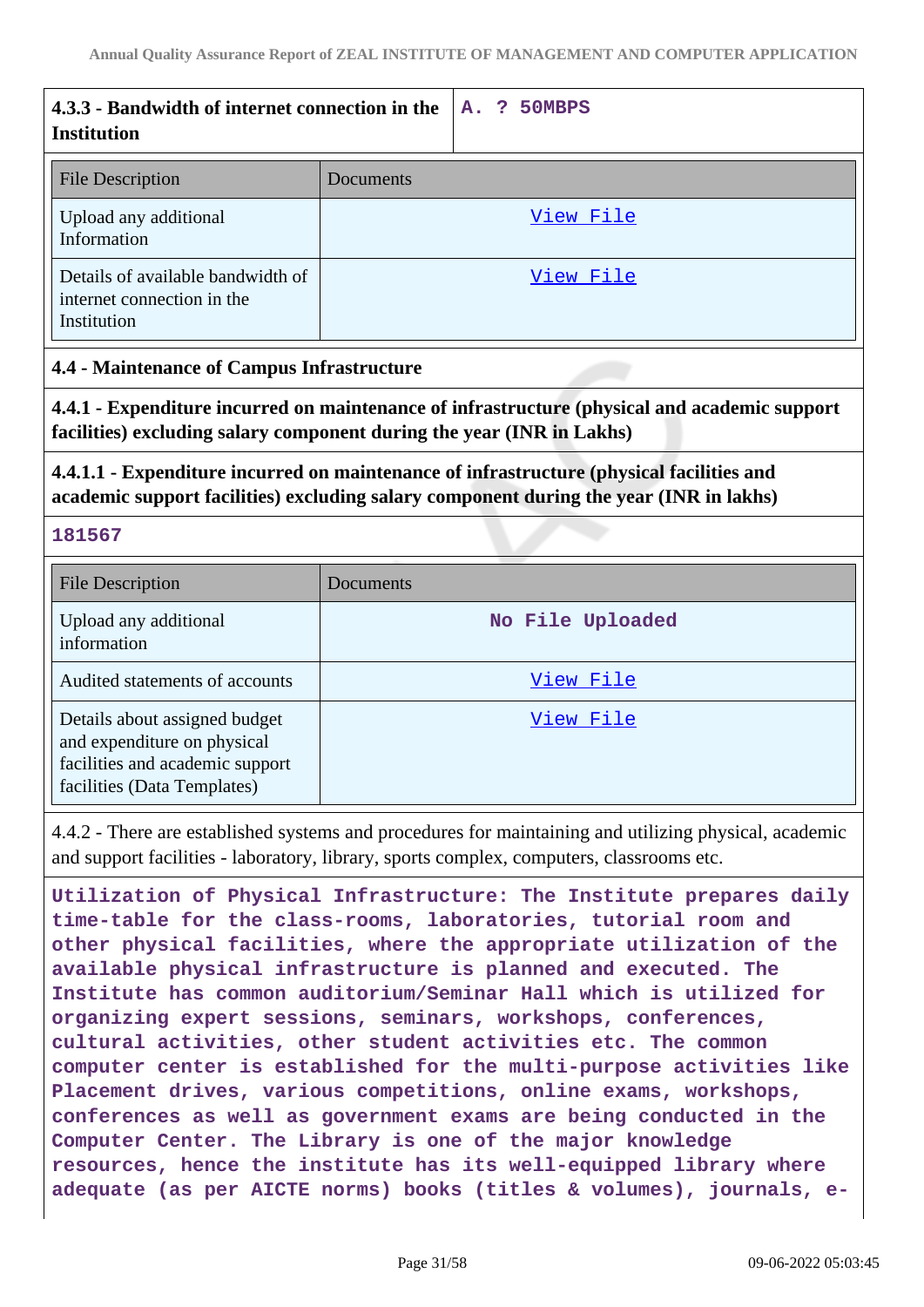**journals, etc. are available for student's aid. The institute also has a well-equipped and well-maintained Computer Laboratory.**

**b) Maintenance of the Physical Infrastructure: The institute has SOP/procedure for the maintenance of the institutional infrastructure in working conditions. The institute has its approximate budgetary provisions for infrastructural development and maintenance. The major infrastructural maintenance takes place at the Society level. The institute keeps checking on infrastructural functioning. If any maintenance is required the institute-level Infrastructure Coordinator, reports the same to Executive Director Office for further action through Institute's director.**

| <b>File Description</b>                  | Documents |
|------------------------------------------|-----------|
| Upload any additional<br>information     | View File |
| Paste link for additional<br>information | Nil       |

#### **STUDENT SUPPORT AND PROGRESSION**

**5.1 - Student Support**

**5.1.1 - Number of students benefited by scholarships and free ships provided by the Government during the year**

**5.1.1.1 - Number of students benefited by scholarships and free ships provided by the Government during the year**

### **131**

| <b>File Description</b>                                                                                                         | Documents        |
|---------------------------------------------------------------------------------------------------------------------------------|------------------|
| Upload self attested letter with<br>the list of students sanctioned<br>scholarship                                              | View File        |
| Upload any additional<br>information                                                                                            | No File Uploaded |
| Number of students benefited by<br>scholarships and free ships<br>provided by the Government<br>during the year (Data Template) | View File        |

**5.1.2 - Number of students benefitted by scholarships, free ships etc. provided by the institution / non- government agencies during the year**

**5.1.2.1 - Total number of students benefited by scholarships, free ships, etc provided by the**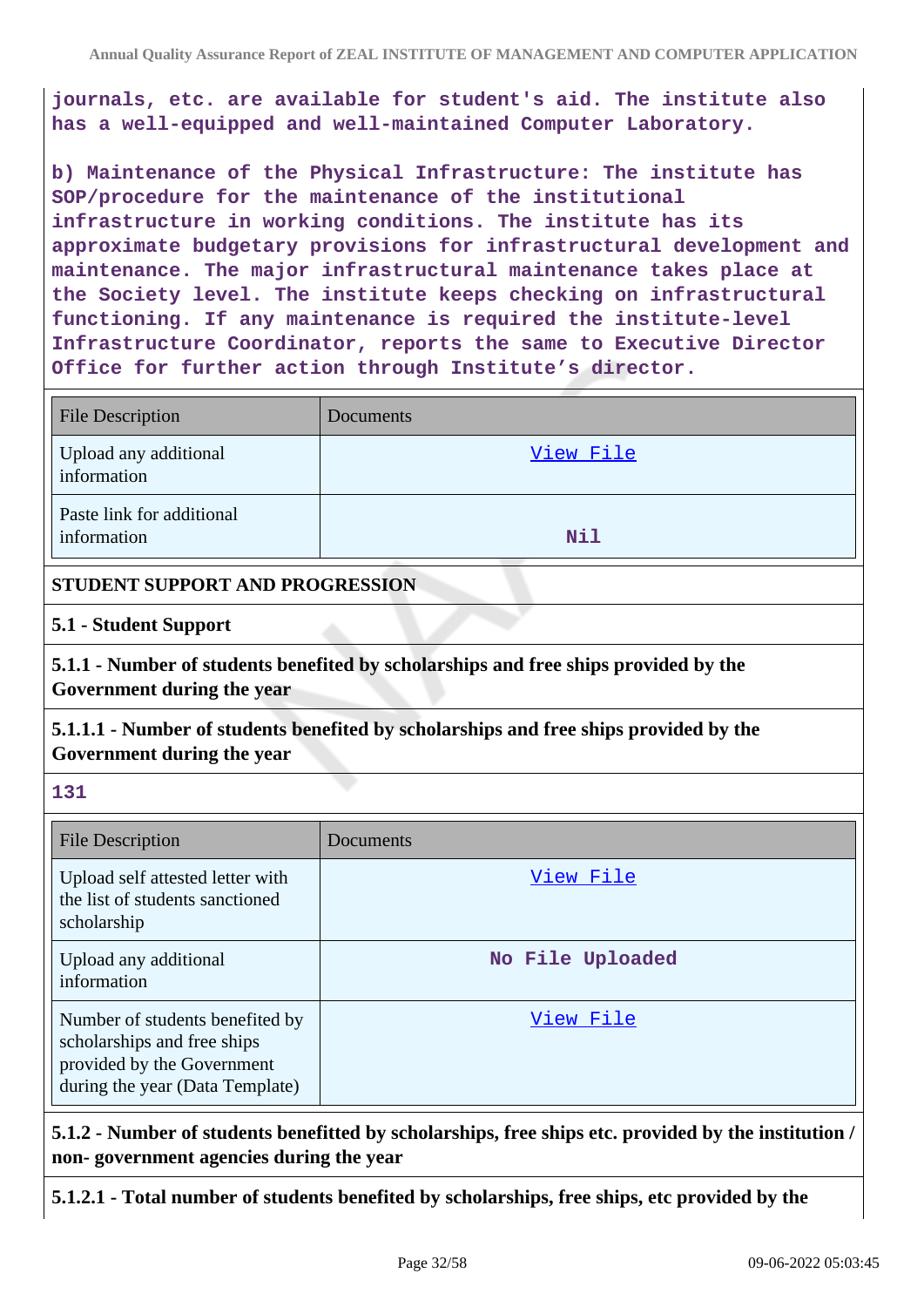# **institution / non- government agencies during the year**

**0**

| <b>File Description</b>                                                                                                                                                                                                                                        | Documents                                                                                 |  |
|----------------------------------------------------------------------------------------------------------------------------------------------------------------------------------------------------------------------------------------------------------------|-------------------------------------------------------------------------------------------|--|
| Upload any additional<br>information                                                                                                                                                                                                                           | No File Uploaded                                                                          |  |
| Number of students benefited by<br>scholarships and free ships<br>institution / non-government<br>agencies in last 5 years (Date<br>Template)                                                                                                                  | View File                                                                                 |  |
| 5.1.3 - Capacity building and skills<br>enhancement initiatives taken by the<br>institution include the following: Soft skills<br>Language and communication skills Life skills<br>(Yoga, physical fitness, health and hygiene)<br><b>ICT/computing skills</b> | 3 of the above<br>$\mathbf{B}$ .                                                          |  |
| <b>File Description</b>                                                                                                                                                                                                                                        | Documents                                                                                 |  |
| Link to Institutional website                                                                                                                                                                                                                                  | https://zimca.in/wp-<br>content/uploads/2022/05/5.1.3.pdf                                 |  |
| Any additional information                                                                                                                                                                                                                                     | View File                                                                                 |  |
| Details of capability building and<br>skills enhancement initiatives<br>(Data Template)                                                                                                                                                                        | View File                                                                                 |  |
| counseling offered by the institution during the year                                                                                                                                                                                                          | 5.1.4 - Number of students benefitted by guidance for competitive examinations and career |  |
| 87                                                                                                                                                                                                                                                             |                                                                                           |  |

# **5.1.4.1 - Number of students benefitted by guidance for competitive examinations and career counseling offered by the institution during the year**

**87**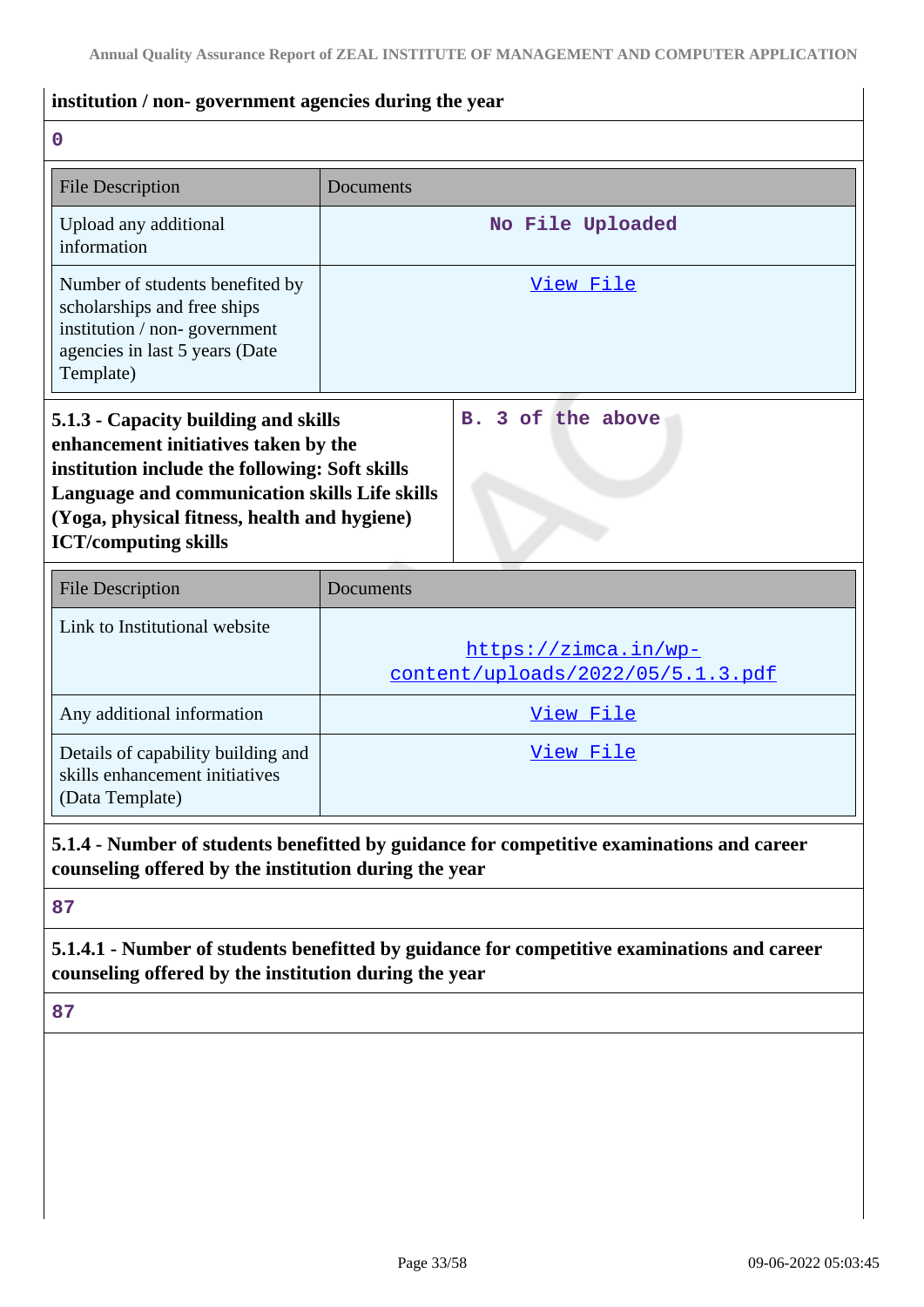| <b>File Description</b>                                                                                                                                                                                                                                                                                                                                                                                                                             | Documents                                                        |
|-----------------------------------------------------------------------------------------------------------------------------------------------------------------------------------------------------------------------------------------------------------------------------------------------------------------------------------------------------------------------------------------------------------------------------------------------------|------------------------------------------------------------------|
| Any additional information                                                                                                                                                                                                                                                                                                                                                                                                                          | No File Uploaded                                                 |
| Number of students benefited by<br>guidance for competitive<br>examinations and career<br>counseling during the year (Data<br>Template)                                                                                                                                                                                                                                                                                                             | View File                                                        |
| 5.1.5 - The Institution has a transparent<br>mechanism for timely redressal of student<br>grievances including sexual harassment and<br>ragging cases Implementation of guidelines of<br>statutory/regulatory bodies Organization wide<br>awareness and undertakings on policies with<br>zero tolerance Mechanisms for submission of<br>online/offline students' grievances Timely<br>redressal of the grievances through<br>appropriate committees | A. All of the above                                              |
| <b>File Description</b>                                                                                                                                                                                                                                                                                                                                                                                                                             | Documents                                                        |
| Minutes of the meetings of<br>student redressal committee,<br>prevention of sexual harassment<br>committee and Anti Ragging<br>committee                                                                                                                                                                                                                                                                                                            | View File                                                        |
| Upload any additional<br>information                                                                                                                                                                                                                                                                                                                                                                                                                | No File Uploaded                                                 |
| Details of student grievances<br>including sexual harassment and<br>ragging cases                                                                                                                                                                                                                                                                                                                                                                   | No File Uploaded                                                 |
| 5.2 - Student Progression                                                                                                                                                                                                                                                                                                                                                                                                                           |                                                                  |
|                                                                                                                                                                                                                                                                                                                                                                                                                                                     | 5.2.1 - Number of placement of outgoing students during the year |
| 5.2.1.1 - Number of outgoing students placed during the year                                                                                                                                                                                                                                                                                                                                                                                        |                                                                  |
| 12                                                                                                                                                                                                                                                                                                                                                                                                                                                  |                                                                  |
|                                                                                                                                                                                                                                                                                                                                                                                                                                                     |                                                                  |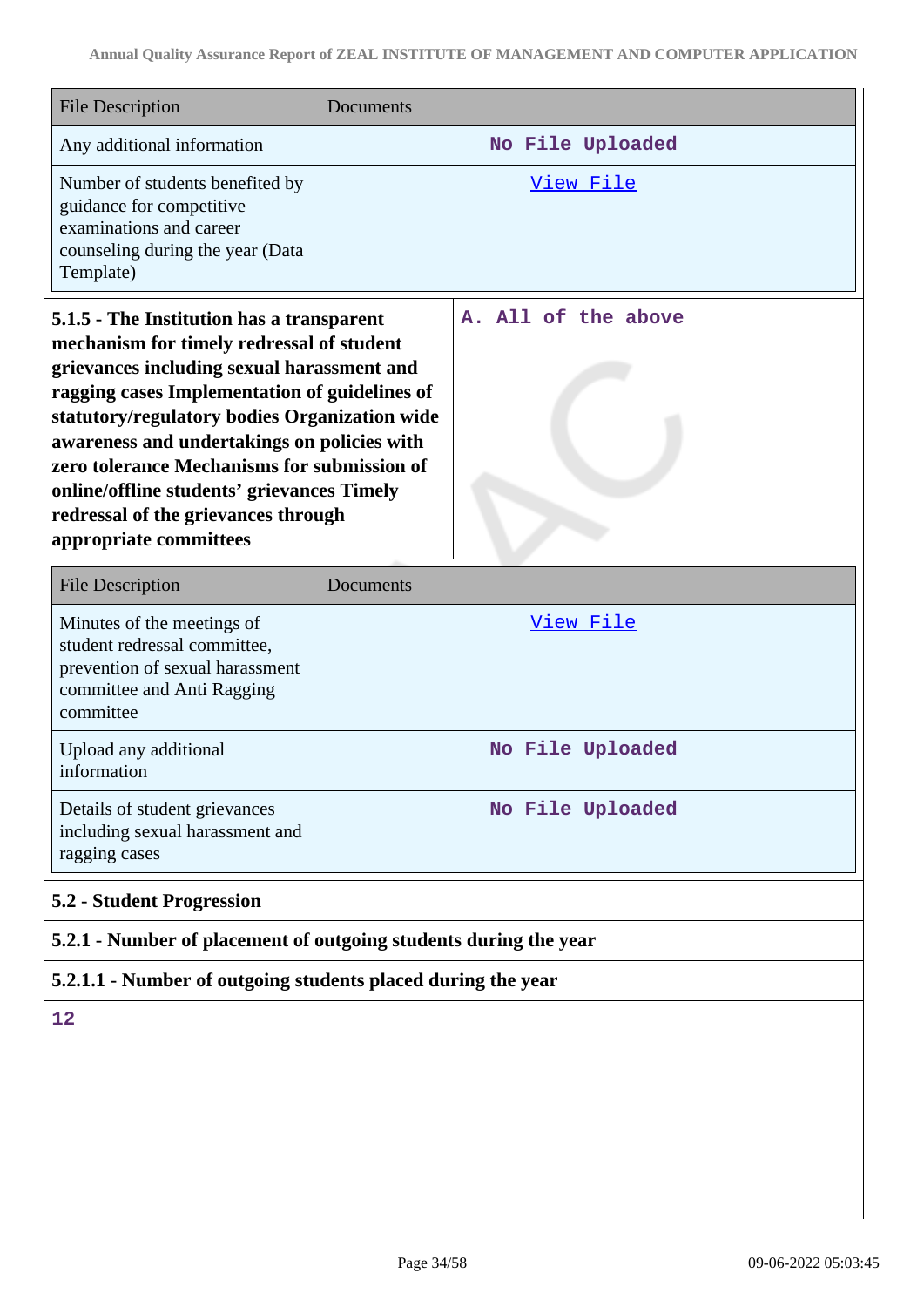| <b>File Description</b>                                         | Documents        |
|-----------------------------------------------------------------|------------------|
| Self-attested list of students<br>placed                        | View File        |
| Upload any additional<br>information                            | No File Uploaded |
| Details of student placement<br>during the year (Data Template) | View File        |

# **5.2.2 - Number of students progressing to higher education during the year**

# **5.2.2.1 - Number of outgoing student progression to higher education**

**0**

| <b>File Description</b>                               | Documents        |
|-------------------------------------------------------|------------------|
| Upload supporting data for<br>student/alumni          | No File Uploaded |
| Any additional information                            | No File Uploaded |
| Details of student progression to<br>higher education | View File        |

# **5.2.3 - Number of students qualifying in state/national/ international level examinations during the year (eg: JAM/CLAT/GATE/ GMAT/CAT/GRE/ TOEFL/ Civil Services/State government examinations)**

# **5.2.3.1 - Number of students qualifying in state/ national/ international level examinations (eg: JAM/CLAT/NET/ SLET/ GATE/ GMAT/CAT/GRE/ TOEFL/ Civil Services/ State government examinations) during the year**

**0**

| <b>File Description</b>                                                                                                   | Documents        |
|---------------------------------------------------------------------------------------------------------------------------|------------------|
| Upload supporting data for the<br>same                                                                                    | No File Uploaded |
| Any additional information                                                                                                | No File Uploaded |
| Number of students qualifying in<br>state/national/international level<br>examinations during the year<br>(Data Template) | View File        |

# **5.3 - Student Participation and Activities**

**5.3.1 - Number of awards/medals for outstanding performance in sports/cultural activities at university/state/national / international level (award for a team event should be counted as one)**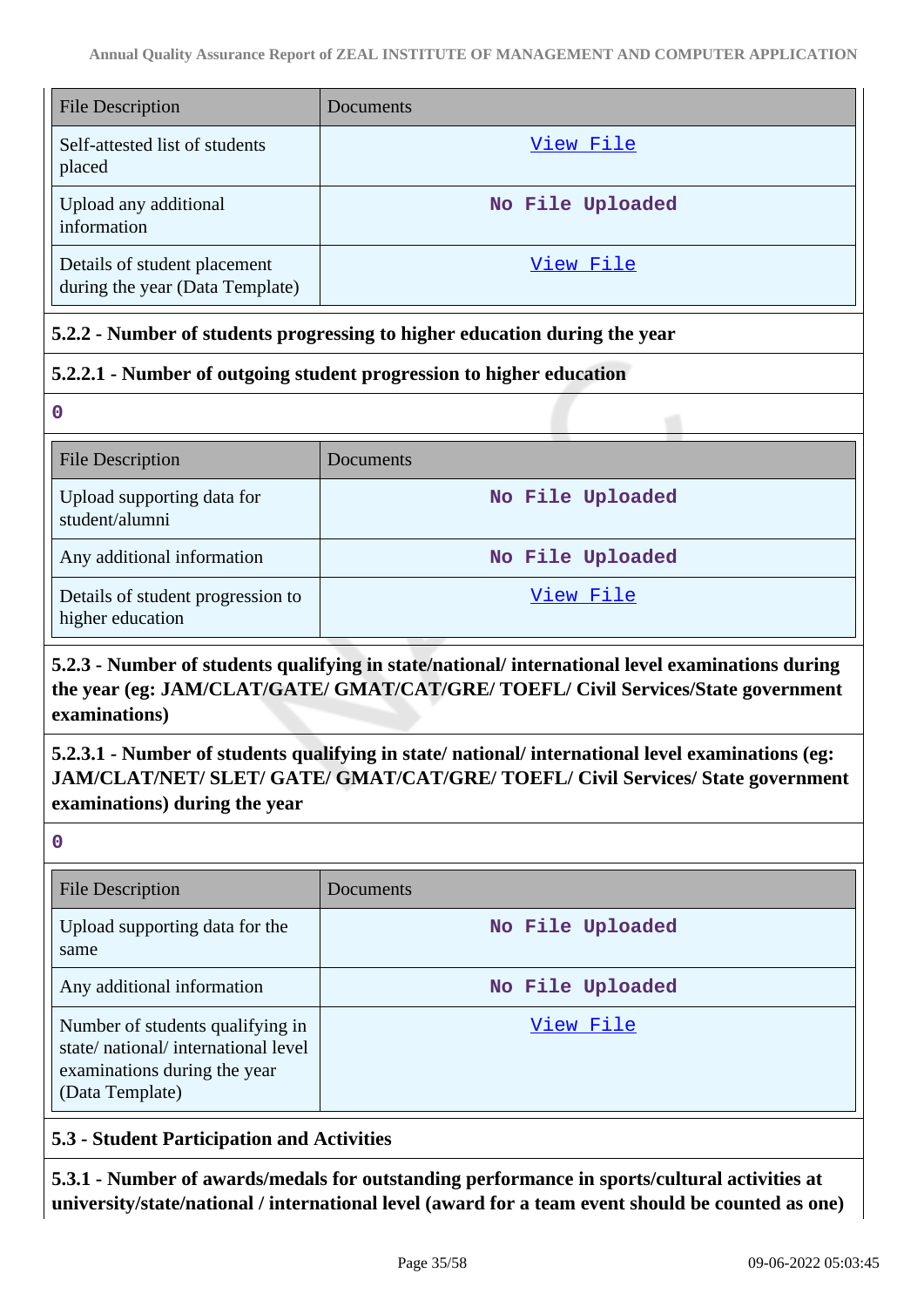#### **during the year**

# **5.3.1.1 - Number of awards/medals for outstanding performance in sports/cultural activities at university/state/ national / international level (award for a team event should be counted as one) during the year.**

#### **0**

| <b>File Description</b>                                                                                                                                                              | Documents        |
|--------------------------------------------------------------------------------------------------------------------------------------------------------------------------------------|------------------|
| e-copies of award letters and<br>certificates                                                                                                                                        | No File Uploaded |
| Any additional information                                                                                                                                                           | No File Uploaded |
| Number of awards/medals for<br>outstanding performance in<br>sports/cultural activities at univer<br>sity/state/national/international<br>level (During the year) (Data<br>Template) | View File        |

5.3.2 - Institution facilitates students' representation and engagement in various administrative, cocurricular and extracurricular activities (student council/ students representation on various bodies as per established processes and norms )

**The students are members of the various committees along with faculty members such as :**

```
1. Internal Quality Assurance Cell (IQAC),
```
- **2. Internal complaint committee (ICC):**
- **3. Anti-ragging committee**

**4. Anti-Tobacco, Alcohol and Narcotic Drugs Committee**

**5. College Development Committee (CDC)5. College Development Committee (CDC)**

**6.Library Committee: The student members of the committee help and support the Library work.**

**Class representatives (CR) are selected by the proper process so that they get the chance to show leadership quality and solve the queries.**

**All the culb activites are headed by students club owners under the guidance of faculty members. We have conductedco-curricular and**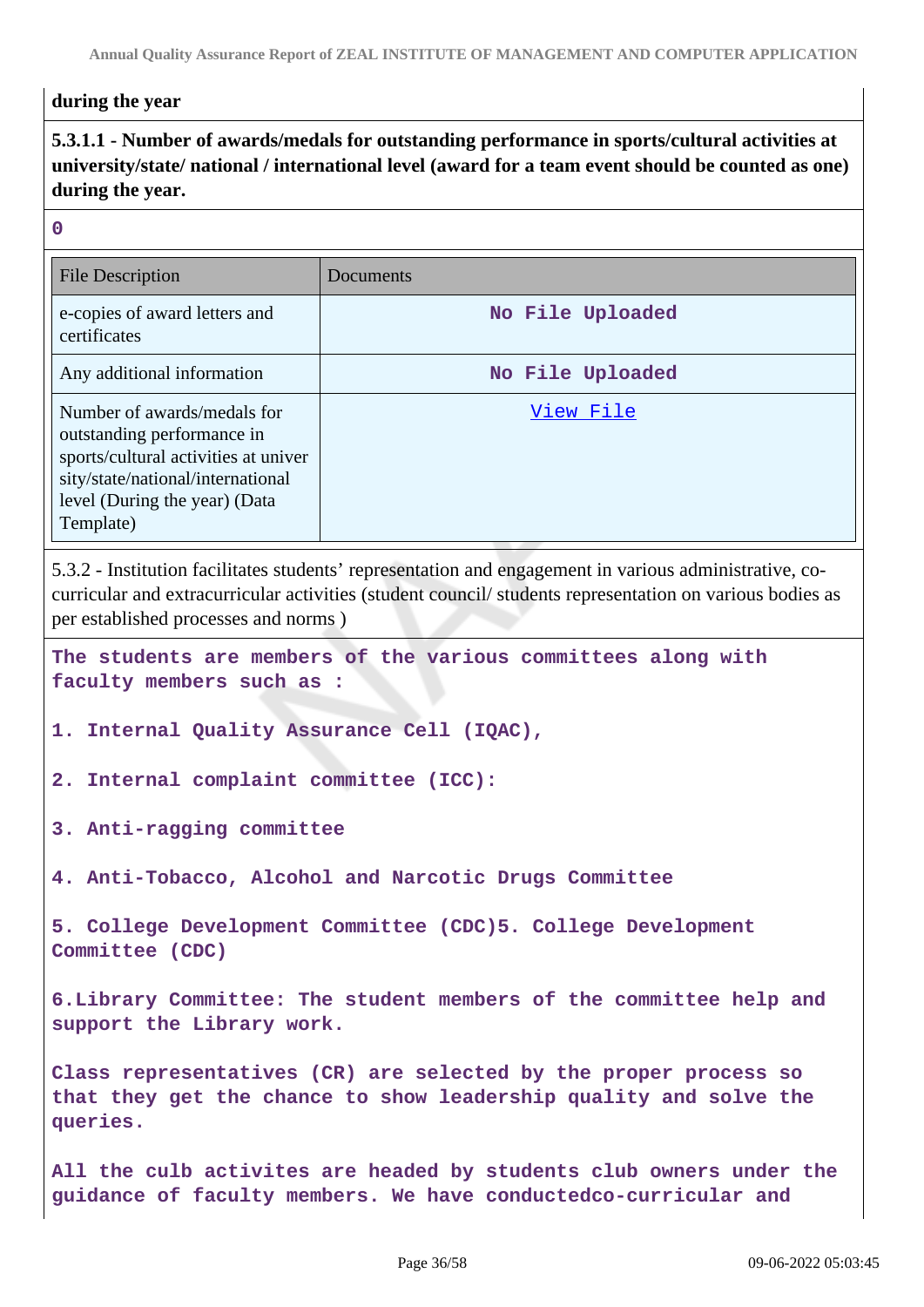### **extracurricular activities for holistic development of the students.**

| <b>File Description</b>                  | Documents                    |
|------------------------------------------|------------------------------|
| Paste link for additional<br>information | https://zimca.in/activities/ |
| Upload any additional<br>information     | View File                    |

**5.3.3 - Number of sports and cultural events/competitions in which students of the Institution participated during the year (organized by the institution/other institutions)**

**5.3.3.1 - Number of sports and cultural events/competitions in which students of the Institution participated during the year**

#### **16**

| <b>File Description</b>                                                                                                                                                                                | Documents        |
|--------------------------------------------------------------------------------------------------------------------------------------------------------------------------------------------------------|------------------|
| Report of the event                                                                                                                                                                                    | View File        |
| Upload any additional<br>information                                                                                                                                                                   | No File Uploaded |
| Number of sports and cultural<br>events/competitions in which<br>students of the Institution<br>participated during the year<br>(organized by the<br>institution/other institutions<br>(Data Template) | View File        |

#### **5.4 - Alumni Engagement**

5.4.1 - There is a registered Alumni Association that contributes significantly to the development of the institution through financial and/or other support services

**The Institute has Alumni Association known as ZIMCA Alumni Association. The purpose of this association is to foster a spirit of loyalty and to promote a general well-fare of our alumni and institute. Alumni association exists to support the institute's goal and try to strengthen the ties between alumni, the community and the institute.**

**1. Alumni Meet event: The Alumni Association of the Institute organizes 'Alumni meet' every year. Alumni Meet provides an opportunity for alumni to share their experiences with present students**

**2.Alumni representation on College Development Committee (CDC): It**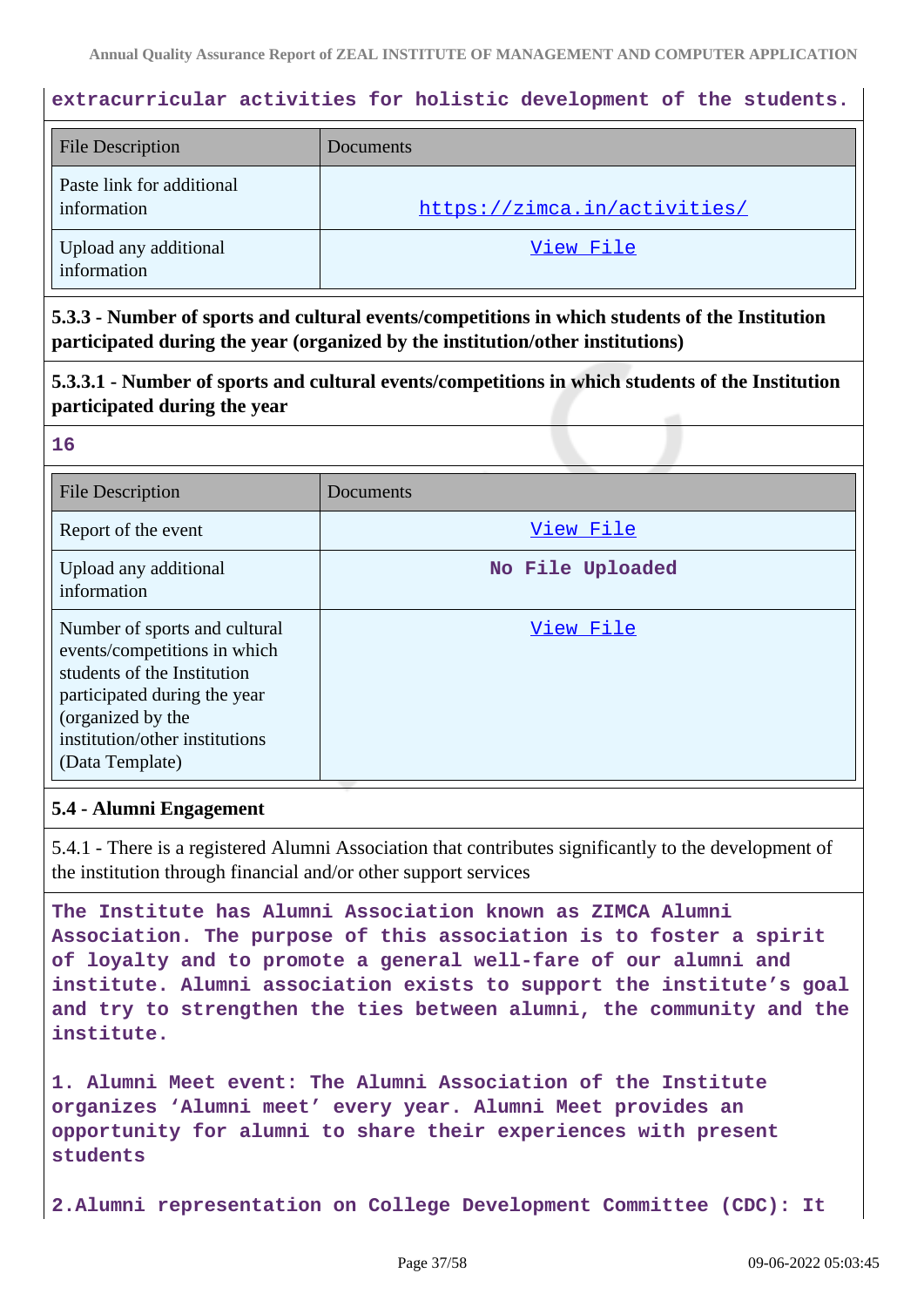**is formed as per the guidelines of Maharashtra Public University Act2016. The Committee plays a key role in the overall development of the Institute.**

**3.Alumni Participation in Co-curricular and Extra-curricular Activities of the Institute: Alumni contribute to various activities of the Institute like – Experience sharing in Induction & Orientation Programs, Expert Sessions, Seminars, helping in organizing Industrial Visits, Entrepreneurship Development, Judges for various cultural and sports activities, supporting extension activities.**

**4.Support in Training and Placement Activities: Alumni contribute significantly to supporting training and placement activities. Also, help in arranging/organizing industry visits During the year Jan 2020-21, college has arranged one online Alumni meet on Teams Platform dated 25th September 2020.**

| <b>File Description</b>                  | Documents                            |
|------------------------------------------|--------------------------------------|
| Paste link for additional<br>information | https://zimca.in/alumni-association/ |
| Upload any additional<br>information     | View File                            |

**5.4.2 - Alumni contribution during the year**

**E. <1Lakhs**

**(INR in Lakhs)**

| File Description                     | Documents        |
|--------------------------------------|------------------|
| Upload any additional<br>information | No File Uploaded |

### **GOVERNANCE, LEADERSHIP AND MANAGEMENT**

### **6.1 - Institutional Vision and Leadership**

6.1.1 - The governance of the institution is reflective of and in tune with the vision and mission of the institution

**ZIMCA was established in the year 2009 under the aegis of Zeal Education Society to promote holistic quality education for all. It is governed by a board of trustees with Chairman at the helm of affairs and Governing body and College Development Committee giving key inputs. The ideology of the institute is reflected in its Vision& Mission**

**ZIMCA Vision: To be recognized as student-centric Institute through**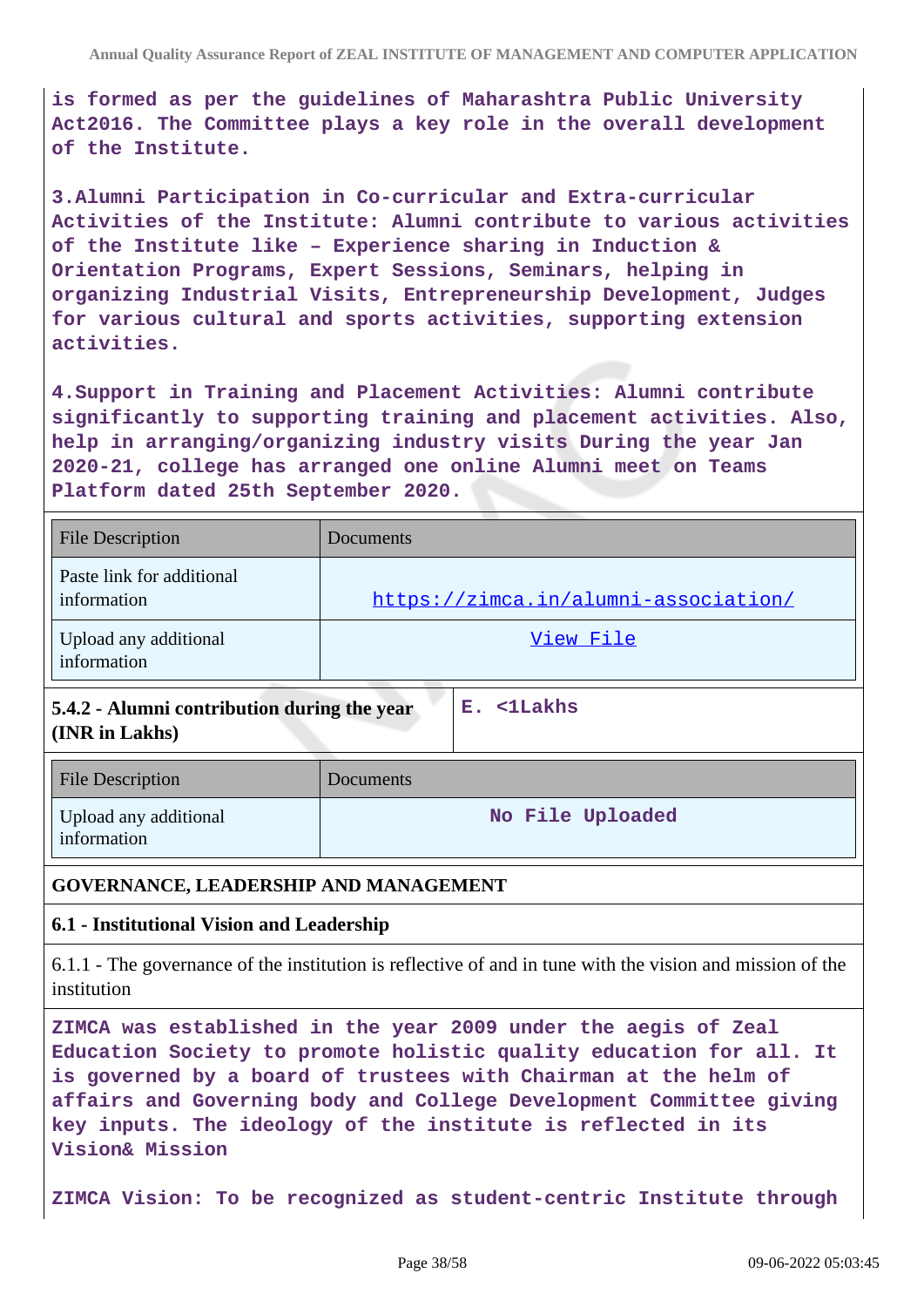**value-based quality education.**

**ZIMCA Mission: "Emerge as a remarkable facilitator for enhancing employability quotient of young graduates through business management education, which eventually contributes decisively to sustainable economic growth."**

**ZIMCA's Vision strongly supports ZES Vision and also aligns with SPPU's Vision**

**For fulfillment of the Institute's vision and mission, the leadership strives to maintain an open and interactive environment. All stakeholders are actively encouraged to participate and voice their perspectives for effective decision making & policy formulation.**

**The Governing Body (GB) is the executive authority and exercises general supervision and control of the affairs of the Institute. The CDC plays a major role in conveying the requirements (received from teaching departments, administration, library and support departments, etc.) to the Governing Body.**

| <b>File Description</b>                  | Documents                        |
|------------------------------------------|----------------------------------|
| Paste link for additional<br>information | https://zimca.in/vision-mission/ |
| Upload any additional<br>information     | View File                        |

6.1.2 - The effective leadership is visible in various institutional practices such as decentralization and participative management.

**club activity which consist of various club has got following formation which consist of one owner who coordinate club activity as a care taker of club, execute the activity by taking help from student coordinators like Director, treasure & secretory.**

**1) Faculty Member will be Club Owner of a Club Assigned to them, Club Owner (in charge Faculty Member) would Identify Students for the Club Activity by Nominating Students as DirectorSecretary & treasurer of Club,**

**2) Every Club Owner (Faculty Member) can decide numbers of members in his/her Club & that number will be restricted or not will be the decision of Club Owner (Faculty Member).**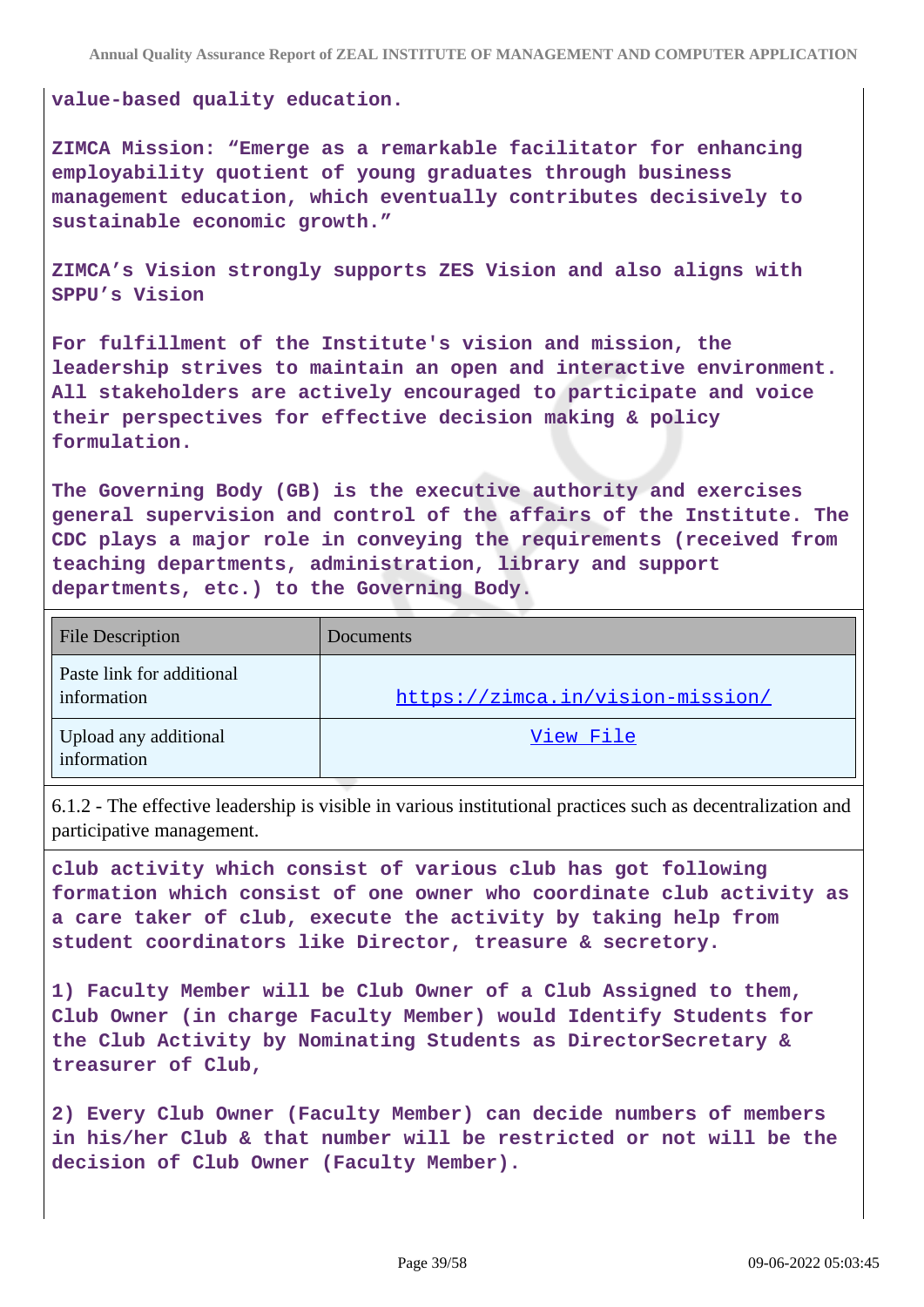**3) Zeal Club activity should be planned by MBA-II students & implementation should be done by MBA-I Students under the Guidance of Chairperson (Faculty Member).**

**4) One Student can register Maximum Two Club.**

**5) Club will submit a budget at the beginning of the academic year.**

**6) Club governing body will be functional for one year.**

**8) New governing body will be formed at the end of the year in consultation with the retiring members.**

| <b>File Description</b>                  | <b>Documents</b>                                          |
|------------------------------------------|-----------------------------------------------------------|
| Paste link for additional<br>information | https://zimca.in/wp-<br>content/uploads/2022/05/6.1.2.pdf |
| Upload any additional<br>information     | View File                                                 |

#### **6.2 - Strategy Development and Deployment**

6.2.1 - The institutional Strategic/ perspective plan is effectively deployed

**For the development of the strategic planin the Institutes, the Director of the institutes, their respective IQAC Coordinators and strategic management and planning department members work in participation, collaboration and in a coordination. Several brainstorming meetings among them on the facts, data, and suggestions results in well–thought designed and drafted objective strategic plan for each Institute. The detailed strategic plan is present and put forth in front of Governing Body and College development committee with action plan, review frequency as well as monitoring mechanism, for their valuable inputs and approval during governing body meeting. Once approved by Governing Body, respective Institutes IQAC cell ensures implementation of the approved plan, under the leadership of their respective Director/ Principal.To develop the strategic plan it is important to have the basic thrust areas of the organization. The thrust areas need to be derived from the needs and expectations of various crucial stakeholders of the organization**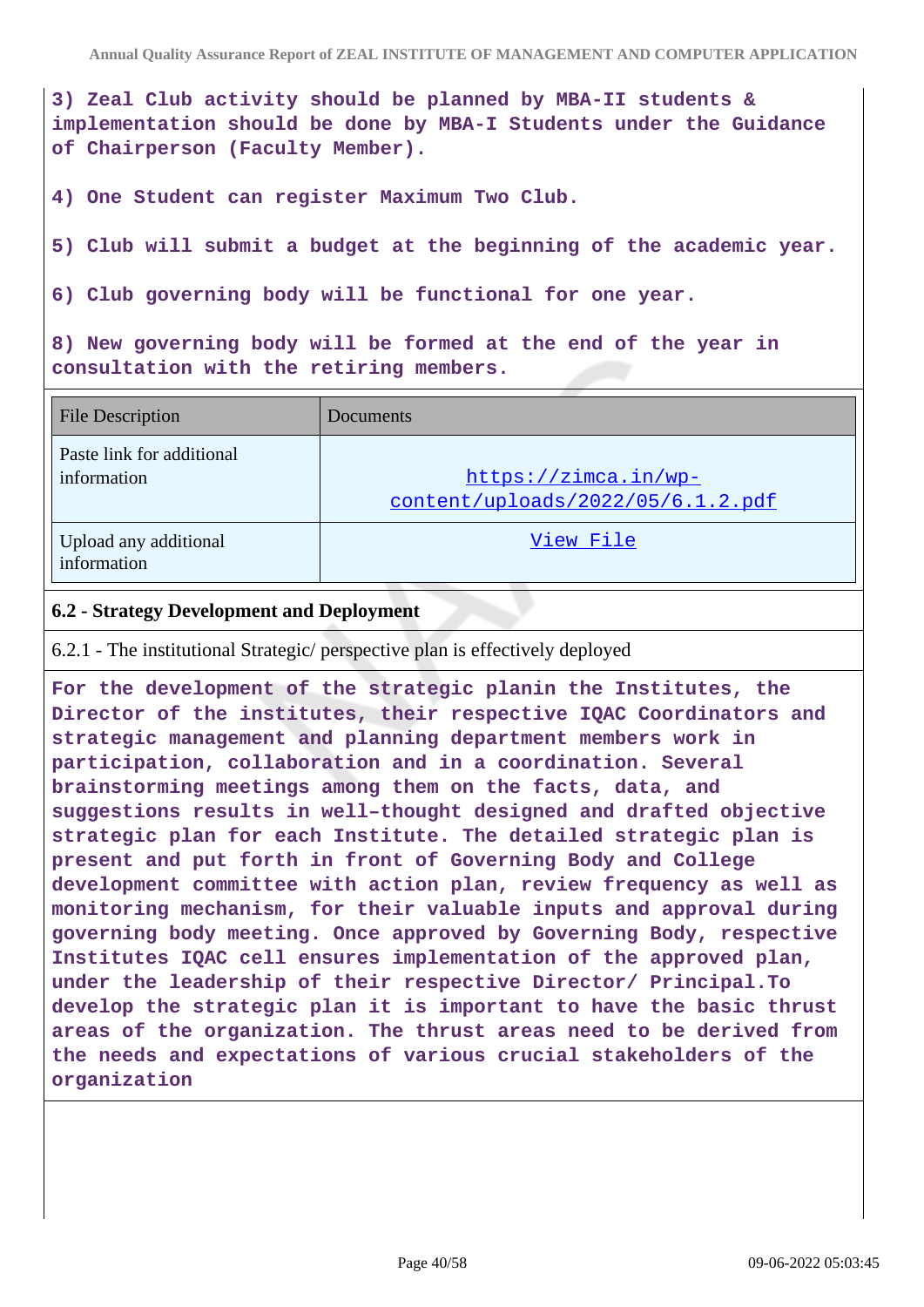| <b>File Description</b>                                   | Documents        |
|-----------------------------------------------------------|------------------|
| Strategic Plan and deployment<br>documents on the website | View File        |
| Paste link for additional<br>information                  | Nil              |
| Upload any additional<br>information                      | No File Uploaded |

6.2.2 - The functioning of the institutional bodies is effective and efficient as visible from policies, administrative setup, appointment and service rules, procedures, etc.

**The Institute has defined the proper organogram to articulate apt governance as well as the escalation matrix. Zeal Education Society is the apex body and the Founder Director and Secretary takes policy decisions which are taken based on the directives of the statutory, regulatory and affiliating bodies, the inputs from stakeholders, the recommendations from the various Committees, Cells, and Director of the Institutes, etc., for smooth functioning of the Institute. The overall functioning of the Institute is supervised by the Executive Director and the Director of the Institute. The Director acts as an operational authority for the day-to-day running of the Institute to ensure full compliance of norms and directives of the Management and the respective regulatory bodies. The governance system includes the following bodies: -Governing Council - College Development Committee - Various committees for respective institutional processes.The Constitution of the institutional committees as well as their Standard Operating Procedures are stated and available on the Institute's website. These bodies keep in view the Vision, Mission, Strategic Goals and Objectives, Values and Quality Policy of the Institute for taking decisions and making recommendations on various institutional matters**

| <b>File Description</b>                                                                                                                     | Documents                            |
|---------------------------------------------------------------------------------------------------------------------------------------------|--------------------------------------|
| Paste link for additional<br>information                                                                                                    | Nil                                  |
| Link to Organogram of the<br>institution webpage                                                                                            | https://zimca.in/organization-chart/ |
| Upload any additional<br>information                                                                                                        | View File                            |
| 6.2.3 - Implementation of e-governance in<br>areas of operation Administration Finance and<br><b>Accounts Student Admission and Support</b> | B. Any 3 of the above                |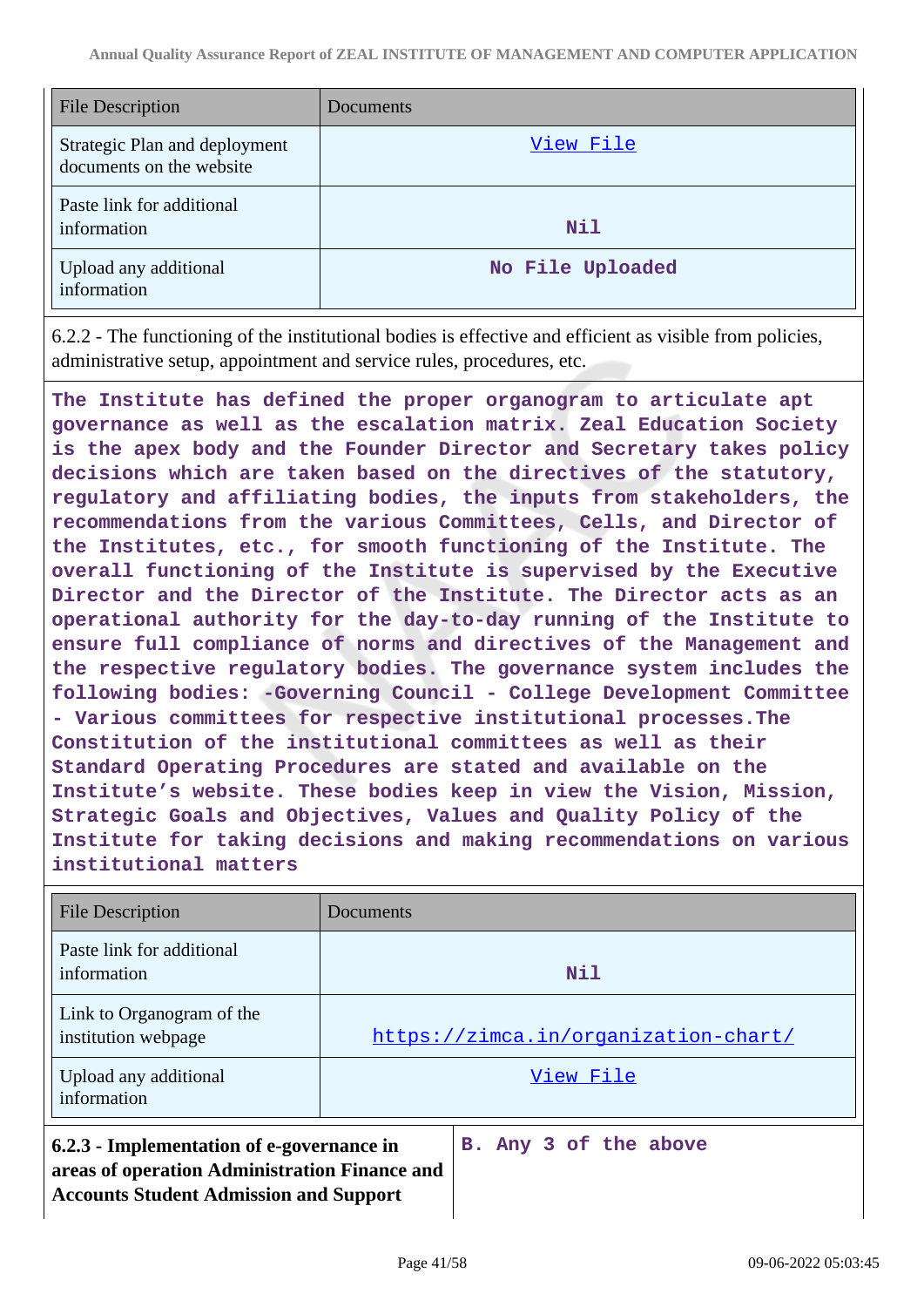**Annual Quality Assurance Report of ZEAL INSTITUTE OF MANAGEMENT AND COMPUTER APPLICATION**

| <b>Examination</b>                                                                                           |                  |
|--------------------------------------------------------------------------------------------------------------|------------------|
| <b>File Description</b>                                                                                      | Documents        |
| ERP (Enterprise Resource)<br>Planning)Document                                                               | View File        |
| Screen shots of user inter faces                                                                             | View File        |
| Any additional information                                                                                   | No File Uploaded |
| Details of implementation of e-<br>governance in areas of operation,<br>Administration etc(Data<br>Template) | View File        |

### **6.3 - Faculty Empowerment Strategies**

6.3.1 - The institution has effective welfare measures for teaching and non- teaching staff

**Year 2020-21 was a challenging year for academic institute. The pandemic situation due to corona spread made the challenging circumstances to operate. The Institute has developed an Employee Handbook which comprises all the service rules for faculty and staff. Code of Conduct, Policies and Procedures, Welfare measures, Recruitment and Induction Policy, Performance Appraisal, Whistle-Blowing Policy, etc.**

**To deal with these challenges institute has given various medical facilities and infrastructural facilities to the teaching and nonteaching staff. The institute provides COVID insurance to all teaching and nonteaching staff.**

**The work from home facility was provided to the staff. To conduct online sessions Microsoft teams platform was created. All the staff members get PF benefits every month. Gratuity facility is also available to the staff.**

| <b>File Description</b>                  | Documents |
|------------------------------------------|-----------|
| Paste link for additional<br>information | Nil       |
| Upload any additional<br>information     | View File |

**6.3.2 - Number of teachers provided with financial support to attend conferences/ workshops and towards membership fee of professional bodies during the year**

**6.3.2.1 - Number of teachers provided with financial support to attend conferences/workshops**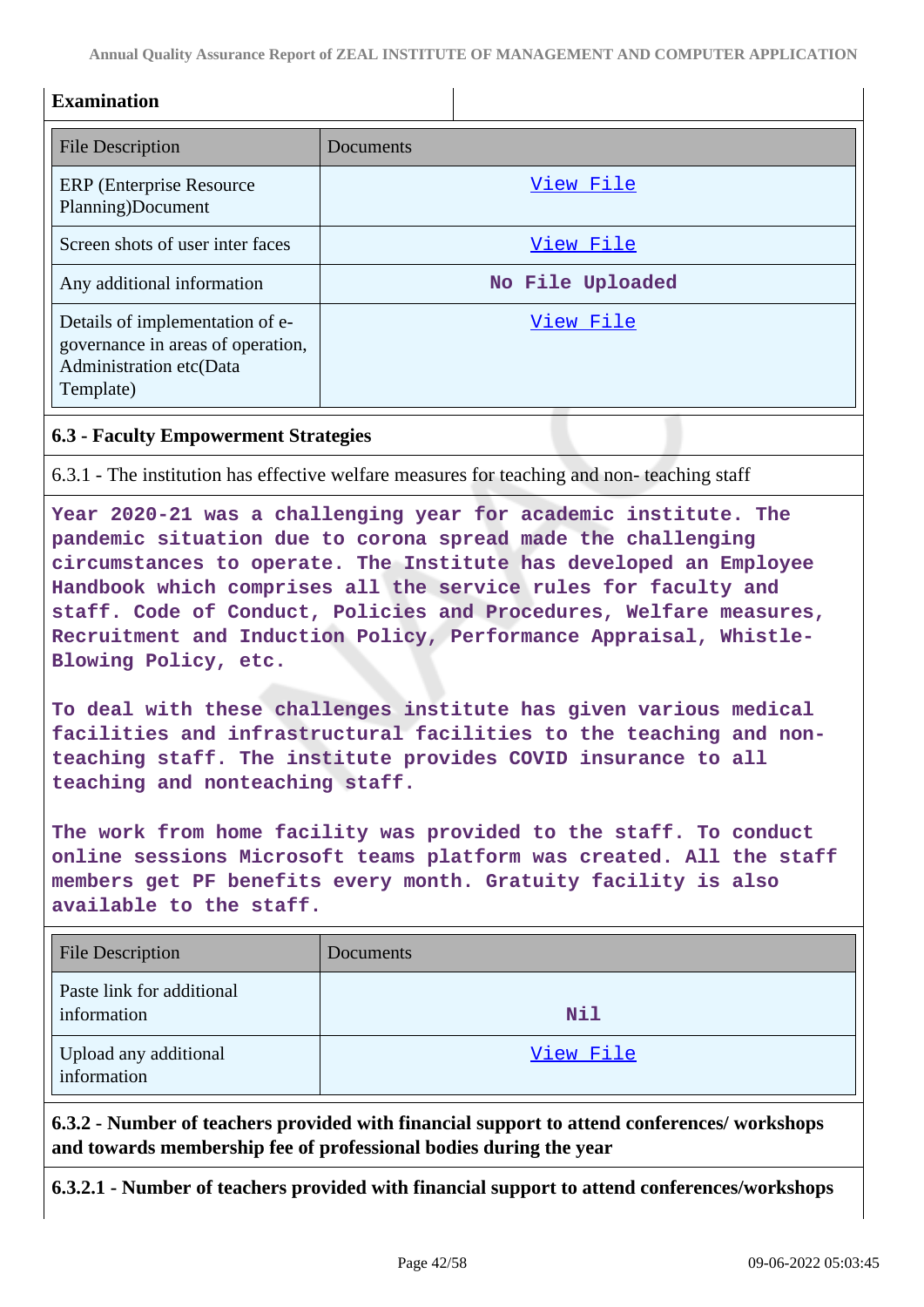#### **and towards membership fee of professional bodies during the year**

#### **0**

| <b>File Description</b>                                                                                                          | Documents        |
|----------------------------------------------------------------------------------------------------------------------------------|------------------|
| Upload any additional<br>information                                                                                             | No File Uploaded |
| Details of teachers provided with<br>financial support to attend<br>conference, workshops etc during<br>the year (Data Template) | View File        |

**6.3.3 - Number of professional development /administrative training programs organized by the institution for teaching and non-teaching staff during the year**

**6.3.3.1 - Total number of professional development /administrative training Programmes organized by the institution for teaching and non teaching staff during the year**

**1**

| <b>File Description</b>                                                                                                                                                 | Documents        |
|-------------------------------------------------------------------------------------------------------------------------------------------------------------------------|------------------|
| Reports of the Human Resource<br>Development Centres (UGCASC<br>or other relevant centres).                                                                             | No File Uploaded |
| <b>Reports of Academic Staff</b><br>College or similar centers                                                                                                          | View File        |
| Upload any additional<br>information                                                                                                                                    | No File Uploaded |
| Details of professional<br>development / administrative<br>training Programmes organized<br>by the University for teaching<br>and non teaching staff (Data<br>Template) | View File        |

**6.3.4 - Number of teachers undergoing online/face-to-face Faculty development Programmes (FDP) during the year (Professional Development Programmes, Orientation / Induction Programmes, Refresher Course, Short Term Course etc.)**

**6.3.4.1 - Total number of teachers attending professional development Programmes viz., Orientation / Induction Programme, Refresher Course, Short Term Course during the year**

**3**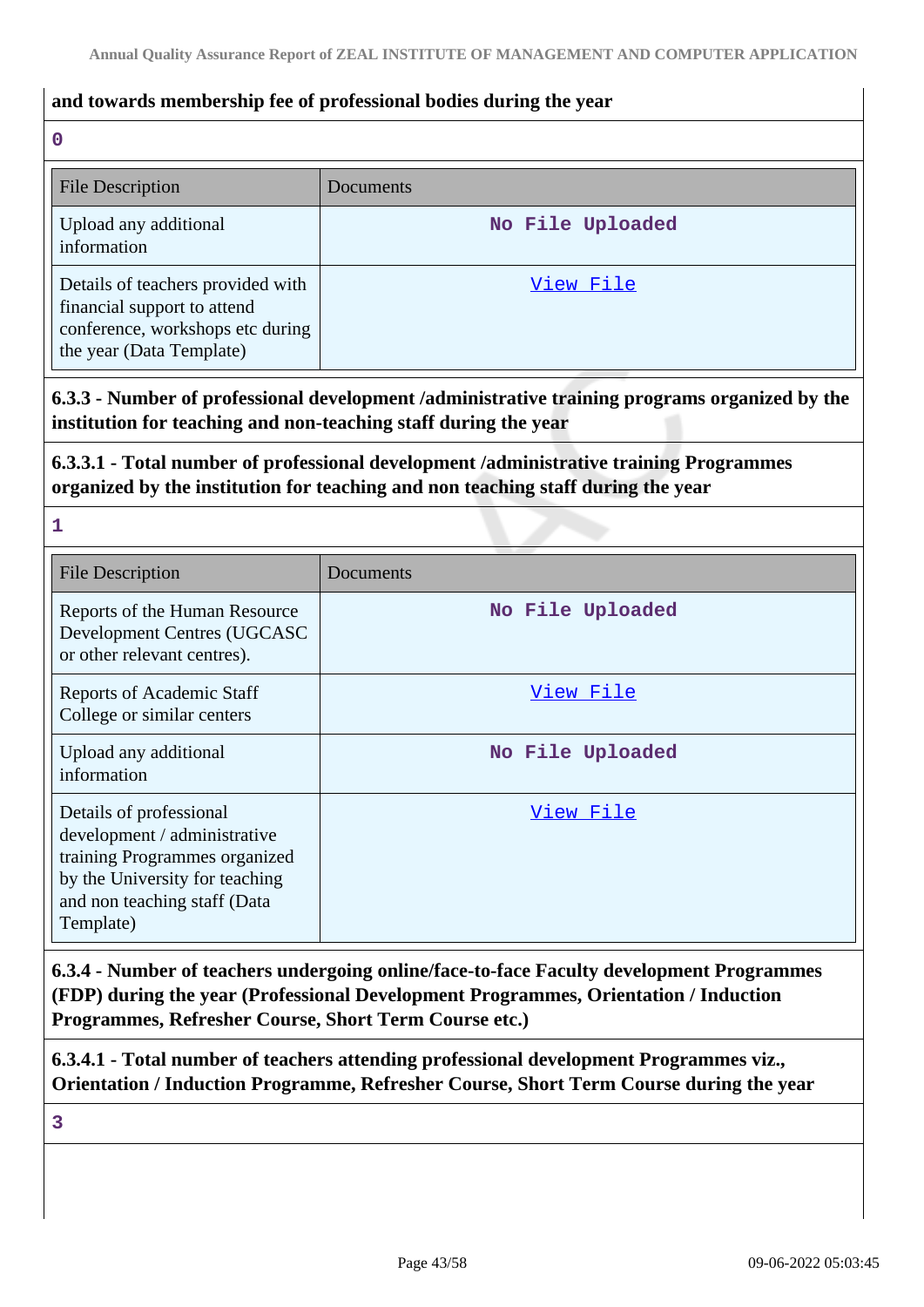| <b>File Description</b>                                                                                                                                                                                                                                                                                                                                                                                                                                      | Documents                                                                                                                                                                                          |
|--------------------------------------------------------------------------------------------------------------------------------------------------------------------------------------------------------------------------------------------------------------------------------------------------------------------------------------------------------------------------------------------------------------------------------------------------------------|----------------------------------------------------------------------------------------------------------------------------------------------------------------------------------------------------|
| <b>IQAC</b> report summary                                                                                                                                                                                                                                                                                                                                                                                                                                   | No File Uploaded                                                                                                                                                                                   |
| Reports of the Human Resource<br>Development Centres (UGCASC<br>or other relevant centers)                                                                                                                                                                                                                                                                                                                                                                   | No File Uploaded                                                                                                                                                                                   |
| Upload any additional<br>information                                                                                                                                                                                                                                                                                                                                                                                                                         | No File Uploaded                                                                                                                                                                                   |
| Details of teachers attending<br>professional development<br>programmes during the year<br>(Data Template)                                                                                                                                                                                                                                                                                                                                                   | View File                                                                                                                                                                                          |
|                                                                                                                                                                                                                                                                                                                                                                                                                                                              | 6.3.5 - Institutions Performance Appraisal System for teaching and non-teaching staff                                                                                                              |
| General Guidelines                                                                                                                                                                                                                                                                                                                                                                                                                                           |                                                                                                                                                                                                    |
| 1. It is necessary that all the blanks in the form shall be<br>filled up. You may write Not Applicable if the query is not<br>related to you.<br>2. The appraisee shall write his/her full name on the pages<br>wherever required<br>3. The appraisee must fill up Self appraisal form. If required he<br>may attach an extension.<br>Total marks for faculty performance appraisal are 100. Scheme<br>4.<br>of Grading is decided as under<br>Below 30 POOR |                                                                                                                                                                                                    |
| 31 to 60 FAIR                                                                                                                                                                                                                                                                                                                                                                                                                                                |                                                                                                                                                                                                    |
| 61 to 80 GOOD                                                                                                                                                                                                                                                                                                                                                                                                                                                |                                                                                                                                                                                                    |
| 81 to 90 VERY GOOD                                                                                                                                                                                                                                                                                                                                                                                                                                           |                                                                                                                                                                                                    |
| Above 91 EXCELLENT                                                                                                                                                                                                                                                                                                                                                                                                                                           |                                                                                                                                                                                                    |
| final rating                                                                                                                                                                                                                                                                                                                                                                                                                                                 | 1. Superior's Rating on page No. 3 will be converted in maximum<br>marks as above and a mean will be taken out to decide the                                                                       |
| appraiser in writing.                                                                                                                                                                                                                                                                                                                                                                                                                                        | 2. Each appraisee will be communicated his/her rating by the<br>3. For POOR and FAIR rating, supervisor shall conduct counseling<br>session and make mention of it on the appraisal form. It shall |
|                                                                                                                                                                                                                                                                                                                                                                                                                                                              | be signed by the appraiser and the appraisee.                                                                                                                                                      |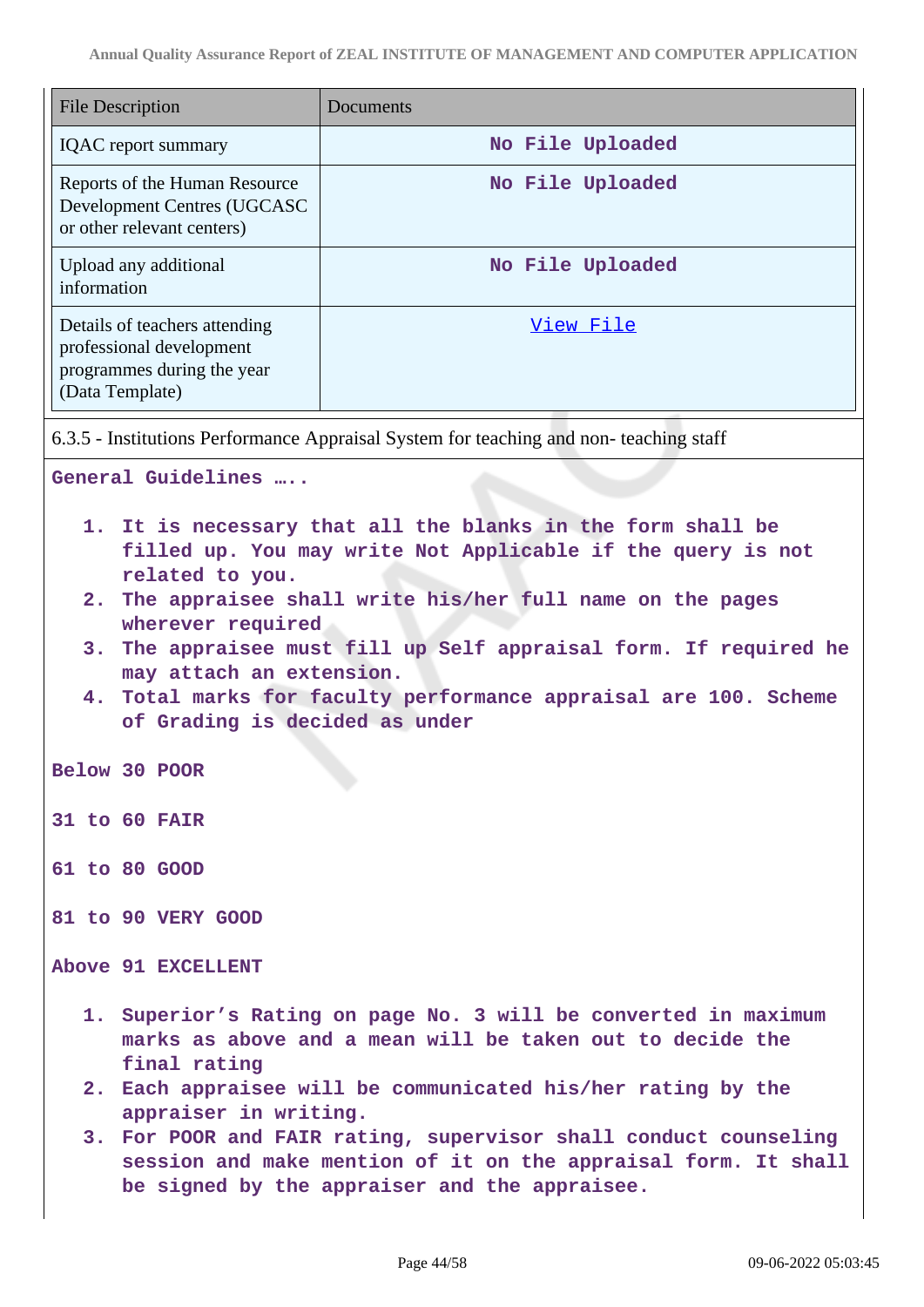# **4. In case of consistently POOR rating, an appropriate decision may be taken by the concerned.**

| File Description                         | Documents |
|------------------------------------------|-----------|
| Paste link for additional<br>information | Nil       |
| Upload any additional<br>information     | View File |

#### **6.4 - Financial Management and Resource Mobilization**

6.4.1 - Institution conducts internal and external financial audits regularly Enumerate the various internal and external financial audits carried out during the year with the mechanism for settling audit objections within a maximum of 200 words

#### **INTERNAL AUDIT**

**The institute has a mechanism for internal and external audits. The Institute has its own internal audit mechanism where the internal audit is an ongoing continuous process to check the entire recurring & non[1]recurring Income and Expenditure of the Institute each year. A systematic audit is done by the Section Account Officer appointed by Zeal Management on a continuous basis.**

**Important checks & verifications by the Internal Auditor:**

- **Internal Audit is done at regular intervals to check the**  $\bullet$ **accounts including recurring & non-recurring income and expenditure and keeps the management informed suitably about the inflow of fee and amount required for release of funds etc**
- **To continuously monitor the utilization of expenditure with sanctioned Budget**

#### **EXTERNAL AUDIT**

**The Management has appointed qualified external auditors to check and verify all the accounts of the Institute and certify the same in the audit report. The system of an audit by the external auditors includes audits on a six-monthly basis.**

**Important checks & verifications by the External Auditors:**

- **Closing of previous years' accounts in the current financial year**
- **Purchase order/challans, Bill copy, payment voucher, Approval Copy**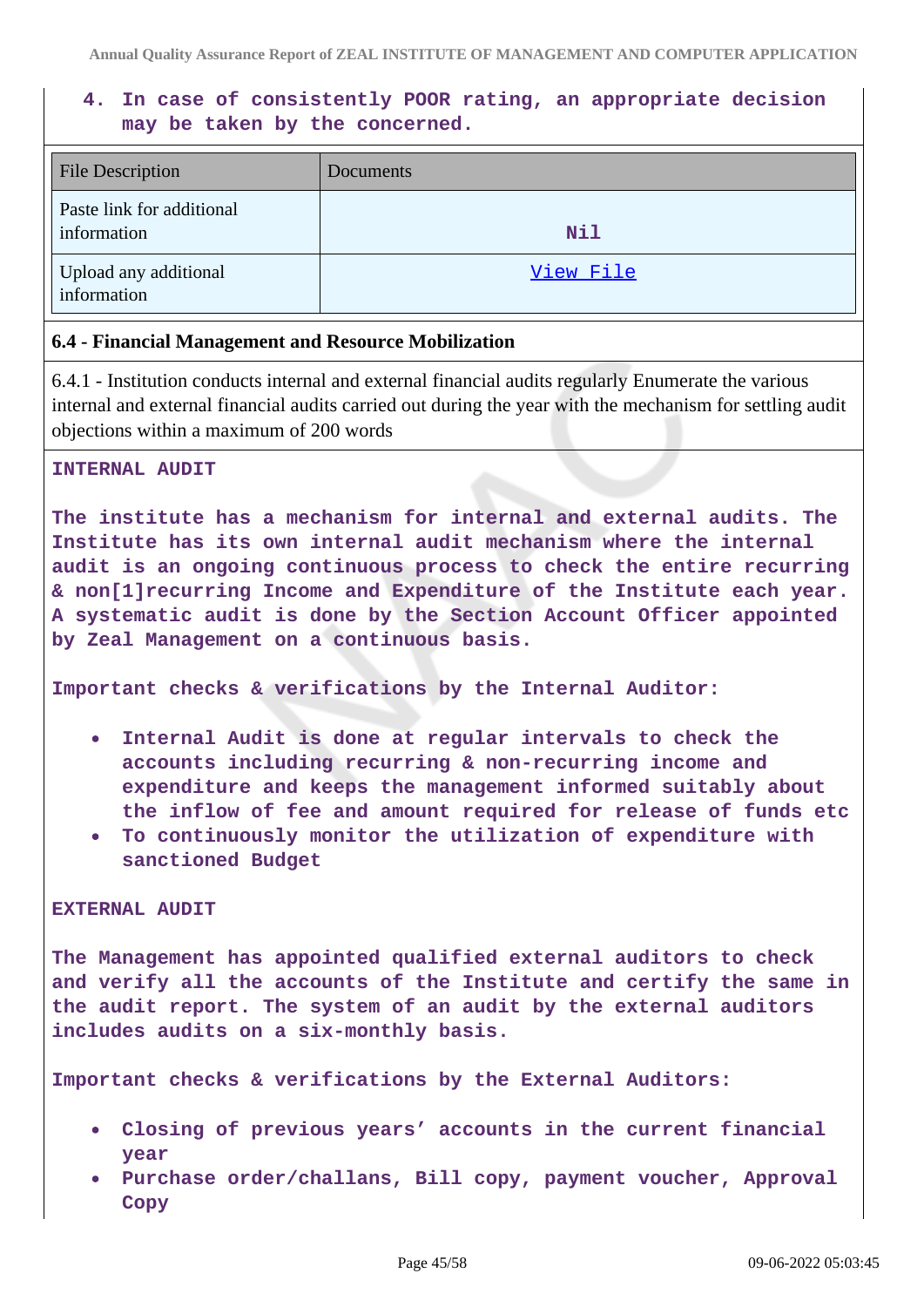- **Cashbook and bank book balance**
- **Bank reconciliation**

| <b>File Description</b>                  | Documents |
|------------------------------------------|-----------|
| Paste link for additional<br>information | Nil       |
| Upload any additional<br>information     | View File |

**6.4.2 - Funds / Grants received from non-government bodies, individuals, philanthropers during the year (not covered in Criterion III)**

**6.4.2.1 - Total Grants received from non-government bodies, individuals, Philanthropers during the year (INR in Lakhs)**

**0**

| <b>File Description</b>                                                                                                                        | Documents        |
|------------------------------------------------------------------------------------------------------------------------------------------------|------------------|
| Annual statements of accounts                                                                                                                  | No File Uploaded |
| Any additional information                                                                                                                     | No File Uploaded |
| Details of Funds / Grants<br>received from of the non-<br>government bodies, individuals,<br>Philanthropers during the year<br>(Data Template) | View File        |

6.4.3 - Institutional strategies for mobilization of funds and the optimal utilization of resources

**1. Student Fees- Institute charged fees as per guideline given by the Government Regulator AICTE Guideline Also Institute is funded by State government though scholarship & free ship paid to EBC & Reservation Category Students on Yearly basis. This is the only source of finance as institute is permanently non Granted basis.**

**Institute mobilization of resource policy & procedure as follow:**

- **1. All Institute level infrastructure set up by Zeal Education society as per the norms of Government Bodies like DTE/AICTE/SPPU.**
- **2. Institute Set up College Development Committee (CDC) & IQAC as per the guideline given by Government Bodies like DTE/AICTE/SPPU, these committees will monitor the resource properly spent on regular review in their meetings.**
- **3. Institute also Consider input given by various committees like**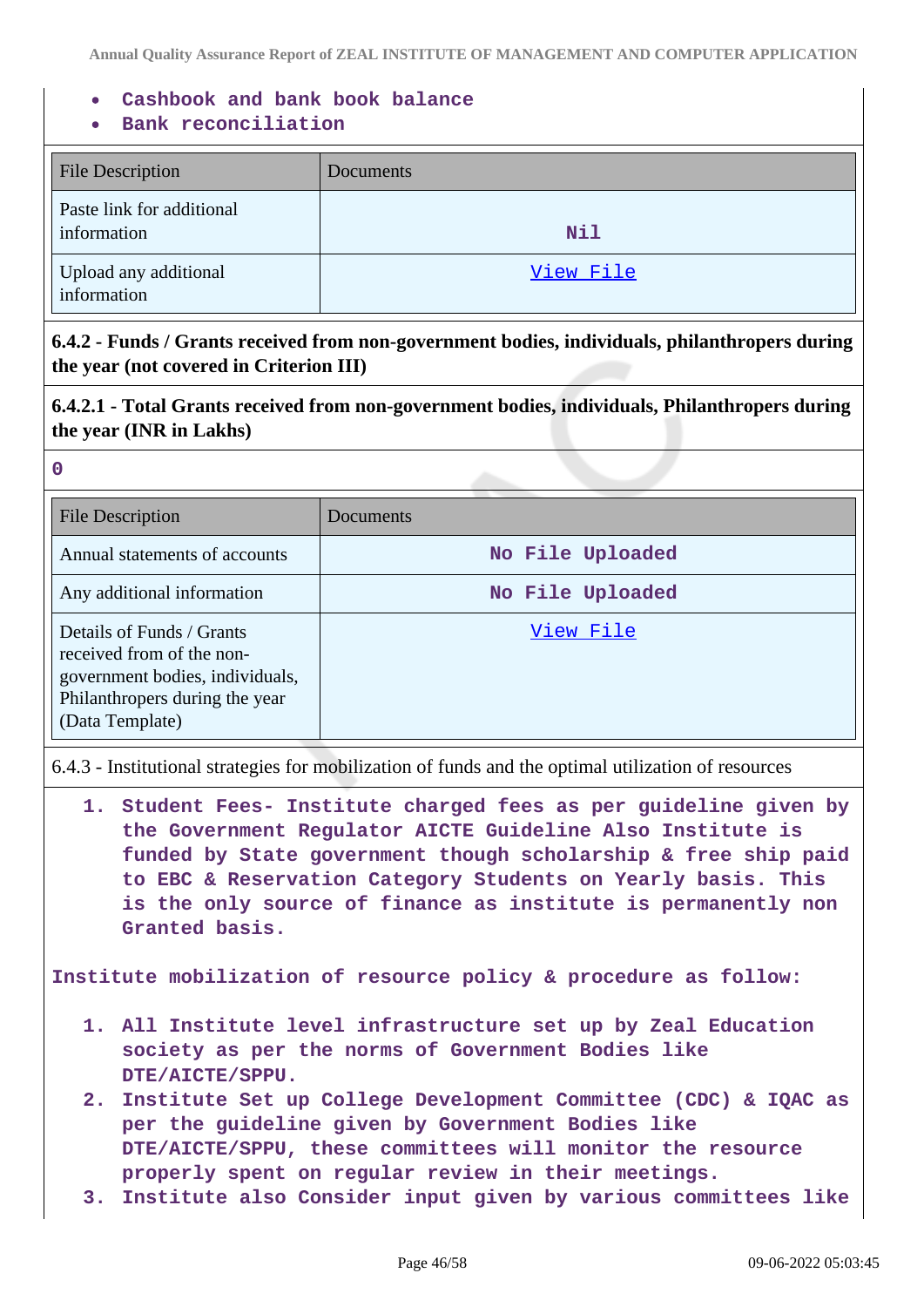**Infrastructure Committees, ED cell Committee, Library committee & Student staff committee.**

- **4. On Regular Basis College Level Audit by Charted accountant & external body from Government conduct audit which ensures that allotted resources properly used or not on regular interval review.**
- **5. The Academic Committee Coordinator provide requirement of infrastructure for Teaching like teaching ads, class room,**
- **6. library committee submit requirement of books, advance software needed for on line teaching, learning, also proper seating arrangement in library for students.**
- **7. Director of institute ensures optimum utilization of resources throughout the year by guidance, motivation to concern committees.**

| <b>File Description</b>                  | Documents |
|------------------------------------------|-----------|
| Paste link for additional<br>information | Nil       |
| Upload any additional<br>information     | View File |

### **6.5 - Internal Quality Assurance System**

6.5.1 - Internal Quality Assurance Cell (IQAC) has contributed significantly for institutionalizing the quality assurance strategies and processes

**The Internal Quality Assurance Cell (IQAC) is an integral part of various academicdevelopment initiativesinstitutionalizing the quality assurance strategies and processes. These initiatives include organising international guest lecture series titled Glo-Lab to provide an international exposure to students and enhance academic learning. In line with the same two Glo-Lab sessions were conducted in online mode in the academic year 2020-21. The speakers were industrialexpertsfrom the UK andSouth Africa. These proved to be of immense learning for students & benefitted as a knowledge sharing session.**

**Atthe same time, development of students in extracurricular activities were strategized through student participation in club activities. Students are given responsibility to organize events under various clubs that include Corporate Social Responsibility Club, Readers Delight Club, Tech Tycoon Club, Entrepreneurship Cell etc. These clubs have student representatives as Directors, Treasurer and members. This exercise under IQAC instills leadership amongst students and accomplishes managerial skills like decision making, leadership skill and personality development of students.**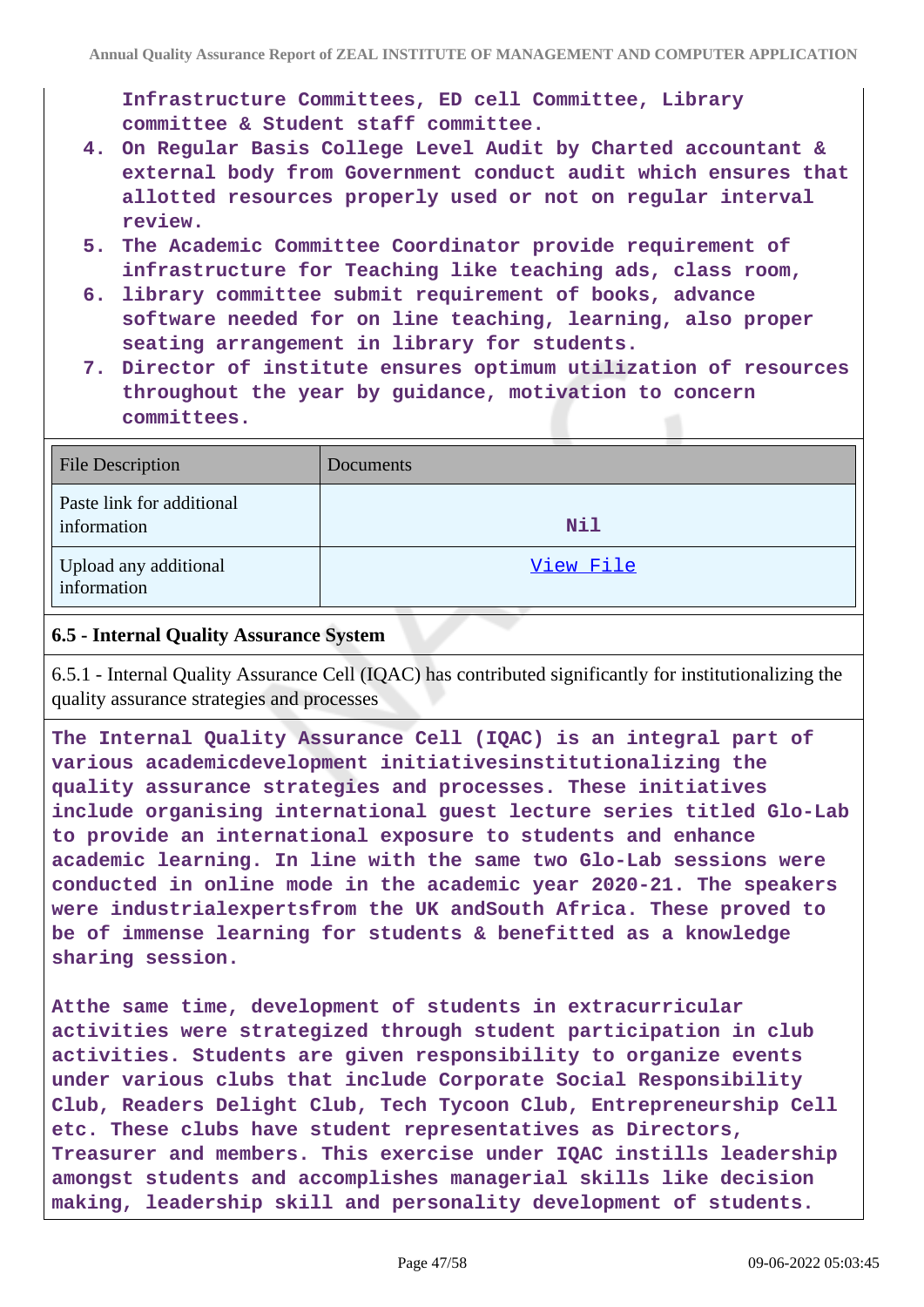| <b>File Description</b>                  | Documents |
|------------------------------------------|-----------|
| Paste link for additional<br>information | Nil       |
| Upload any additional<br>information     | View File |

6.5.2 - The institution reviews its teaching learning process, structures & methodologies of operations and learning outcomes at periodic intervals through IQAC set up as per norms and recorded the incremental improvement in various activities

**IQAC reviews its teaching learning process, structures & methodologies of operations and learning outcomes periodically. Incremental improvement through IQAC was undertaken through provision& enhancing of online learning.**

**Massive Open Online Courses: Owing to pandemic, Online learning was enhanced through self-learning by provision of Massive Open Online Courses (MOOC's)**

**Development of Summer Internship Policy: Summer Internship Policy for rigorous assessment & guidance of students was prepared as per the SPPU Protocol.**

**Glo-lab sessions for students: Students were provided with global exposure by inviting experts at global level.**

**Virtual tour for students: Even in situations of Pandemic, Virtual tours were organizedfor providing industrial exposure to students'.**

**Faculty Colloquium on Case Study Discussion: A collaborativeeffort of knowledge sharing were observed from faculty via case study titled "Colloquium".**

**Open access of e-resources for the students and faculties: Students and faculties were provided with training on library softwares such as EBSCO and JGATE.**

| <b>File Description</b>                  | Documents |
|------------------------------------------|-----------|
| Paste link for additional<br>information | Nil       |
| Upload any additional<br>information     | View File |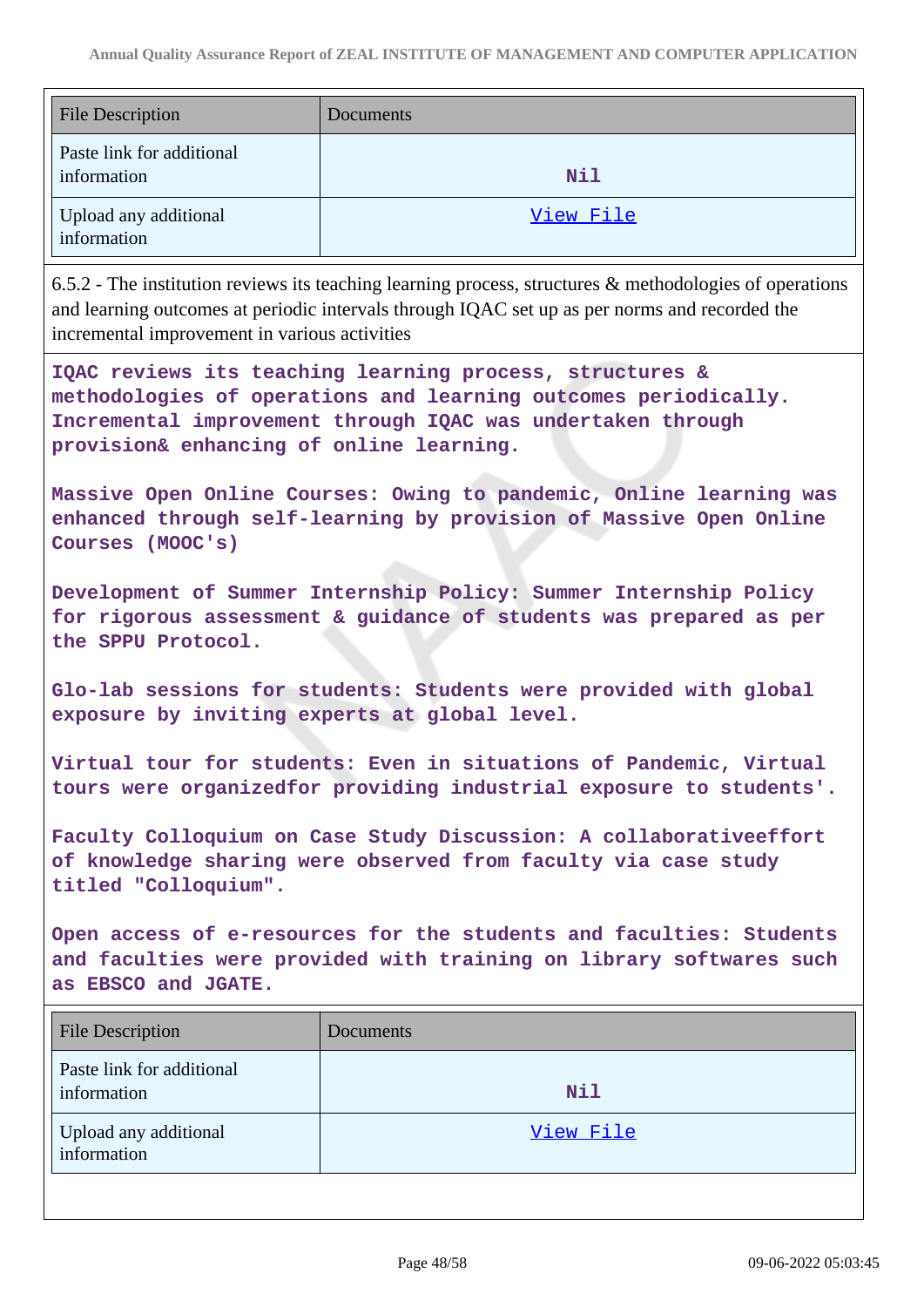| <b>File Description</b>                                                                  | Documents        |
|------------------------------------------------------------------------------------------|------------------|
| Paste web link of Annual reports<br>of Institution                                       | Nil              |
| Upload e-copies of the<br>accreditations and certifications                              | No File Uploaded |
| Upload any additional<br>information                                                     | View File        |
| Upload details of Quality<br>assurance initiatives of the<br>institution (Data Template) | View File        |

#### **INSTITUTIONAL VALUES AND BEST PRACTICES**

#### **7.1 - Institutional Values and Social Responsibilities**

7.1.1 - Measures initiated by the Institution for the promotion of gender equity during the year

**The Institute has number of security and safety measures taken to assure safety and security at 360 degree in the campus:**

- **By displaying emergency contact numbers at various locations.**
- **Maintained first aid box at the easily reachable common area at administrative office.**
- **Medical Room is provided, accessible to staff and students in case they feel sick or not well**
- **The ZES Campus is under CCTV surveillance which covers 360 degrees of institute.**
- **To ensure a safe and carefree environment from external nuisance, institute has heightened boundary wall and huge entry gate with security guards.**
- **Non-teaching & Teaching staff ensure safety atmosphere at every corner within and around the campus.**
- **All Students and staff carry college ID cards at all times and outsiders/visitors are enquired by security staff followed up by entry at main gate before letting entering the campus.**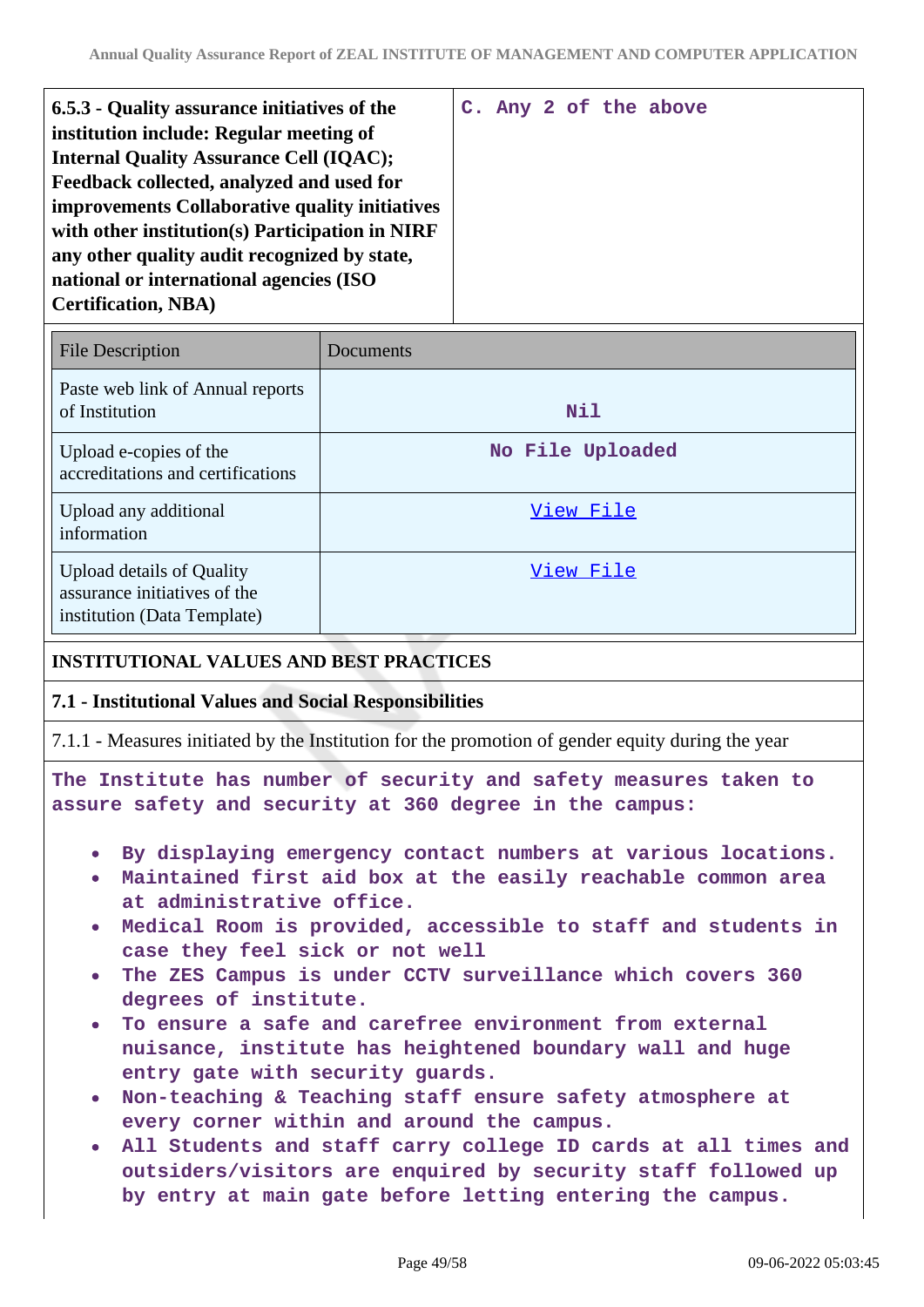- **Various counseling sessions on personal safety were organized for female faculty and girl students.**
- **All students and staff are divulged with the awareness of sexual harassment and how they need to perform to steer clear of such misconducts through different sessions.**

| <b>File Description</b>                                                                                                                                                                                                                                                             | Documents |  |
|-------------------------------------------------------------------------------------------------------------------------------------------------------------------------------------------------------------------------------------------------------------------------------------|-----------|--|
| Annual gender sensitization<br>action plan                                                                                                                                                                                                                                          | Nil       |  |
| Specific facilities provided for<br>women in terms of:a. Safety and<br>security b. Counseling c.<br>Common Rooms d. Day care<br>center for young children e. Any<br>other relevant information                                                                                      | Nil       |  |
| B. Any 3 of the above<br>7.1.2 - The Institution has facilities for<br>alternate sources of energy and energy<br>conservation measures Solar energy<br><b>Biogas plant Wheeling to the Grid Sensor-</b><br>based energy conservation Use of LED bulbs/<br>power efficient equipment |           |  |
| <b>File Description</b>                                                                                                                                                                                                                                                             | Documents |  |
| Geo tagged Photographs                                                                                                                                                                                                                                                              | View File |  |

| Geo tagged Photographs         | View File        |
|--------------------------------|------------------|
| Any other relevant information | No File Uploaded |

7.1.3 - Describe the facilities in the Institution for the management of the following types of degradable and non-degradable waste (within 200 words) Solid waste management Liquid waste management Biomedical waste management E-waste management Waste recycling system Hazardous chemicals and radioactive waste management

# **1. Solid Waste Management:**

**The dustbins are kept on the basis of identified places and appealed to all the students and staff to use them to collect garbage. The Faculty members and office staff of our institute utilizes one-sided used papers for printouts of internal communication work. The institute promotes waste management activities through various activities like Mahatma Gandhi Jayanti Celebration as Swachh -Bharat Mission and eco-friendly Ganesh idol making competition were best from waste activity conducted.**

**2. Liquid Waste Management:**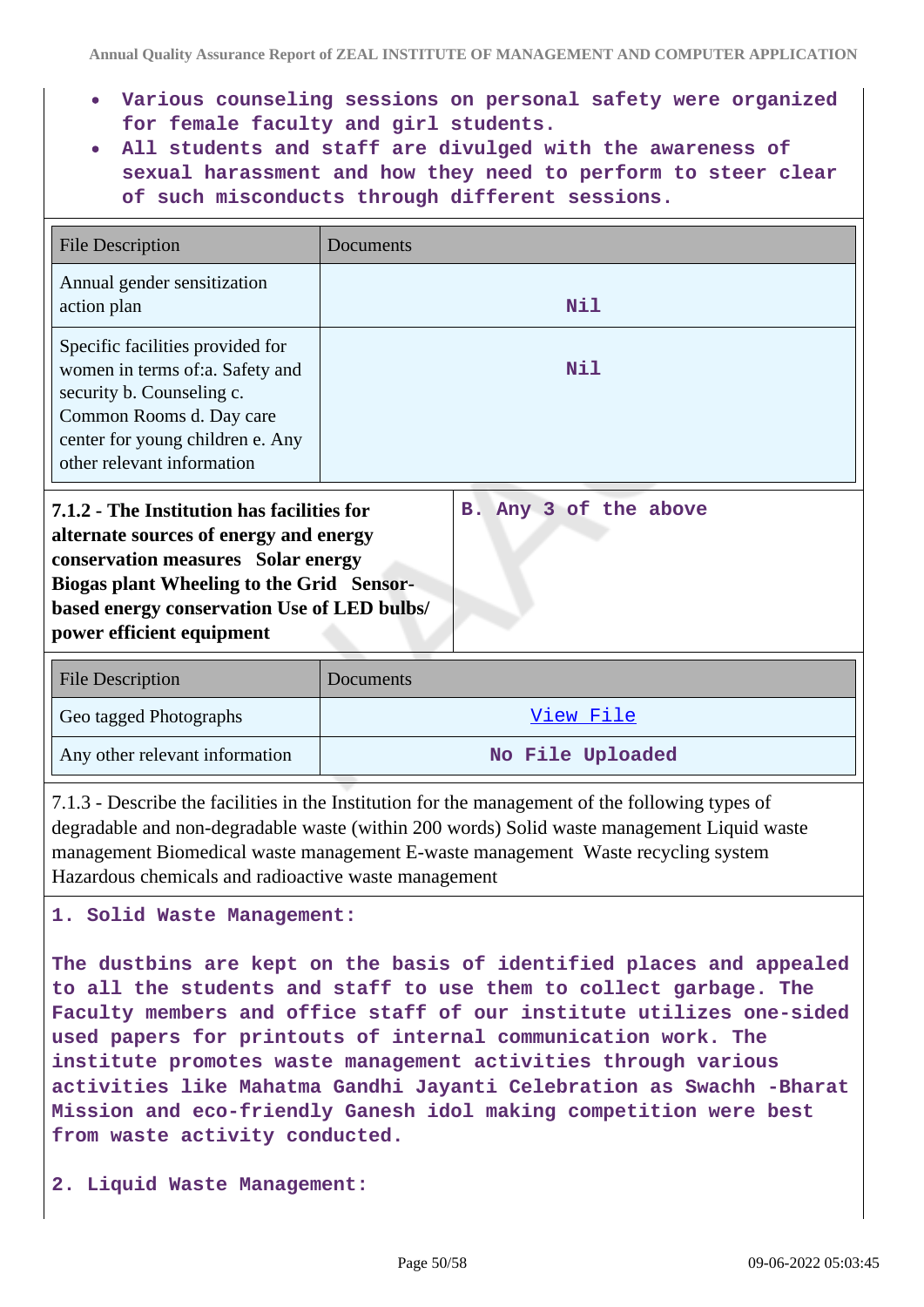**To manage Liquid waste generated through toilet, washroom and canteen directly connecting with Narhe Gram Panchayat's main drainage lines. Various awareness sessions were arranged on proper waste management also to create awareness for the students and encouraged him to contribute to maintain environmental consciousness.**

#### **3. E-waste Management:**

**Being the management education service provider Institute we uses all kind of electronic gadgets and devices like, computers, laptops, printers, scanners projectors etc. and in few cases we also provide to students. As these products degrades after its long term use and it gets dead due to advancement in technology. The institute has a proper disposal and e-waste management system where all dead ICT gadgets are scraped with e-waste recycling agency.**

| <b>File Description</b>                                                                                                                                                                                                                                        | Documents        |                              |
|----------------------------------------------------------------------------------------------------------------------------------------------------------------------------------------------------------------------------------------------------------------|------------------|------------------------------|
| Relevant documents like<br>agreements / MoUs with<br>Government and other approved<br>agencies                                                                                                                                                                 | No File Uploaded |                              |
| Geo tagged photographs of the<br>facilities                                                                                                                                                                                                                    |                  | View File                    |
| 7.1.4 - Water conservation facilities available<br>in the Institution: Rain water harvesting Bore<br>well /Open well recharge Construction of tanks<br>and bunds Waste water recycling Maintenance<br>of water bodies and distribution system in the<br>campus |                  | B. Any 3 of the above        |
| <b>File Description</b>                                                                                                                                                                                                                                        | Documents        |                              |
| Geo tagged photographs / videos<br>of the facilities                                                                                                                                                                                                           |                  | View File                    |
| Any other relevant information                                                                                                                                                                                                                                 | No File Uploaded |                              |
| 7.1.5 - Green campus initiatives include                                                                                                                                                                                                                       |                  |                              |
| 7.1.5.1 - The institutional initiatives for<br>greening the campus are as follows:                                                                                                                                                                             |                  | A. Any 4 or All of the above |
| 1. Restricted entry of automobiles<br>2. Use of bicycles/ Battery-powered<br>vehicles                                                                                                                                                                          |                  |                              |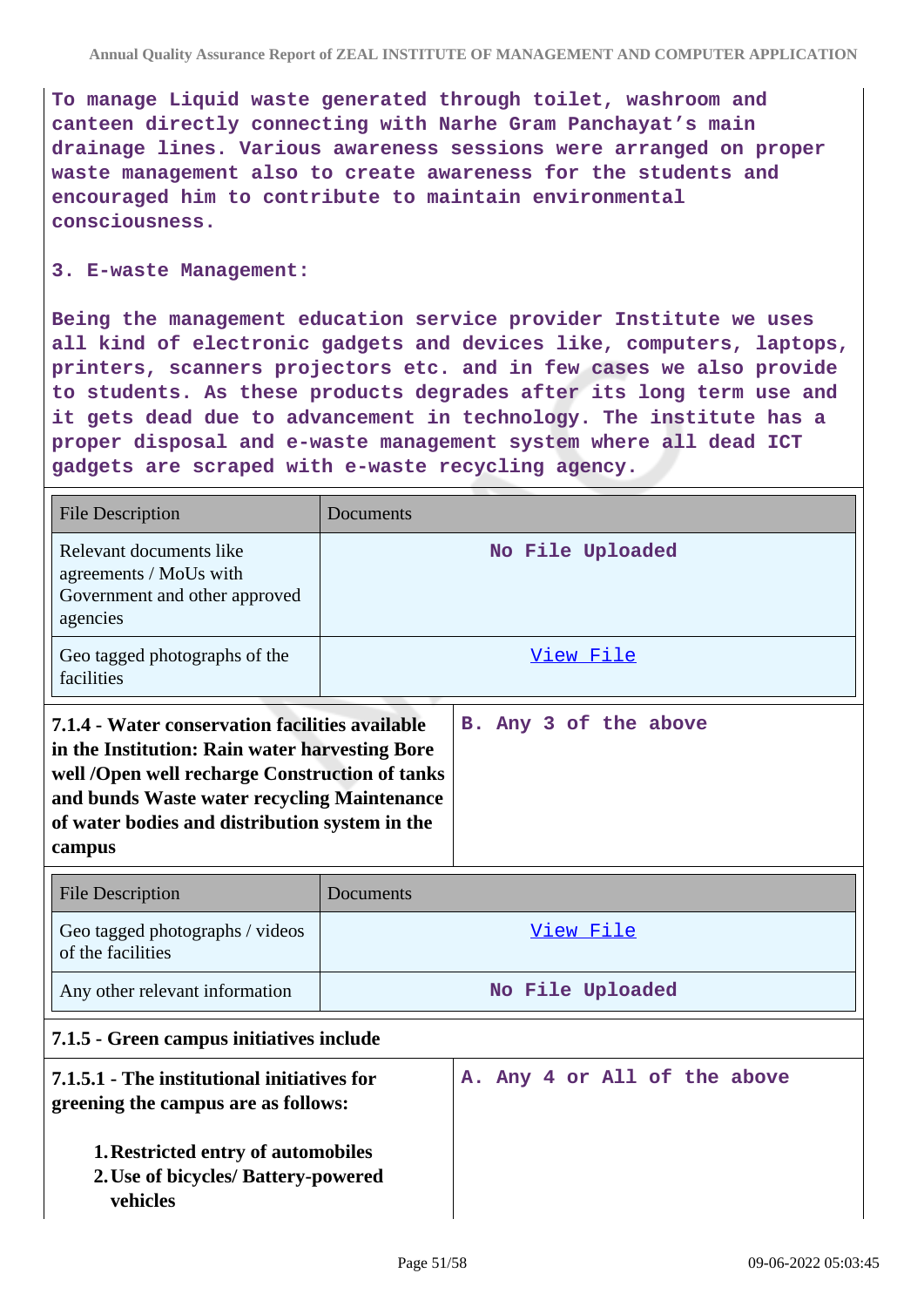#### **3.Pedestrian-friendly pathways**

**4.Ban on use of plastic**

### **5.Landscaping**

| File Description                                                         | Documents        |
|--------------------------------------------------------------------------|------------------|
| Geo tagged photos / videos of the<br>facilities                          | View File        |
| Various policy documents /<br>decisions circulated for<br>implementation | No File Uploaded |
| Any other relevant documents                                             | View File        |

### **7.1.6 - Quality audits on environment and energy are regularly undertaken by the institution**

**E. None of the above**

**7.1.6.1 - The institutional environment and energy initiatives are confirmed through the following 1.Green audit 2. Energy audit 3.Environment audit 4.Clean and green campus recognitions/awards 5. Beyond the campus environmental promotional activities**

File Description Documents Reports on environment and energy audits submitted by the auditing agency **No File Uploaded** Certification by the auditing agency **No File Uploaded** Certificates of the awards received **No File Uploaded** Any other relevant information and the state of the [View File](https://assessmentonline.naac.gov.in/storage/app/public/aqar/19617/19617_181_444.pdf?1654774424) **7.1.7 - The Institution has disabled-friendly, barrier free environment Built environment with ramps/lifts for easy access to classrooms. Disabled-friendly washrooms Signage including tactile path, lights, display boards A. Any 4 or all of the above**

**and signposts Assistive technology and facilities for persons with disabilities (Divyangjan) accessible website, screenreading software, mechanized equipment 5. Provision for enquiry and information : Human assistance, reader, scribe, soft copies of reading material, screen reading**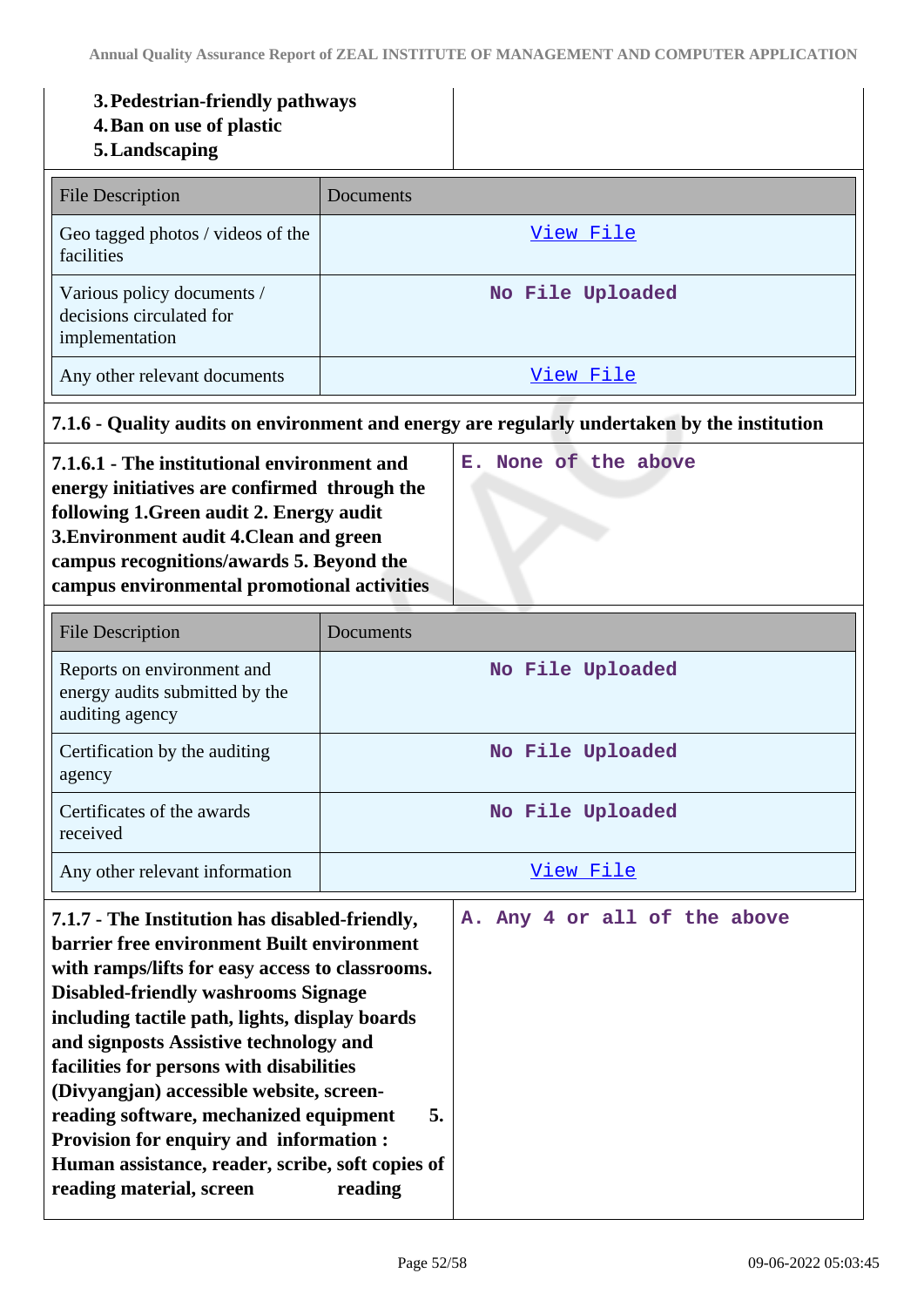| <b>File Description</b>                                                        | Documents        |
|--------------------------------------------------------------------------------|------------------|
| Geo tagged photographs / videos<br>of the facilities                           | View File        |
| Policy documents and<br>information brochures on the<br>support to be provided | No File Uploaded |
| Details of the Software procured<br>for providing the assistance               | No File Uploaded |
| Any other relevant information                                                 | No File Uploaded |

7.1.8 - Describe the Institutional efforts/initiatives in providing an inclusive environment i.e., tolerance and harmony towards cultural, regional, linguistic, communal socioeconomic and other diversities (within 200 words).

- **1. Mahatma Gandhi and Lal Bahadur Shastri Jayanti: ZIMCA celebrates birth anniversary Mahatma Gandhi Jayanti and Lal Bahadur Shastri Jayanti on 2nd October each year, to pay respect to the father of the nation and second prime minister of India respectively. On the very same day Institute also recognizes efforts of support staff in their contribution in cleanliness drive in and around the institute.**
- **2. International Women Day: On 8th March of every year, institute celebrates this day as International Women Day to promote gender equality and Women Empowerment by organizing different activities under the umbrella of Glow Talk.**
- **3. Vachan-Prerana Divas: Since 2015 when Education Minister Shri. Vinod Tawdeji declared the birth anniversary of Dr A P J Abdul Kalam as 'Vaachan Prerna Diwas', since that day Institute celebrates 15th October as Vachan-Prerana Divas .**
- **4. Gita Day Celebration: At ZIMCA event has planned with objectives to learn scientific orientation of Bhagwat gita.**
- **5. Doctors Day: we have invited one of the renowned Medical practitioners to interact with student on the topic of how to maintain work-life balance and the guest also explained the importance of creating compartments in one's life for extracurricular activities that helps them keep to going in life successfully**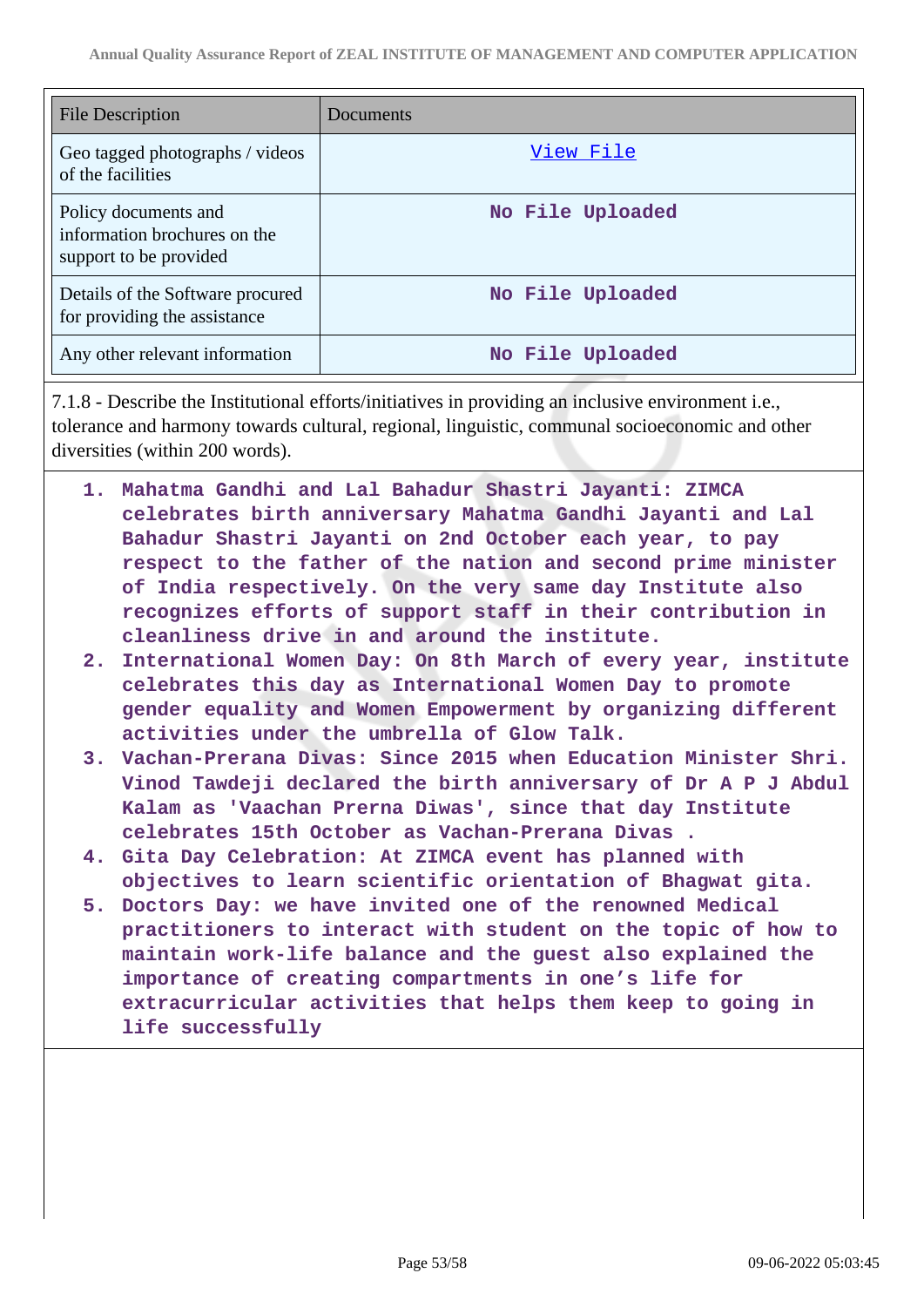| <b>File Description</b>                                                                                                                      | Documents        |
|----------------------------------------------------------------------------------------------------------------------------------------------|------------------|
| Supporting documents on the<br>information provided (as<br>reflected in the administrative<br>and academic activities of the<br>Institution) | View File        |
| Any other relevant information                                                                                                               | No File Uploaded |

7.1.9 - Sensitization of students and employees of the Institution to the constitutional obligations: values, rights, duties and responsibilities of citizens

- **1. Introduction to Constitution & Celebration of Constitution Day:. The Constitution of India is the supreme law of the land that must be known to every citizen of India. The Preamble indicates the source and objects of it. We, the people of India, are the source of the Constitution and have resolved to constitute India into a sovereign, socialist, secular, democratic and republic. This course is conducted to introduce the philosophy of Constitution of India, Fundamental Rights and Directive Principles of State Policy to students. The main objective of this course is to acquaint students with their freedoms and responsibilities. In addition to this institute also celebrates constitution day**
- **1. Introduction to Cyber Security/Information Security.: Computer systems have become a necessity in our daily lives. With this comes the increased risk of unauthorized access to networks and system resources, and it is important to be aware of these risks. Thus this course helps our students to understand these risks and how to prevent them. The course will cover the topics such as- Threats to computer system,- Risks associated with unauthorized access, preventive measures, and corrective actions**

| File Description                                                                                                                    | Documents                    |
|-------------------------------------------------------------------------------------------------------------------------------------|------------------------------|
| Details of activities that inculcate<br>values; necessary to render<br>students in to responsible citizens                          | https://zimca.in/activities/ |
| Any other relevant information                                                                                                      | Nil                          |
| 7.1.10 - The Institution has a prescribed code<br>of conduct for students, teachers,<br>administrators and other staff and conducts | B. Any 3 of the above        |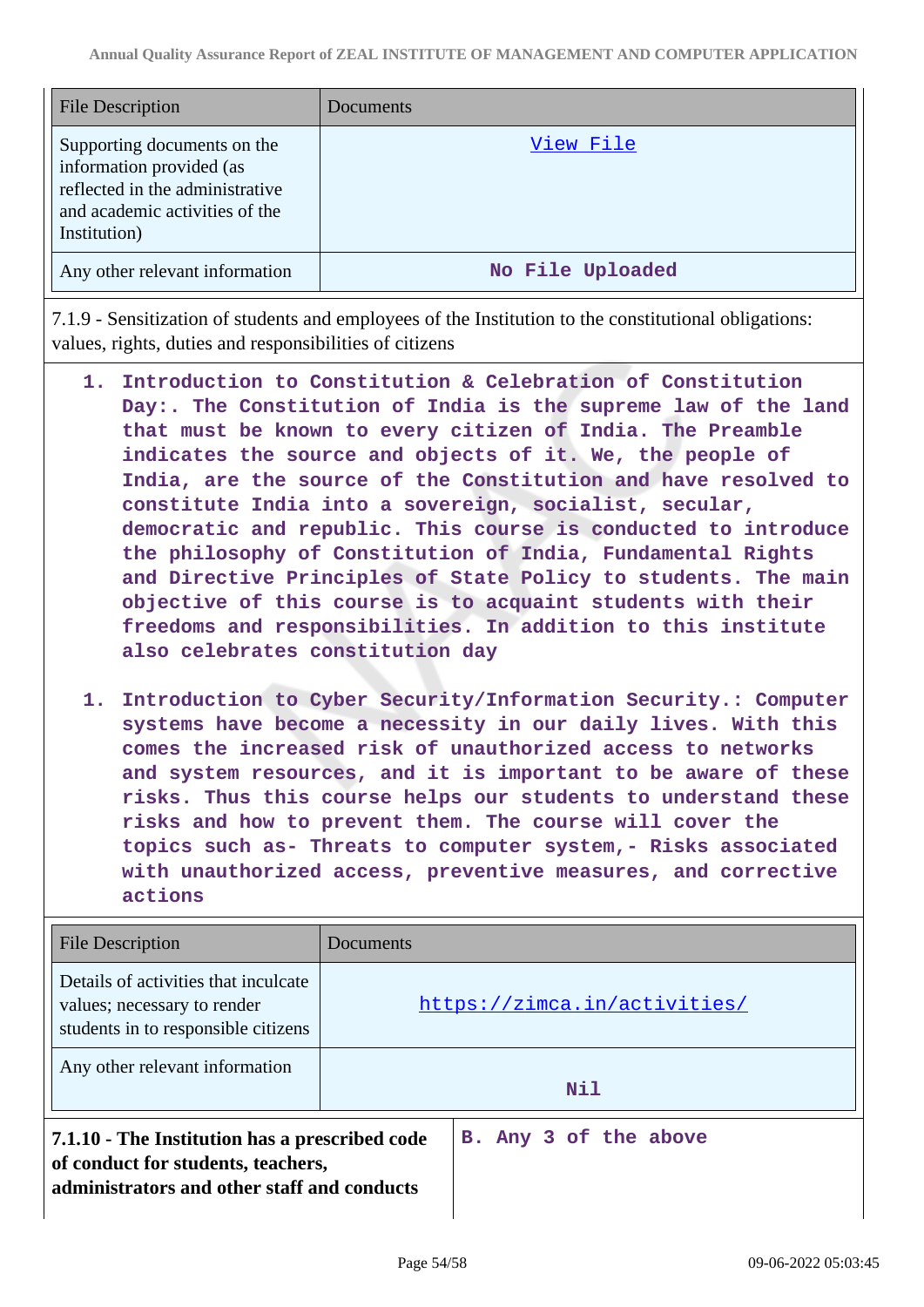| teachers, administrators and other staff                               |
|------------------------------------------------------------------------|
|                                                                        |
| Annual awareness programmes on Code of<br><b>Conduct are organized</b> |

| <b>File Description</b>                                                                                                                                                                                | Documents        |
|--------------------------------------------------------------------------------------------------------------------------------------------------------------------------------------------------------|------------------|
| Code of ethics policy document                                                                                                                                                                         | View File        |
| Details of the monitoring<br>committee composition and<br>minutes of the committee<br>meeting, number of programmes<br>organized, reports on the various<br>programs etc., in support of the<br>claims | No File Uploaded |
| Any other relevant information                                                                                                                                                                         | View File        |

7.1.11 - Institution celebrates / organizes national and international commemorative days, events and festivals

- **1. Independence Day & Republic Day : To the great victory and to remember the contribution of great freedom fighters of our motherland ZIMCA celebrates the day with other institutes of the campus with students, staff, parents and the society with different patriotic songs, dramas.**
- **2. Mahatma Gandhi and Lal Bahadur Shastri Jayanti: on 2nd October**
- **3. Teacher's day: To give tribute to Dr Sarvepalli Radhakrishnan on his birth anniversary Institute celebrates Teacher's Day. Various programs are conducted by students to give tribute to Dr Sarvepalli Radhakrishnan and pay respect to their teachers.**
- **4. Chhatrapati Shivaji Maharaj Jayanti: To give honor and tribute to our beloved king Shri. Chhatrapati Shivaji Maharaj, Institute Celebrates the Shiv Jayanti. On this day, Institute in collaboration with students conducts different activities to showcase how Chhatrapati Shivaji Maharaj is a pride of each Maharashtrian, a great warrior and administrator, really a source of inspiration to all over the world.**
- **5. International Women Day: On 8th March of every year**
- **6. Vachan-Prerana Divas:**
- **7. International Yoga day (21 June): The institute celebrates international yoga day by assembling spontaneous volunteers who take part in yoga activity.**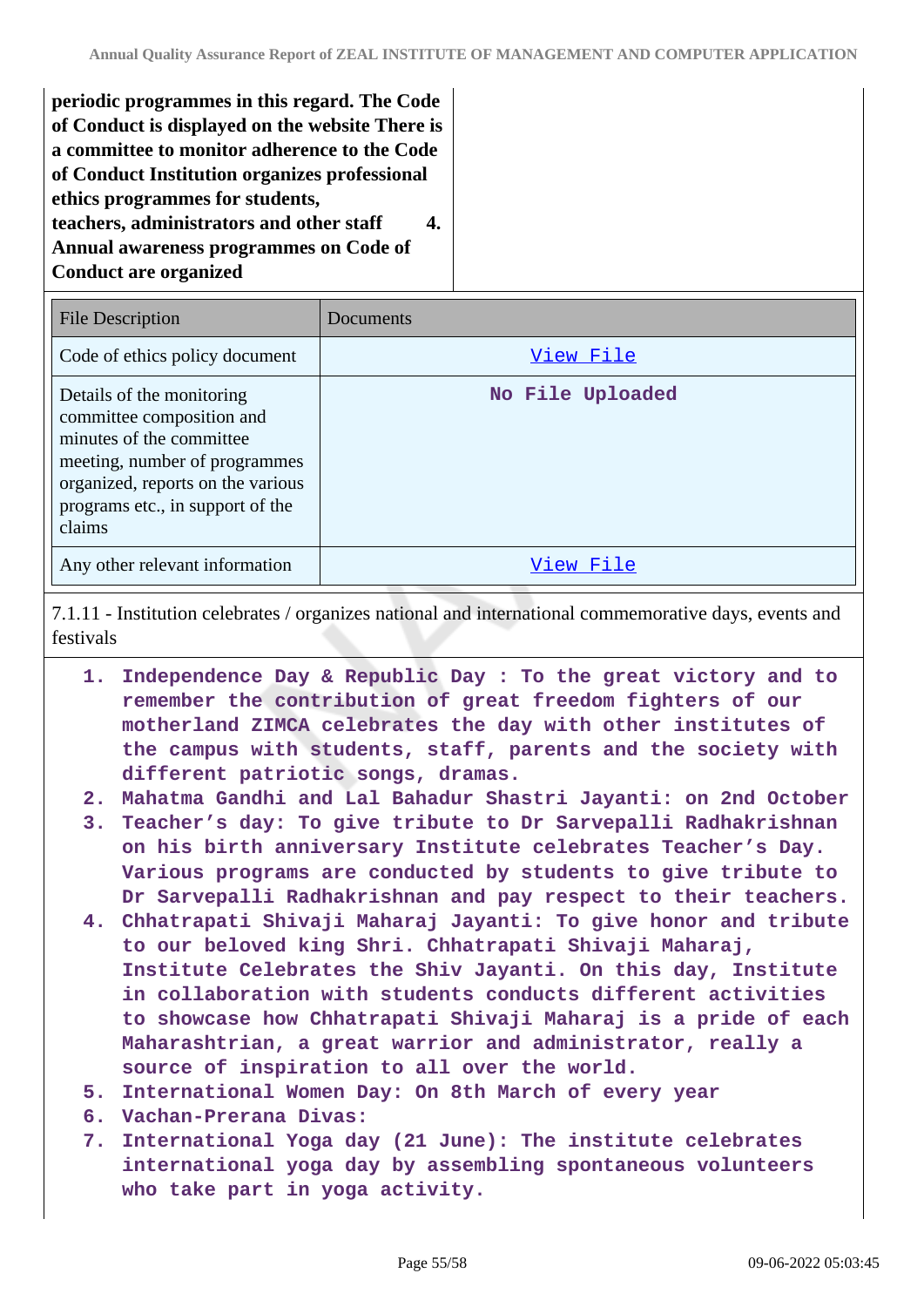# **8. World Emoji day: (17 July): ZIMCA started celebration of World Emoji day from this year.**

| <b>File Description</b>                                                                                                                                                                                                  | <b>Documents</b>                                                                                   |  |
|--------------------------------------------------------------------------------------------------------------------------------------------------------------------------------------------------------------------------|----------------------------------------------------------------------------------------------------|--|
| Annual report of the celebrations<br>and commemorative events for<br>the last (During the year)                                                                                                                          | View File                                                                                          |  |
| Geo tagged photographs of some<br>of the events                                                                                                                                                                          | No File Uploaded                                                                                   |  |
| Any other relevant information                                                                                                                                                                                           | View File                                                                                          |  |
| <b>7.2 - Best Practices</b>                                                                                                                                                                                              |                                                                                                    |  |
| provided in the Manual.                                                                                                                                                                                                  | 7.2.1 - Describe two best practices successfully implemented by the Institution as per NAAC format |  |
|                                                                                                                                                                                                                          | A) International Guest Lecture - Glo-Lab Series                                                    |  |
| 1. Title of practice: Glo-Lab Series - International Guest Lecture                                                                                                                                                       |                                                                                                    |  |
| 2. Objectives of the practice                                                                                                                                                                                            |                                                                                                    |  |
|                                                                                                                                                                                                                          | a) To enhance learning experience for our students                                                 |  |
| b) To provide them opportunity to interact with Global leaders from<br>respective field                                                                                                                                  |                                                                                                    |  |
| c) To impart knowledge of international business etiquette - customs<br>& culture                                                                                                                                        |                                                                                                    |  |
| The context<br>3.                                                                                                                                                                                                        |                                                                                                    |  |
| The gap between what graduates know and what employers want is one<br>reason for the high unemployment rate among graduates. Thus ZIMCA<br>encourage students to acquire skills that will be useful in the<br>workplace. |                                                                                                    |  |
| B) Virtual Industrial Visit                                                                                                                                                                                              |                                                                                                    |  |
|                                                                                                                                                                                                                          | 1. Title of practice: Virtual Industrial Visit through MS Teams                                    |  |
| 2. Objectives of the practice                                                                                                                                                                                            |                                                                                                    |  |
| 1) To experiment a vertical platform for a physical event & view of<br>an evolving teaching and learning environment                                                                                                     |                                                                                                    |  |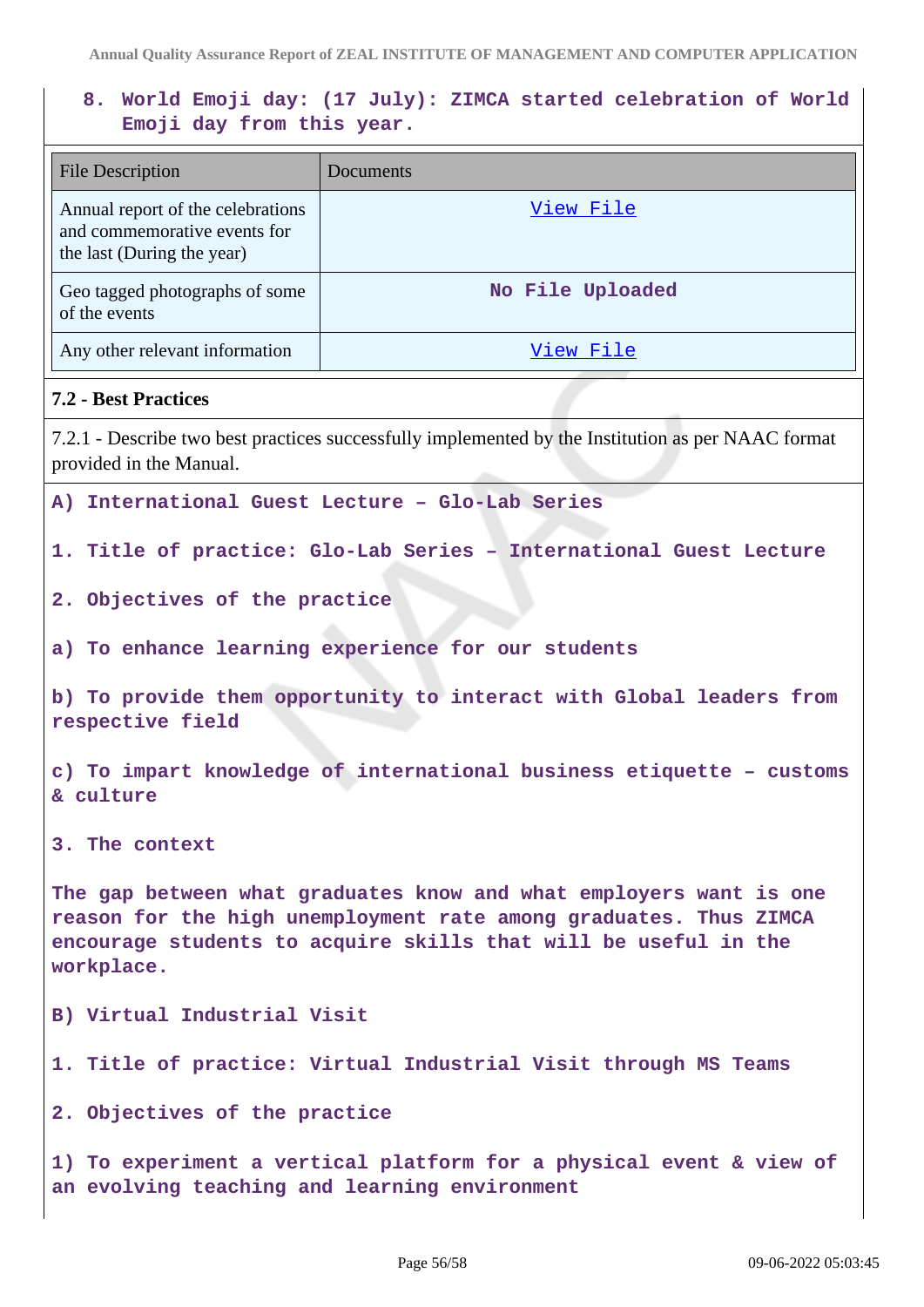**2) To create a virtual environment for students and the company heads for interaction.**

**3) To engage students in visit also discuss & clarify their doubts / questions**

**4) To adapt new teaching methods to new emergent social and educational contexts**

**3. The context**

**Due to COVID-19 pandemic the physical visit to any industry/company is nearly impossible thus we figured out the solution to this problem namely Virtual Industrial Visit.**

| <b>File Description</b>                        | Documents                                                                                    |
|------------------------------------------------|----------------------------------------------------------------------------------------------|
| Best practices in the Institutional<br>website | https://zimca.in/wp-content/uploads/2022/05/<br>INTERNATIONAL-GUEST-LECTURE-GLO-LAB-2021.pdf |
| Any other relevant information                 | https://zimca.in/teaching-androgogy-<br>repository/                                          |

#### **7.3 - Institutional Distinctiveness**

7.3.1 - Portray the performance of the Institution in one area distinctive to its priority and thrust within 200 words

**Our Institute's mission is to make the students as employable as possible. A student's employability quotient improves when they are surrounded by like-minded people and when the curriculum has been tailored to address the needs of the industry.**

**To introduce students to the possibilities of a career in management, we organized a Level up program for students from various under-graduate institutes from different universities.**

**In this series more than 350 students from around 16 colleges registered and attended the sessions. Below is the list of activities conducted by in-house staff:**

**1. Career Mantra: Opportunities after graduation**